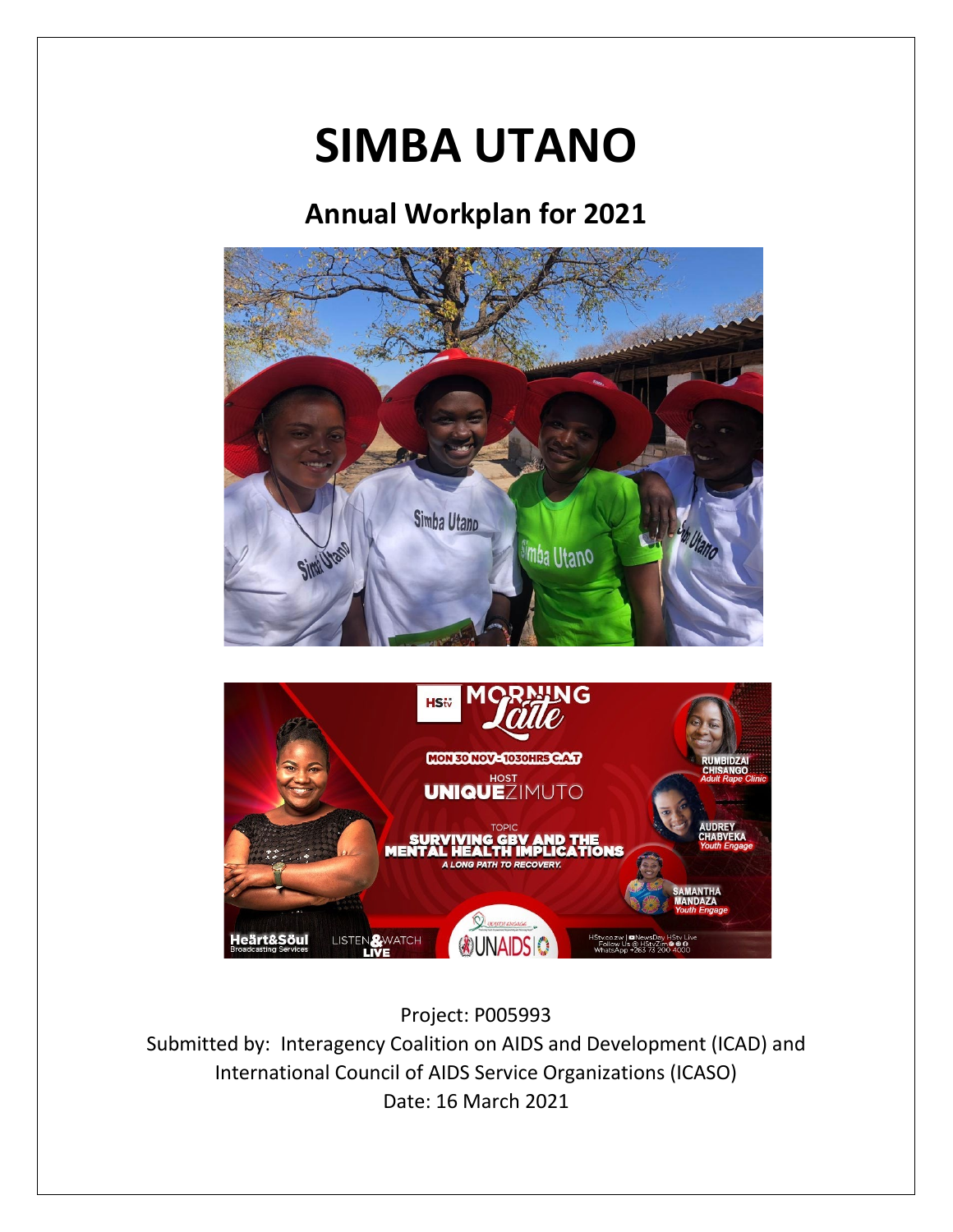## **LIST OF ACRONYMS**

| <b>AGYW</b>    | Adolescent Girls and Young Women                                           |
|----------------|----------------------------------------------------------------------------|
| CEDAW          | Convention on the Elimination of All Forms of Discrimination against Women |
| <b>DAC</b>     | District AIDS Council                                                      |
| KS             | Katswe Sistahood                                                           |
| <b>HCC</b>     | <b>Health Center Committee</b>                                             |
| <b>ICAD</b>    | Interagency Coalition on AIDS and Development                              |
| <b>ICASO</b>   | International Council of AIDS Service Organizations                        |
| <b>MOH</b>     | Ministry of Health                                                         |
| <b>MOWGACD</b> | Ministry of Women Gender and Community Development                         |
| <b>MSP</b>     | multiple sexual partnerships                                               |
| <b>NAC</b>     | <b>National AIDS Council</b>                                               |
| <b>PLHIV</b>   | Person Living with Human Immuno-deficiency Virus                           |
| <b>SGBV</b>    | Sexual and Gender Based Violence                                           |
| <b>SRHR</b>    | Sexual Reproductive Health and Rights                                      |
| <b>STIs</b>    | <b>Sexually Transmitted Infections</b>                                     |
| <b>VHW</b>     | Village Health Worker                                                      |
| YE             | Youth Engage                                                               |
| <b>ZDHS</b>    | Zimbabwe Demographic Health Survey                                         |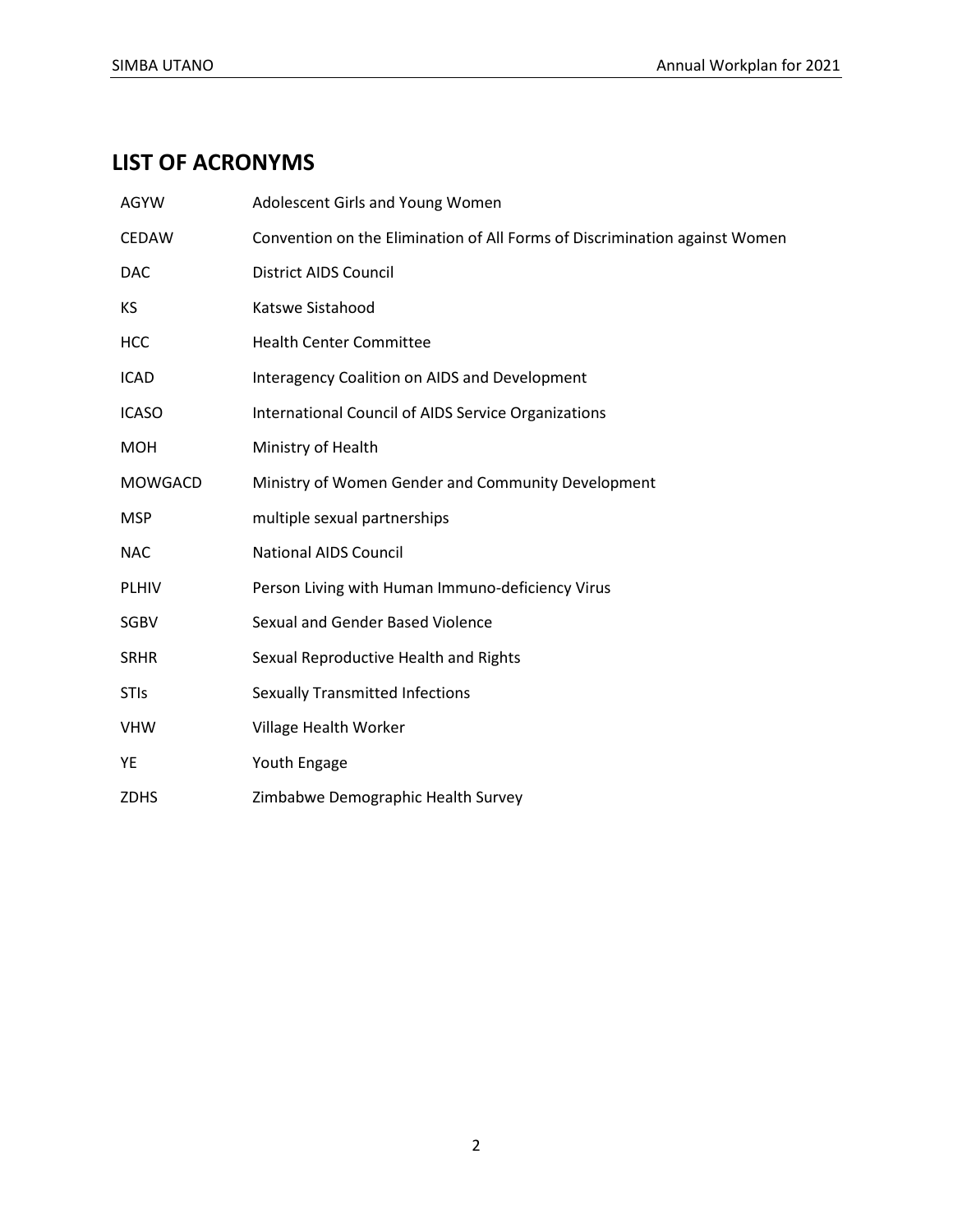## **1. Introduction**

The Annual and Operations Reports for Year 1 were submitted on the 15<sup>th</sup> February 2021 and approved on the 25<sup>th</sup> February. The approval included some minor comments which were addressed in an exchange of communication between ICAD and GAC in late February and early March. The reports demonstrated that, despite the pandemic, Y1 progress exceeded the PIP expectations. The cascade of training from facilitators to young people has surpassed our Y1 targets and the resource kits for adolescent girls and young women (AGYW) and health service providers have been finalized. Similarly, project staff engaged in a number of events aimed at influencing SRHR legislation and policy in key areas affecting health outcomes for AGYW. However the reports made clear that we do not anticipate such a high level of success in Y2. The ongoing challenges associated with COVID-19 will gradually take their toll. As we note in our GES Update, the project will have to work hard this year to build and strengthen AGYW capacity and agency in the context of a deteriorating economy, an abandoned educational system, reduced individual motivation and minimal access to digital technology. It's not going to be easy.

This document will outline our intentions for Y2. It comprises of the following in order of appearance:

- Logic Model which remains unchanged
- Revised PMF (as of 25 February 2021) attached as Annex A
- Annual Targets for Year 2 attached as Annex B
- Work Plan for Year 2 attached as Annex C
- Gender Equality Strategy Update
- Planned Communications Activities
- Updated Procurement Plan attached as Annex D

Finally, it should be noted that the Budget for Year 2, which included the cost share, was submitted and approved on the 5th March 2021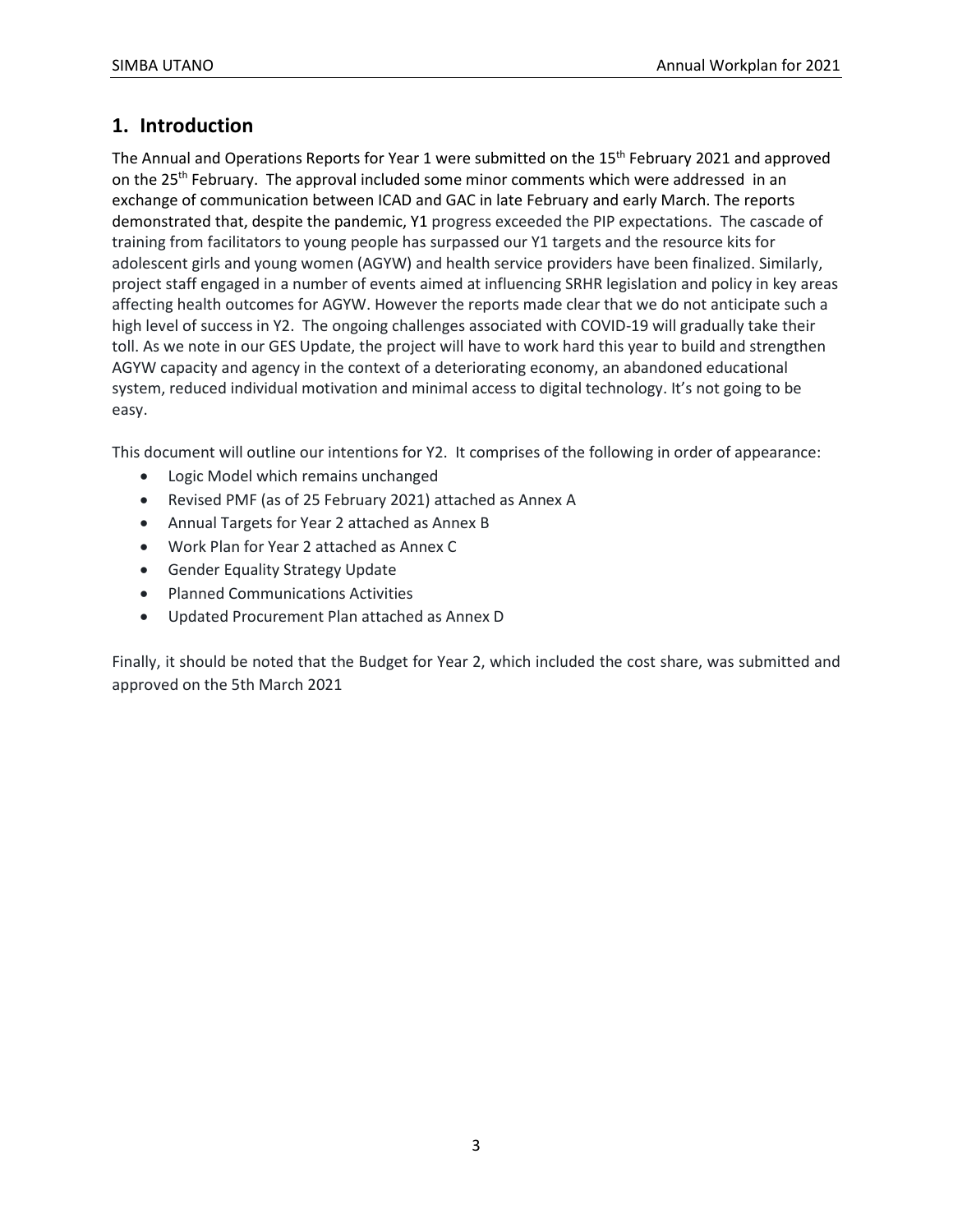<span id="page-3-2"></span><span id="page-3-1"></span><span id="page-3-0"></span>

| <b>ULTIMATE</b><br>OUTCOME:          |                                                                                                                                                                              |                                                                                                                                                                                                                                                            | 1000 Improved health of adolescent girls and young women (AGYW) at risk of HIV in four priority districts in Zimbabwe                                                                                    |                                                                                                                                                                                                                  |                                                                                                                                                               |
|--------------------------------------|------------------------------------------------------------------------------------------------------------------------------------------------------------------------------|------------------------------------------------------------------------------------------------------------------------------------------------------------------------------------------------------------------------------------------------------------|----------------------------------------------------------------------------------------------------------------------------------------------------------------------------------------------------------|------------------------------------------------------------------------------------------------------------------------------------------------------------------------------------------------------------------|---------------------------------------------------------------------------------------------------------------------------------------------------------------|
| INTERMEDIATE<br><b>OUTCOMES:</b>     | 1100 Increased utilization of gender-equitable and<br>adolescent-responsive <sup>1</sup> SRHR <sup>2</sup> and HIV services by<br>vulnerable AGYW in 4 districts of Zimbabwe |                                                                                                                                                                                                                                                            | 1200 Improved delivery of gender equitable and adolescent responsive<br>SRHR and HIV services to address needs of most vulnerable AGYW                                                                   |                                                                                                                                                                                                                  | 1300 Improved effectiveness of<br>AGYW, health workers and<br>community organizations to<br>advocate for SRHR.                                                |
| <b>IMMEDIATE</b><br><b>OUTCOMES:</b> | 1100 Increased<br>knowledge and awareness<br>of SRHR and HIV among<br>vulnerable AGYW.                                                                                       | 1120 Increased awareness<br>of parents, caregivers,<br>traditional and religious<br>leaders, young men and<br>adolescent boys of harmful<br>social norms and<br>inequalities that hinder<br>access of AGYW to SRHR<br>and HIV information and<br>services. | 1210 Increased knowledge and skills of<br>service providers at the facility and<br>community level to deliver gender-<br>equitable and adolescent responsive SRHR<br>services to vulnerable AGYW.        | 1220 Strengthened<br>integrated response to<br>support the delivery of<br>gender-equitable and<br>adolescent responsive SRHR<br>services to vulnerable AGYW                                                      | 1310 Increased knowledge and skill<br>of AGYW, health workers and<br>community organizations to<br>advocate for SRHR.                                         |
| <b>OUTPUTS:</b>                      | 1111 Assessments<br>conducted to understand<br>the unique needs of<br>vulnerable AGYW in<br>selected wards from<br>hotspots in the four<br>districts.                        | 1121 Youth Champions,<br><b>Community Facilitators</b><br>and Pachoto groups<br>trained on effective<br>communication skills to<br>increase awareness of<br>SRHR and HIV at the<br>community level                                                         | 1211 Facility-based Health Service<br>Providers trained on gender-equitable and<br>adolescent responsive SRHR and HIV<br>service delivery and referrals                                                  | 1221 Coordinating<br>committees established to<br>link SRHR services for<br>vulnerable AGYW at various<br>levels of the health system.                                                                           | 1311 Community Youth and Health<br>Champions trained and supported to<br>produce and use data related to<br>delivery of SHRH services for<br>vulnerable AGYW. |
|                                      | 1112 Youth Champions,<br><b>Community Facilitators</b><br>and Pachoto Groups<br>established and trained to<br>engage vulnerable AGYW<br>on SRHR and HIV.                     | 1122 Parents and<br>caregivers engaged to<br>better understand impact<br>of harmful social norms.                                                                                                                                                          | 1212 Community Health Workers trained<br>on gender-equitable and adolescent-<br>responsive SRHR and HIV service provision<br>and referral.                                                               | 1222 Health facility<br>managers and administrators<br>sensitized to facilitate the<br>delivery and referral of<br>gender-equitable and<br>adolescent responsive SRHR<br>and HIV services to<br>vulnerable AGYW. | 1312 Health Center Committees<br>strengthened to advocate for the<br>needs of vulnerable populations<br>including AGYW and PLHIV.                             |
|                                      | 1113 Sensitization<br>conducted of vulnerable<br>AGYW, on SRHR and HIV.                                                                                                      | 1123 Traditional and<br>community leaders<br>engaged to better<br>understand impact of<br>harmful social norms.                                                                                                                                            | 1213 District dialogues conducted with<br>health service providers to facilitate<br>access by vulnerable AGYW to gender -<br>equitable and adolescent responsive SRHR<br>and HIV services and referrals. | 1223 Twinning facilitated<br>with international and/or<br>domestic CBOs to enhance<br>project capacity to deliver<br>quality gender equitable and<br>adolescent responsive SRHR<br>and HIV services <sup>3</sup> | 1313 Participatory community-based<br>assessment tools adapted to assess<br>SRHR/HIV service acceptability,<br>availability and access.                       |
|                                      |                                                                                                                                                                              | 1124 Young men and<br>adolescent boys engaged<br>to better understand<br>impact of harmful social<br>norms.                                                                                                                                                |                                                                                                                                                                                                          |                                                                                                                                                                                                                  | 1314 Public awareness and<br>promotional materials developed<br>and distributed                                                                               |

<sup>1</sup> Gender-equitable and adolescent-responsive is defined as care and support to address priority needs of AGYW.<br><sup>2</sup> The project will include a strong focus on SGBV in response to the local context.

<sup>&</sup>lt;sup>3</sup> Twinning with domestic and/or international CBOs might also be arranged under intermediate outcomes 1100 and 1300.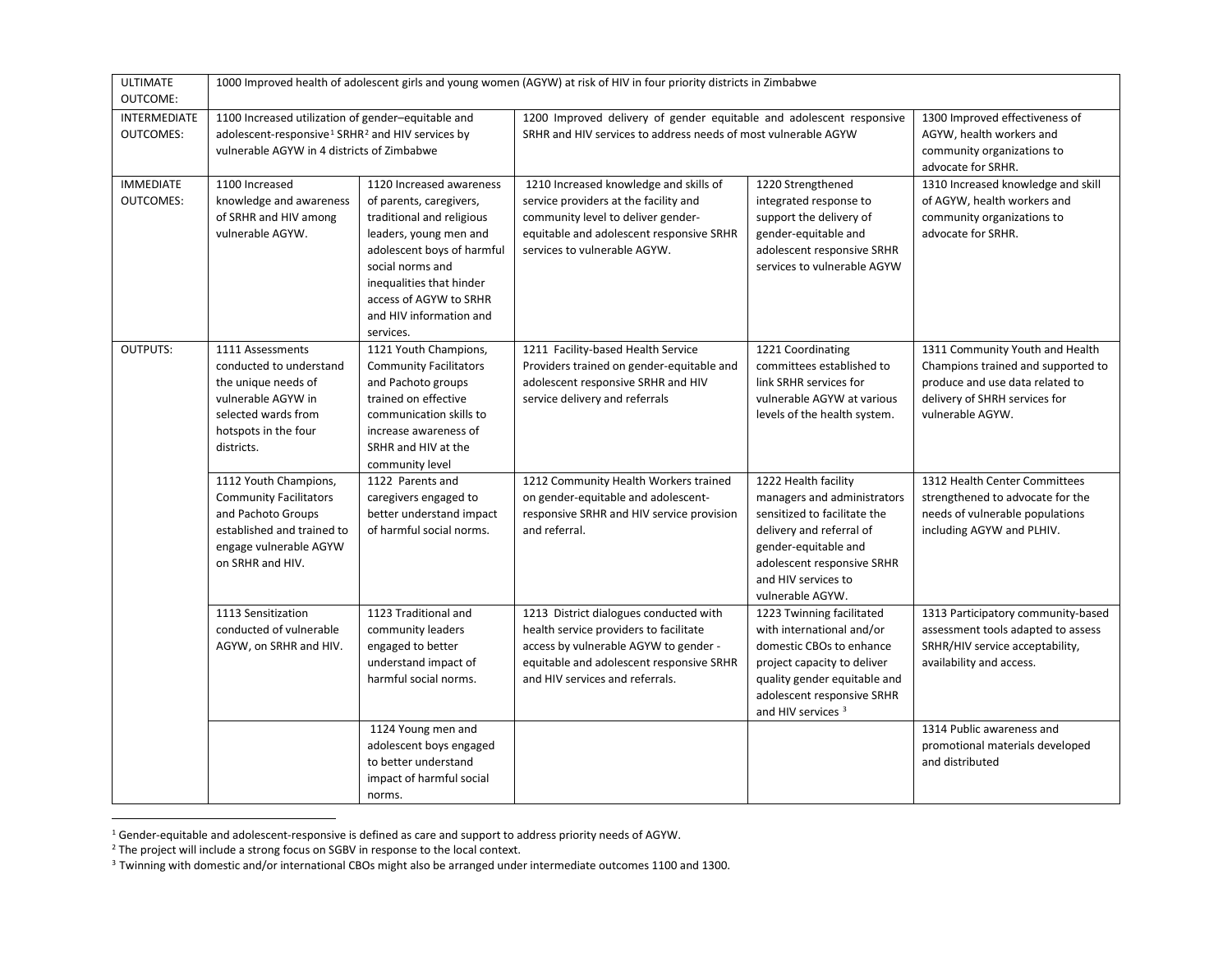## **2. Revised PMF (as of 25 February 2021)**

Attached as Annex A

**3. Annual Targets for Year 2** 

Attached as Annex B

## **4. Annual Workplan for Year 2**

Attached as Annex C

## **5. Gender Equality Strategy: Update**

At this early stage of the project, it is premature to assess whether any changes are required to Simba's Gender Equality Strategy (GES). However, it is useful to review the progress of the strategy and the challenges faced during the early phase of implementation - and how they have been affected by the pandemic.

#### **5,1 Summary of Initial Findings**

The initial conclusions of the gender equality analysis were quite unambiguous. According to its findings, social norms, beliefs and attitudes are the major causes of gender inequality in the four districts. Decisions about the health of women and AGYW are often taken by men on behalf of their wives, partners, daughters or sisters while access to SRH services is determined through a patriarchal system of beliefs and attitudes that dominate the cultures and religions of the target communities. Needless to say, these social norms, attitudes and beliefs increase the vulnerability of AGYW to negative SRH outcomes such as unplanned pregnancy, HIV, early marriage, sexual and gender-based violence. In the culture and religious belief systems, abortion and same sex relationships are considered taboo. Finally, even the wellbeing and health of men and boys is negatively influenced by social norms and attitudes the very notion of exploring health-seeking behavior options by men is deemed 'unmanly.'

One of the ways that the GAC approach to gender equality differs from other approaches is its focus on intersectionality. The findings of our gender analysis also confirmed the universal reality that gender equality is reinforced by the co-attendant factors such as poverty, age, social and economic class and sexual orientation. Successful interventions in promoting gender equality and protecting the rights of AGYW must operate at the intersection of these various factors that feed marginalization and exclusion. Consequently, going forward, the GES for Simba Utano must emphasizes and document it's a holistic gender transformative approach.

Part 2 of Simba's GES focused specifically on operationalizing the findings of the gender equality analysis. Drawing from the Analysis (and the Baseline Report), six key GE objectives were developed. Except for the last, each is linked to a specific intermediate Simba Utano outcome. The sixth objective listed below is cross-cutting across all project activities. The GE objectives are:

- Empower individual AGYW to exercise agency;
- Influence societal attitudes and norms in the project districts to promote gender equality;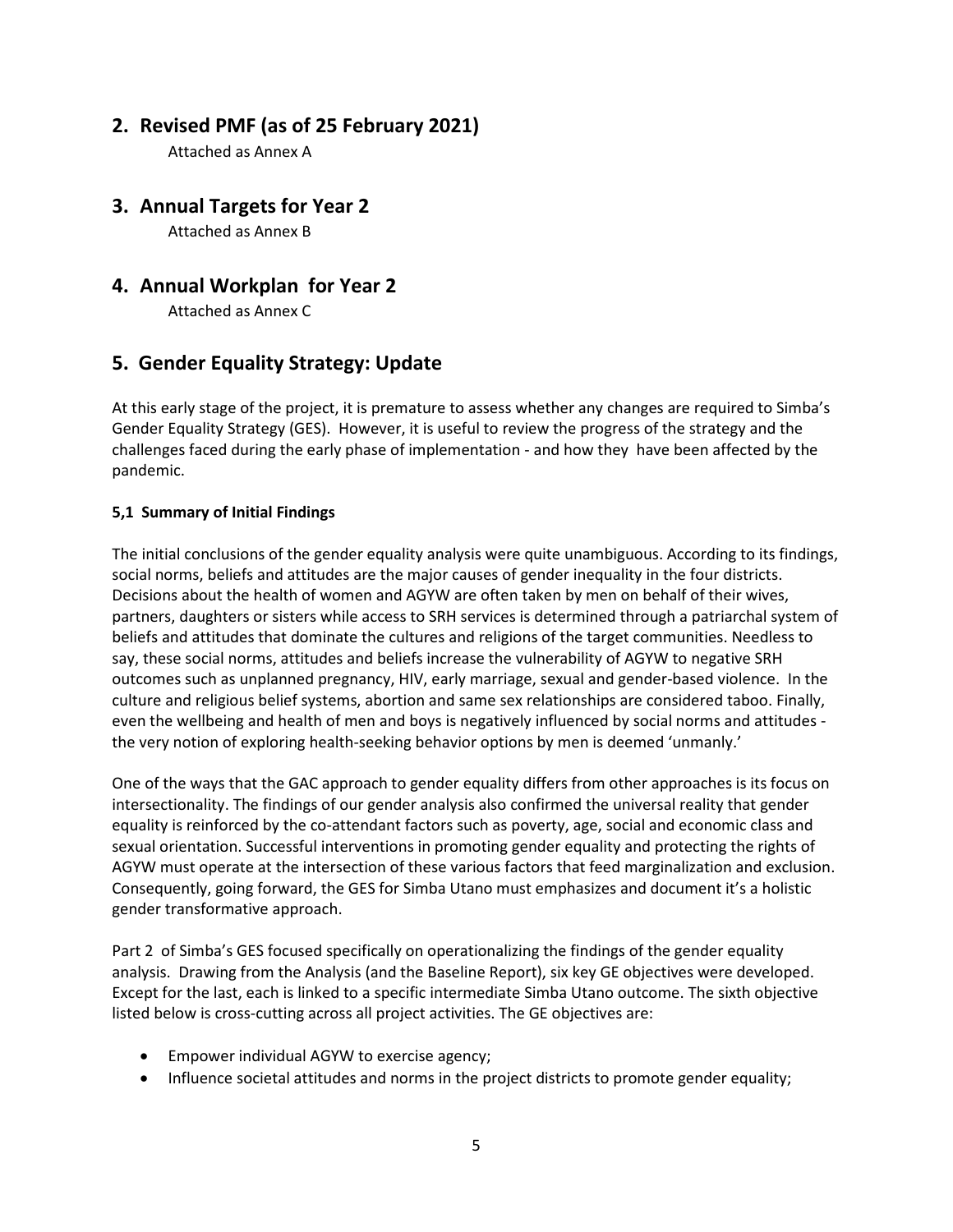- Support Service Providers to deliver non-discriminatory gender-sensitive and youth friendly SRH services;
- Support health system to deliver non-discriminatory gender-sensitive and youth friendly SRH services;
- Support stakeholder advocacy to promote gender equality and protect women and AGYW's sexual and reproductive rights; and
- Strengthen Partner organizational transformation

#### **5.2 Progress and Challenges for Year 2**

#### **a. Empower individual AGYW to exercise agency**

The capacity for individual AGYW to exercise agency has certainly diminished over the year. The COVID crisis and accompanying lockdowns have certainly exacerbate pre-existing gender inequalities, placing AGYW at increased risk of intimate partner and gender-based violence (GBV) and reducing their capacity to make decisions and take control over their own lives.

As noted in our Annual Report, Zimbabwe has been undergoing some form of lockdown since March 2020. Most importantly, schools have essentially been closed since March 2020. For the vast majority of students, from 4 year olds registered in a crèche to 18 year olds enrolled in grade 11, there has been no access to education in 2020. This will likely be repeated throughout 2021 for the 95% of students attending government schools. Why is this important? Because in Zimbabwe, as elsewhere, the classroom is a route out of poverty. Education, the vehicle to deliver a better future, is now permanently stalled. Adolescent girls and young women are particularly affected. They are more at risk of dropping out of school permanently following school closures – and this will have a long term impact on their economic and health outcomes. The situation is bleak in our target districts – leading already to a noticeable increase in teen pregnancies, early marriages and drug abuse.

The project has been very lucky thus far. Year 1 progress exceeded the PIP expectations. The cascade of training from facilitators to young people has surpassed our Y1 targets and various resource kits for AGYW as well as health service providers have been finalized. However, Y2 will face much greater difficulties as young people become less motivated, more isolated and less engaged. Fortunately, the Simba project remains more relevant than ever. Providing it can retain its Community Facilitators, Youth Champion and Pachoto membership, it is one of the few initiatives that continues to reach AGYW. Our gender equality strategy aimed at empowering AGYW to exercise agency, to improve their capacity to advocate for greater access to better health services remains important and relevant. However the challenges shouldn't be underestimated. The project will have to work hard in Y2 to build and strengthen AGYW capacity in the context of a deteriorating economy, an abandoned educational system, reduced individual motivation and broad-based, minimal access to digital technology. It's not going to be easy.

Finally, as noted in our Annual Report, the ICAD Executive Director will be tracking the impact of COVID-19 on the gender component of the project. This will include the development of a strategic framework, or lens, through which project activities and outcomes can be monitored thus enabling us to quickly address COVID related issues that adversely affect progress.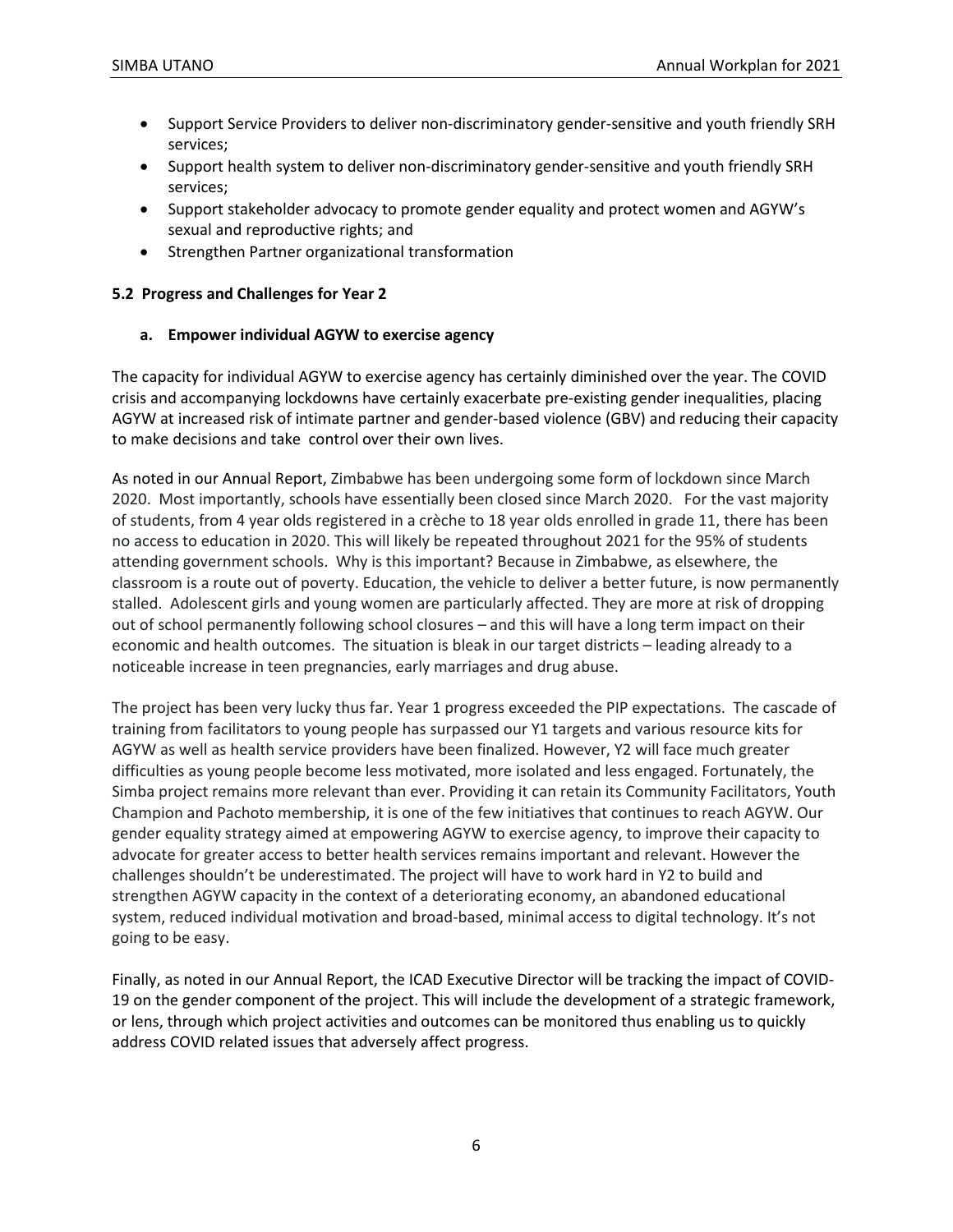#### **b. Support Service Providers to deliver non-discriminatory gender-sensitive and youth friendly SRH services**

The project has moved quickly to address this GES objective. The two training manuals - *Adolescent Sexual and Reproductive Health Guide* (for facilitators) and the *ASRHR Participants Handbook* – have been drafted, published and tested on a group of 119 Health Service Providers (48 m; 71 f). In Y2, we will closely monitor the group's working relationships with their AGYW clients. To appreciate whether the project is on the right track, we think it is important to include a small mid-term evaluation of the 1100 and 1200-level outcomes. The guidance questions outlined in GAC's *Gender Equality Guide for COVID-19 Related Programs* will be very useful in helping us formulate our questions. To reduce costs of this unplanned activity, it will be undertaken by Simba staff, much as the original GES and Baseline was done as part of our capacity-building agenda.

Please note that, as with all resources developed by the project, the ASRHR resource kits can be found on the ICAD website at[: http://www.icad-cisd.com/our-work/our-projects/simba-utano/project](http://www.icad-cisd.com/our-work/our-projects/simba-utano/project-documentation/)[documentation/](http://www.icad-cisd.com/our-work/our-projects/simba-utano/project-documentation/)

#### **c. Support stakeholder advocacy to promote gender equality and protect women and AGYW's sexual and reproductive rights**

Even prior to the start of this project, Katswe Sistahood and Youth Engage have been engaged in community and other efforts to influence strategies and legislation which aim to contribute to gender equality. Over the past year, these have included:

- National Adolescent Sexual and Reproductive Health and Rights (ASRHR) Strategy;
- Review of the Termination of Pregnancy Act;
- Realignment of the Age of Consent and the legal age of marriage;
- Criminalization of Date Rape under the Sexual Offences Act;
- Decriminalization of sex work;

There are two issues which are of specific interest to this project – the criminalization of date rape and the age of consent. While sexual violence by an intimate partner is explicitly acknowledged as a crime within the context of marriage, the law is not very explicit outside of marriage. Date rape is quite rampant in Zimbabwe. The National Baseline Study on the sexual life experiences of adolescents (2013) estimates that close to 50% of girls' first sexual encounter is as a result of rape, predominantly date rape.

Reporting and convictions for rape is worryingly low. A young man's line of defense in the face of allegations of rape is to simply state that the young woman is his girlfriend. Social norms, the criminal justice system and the young man himself believe that violence, abuse and rape are the girl's responsibility. It's her fault. She brought it on herself. The young man is blameless. This is exacerbated by laws around the age of consent. Sex with someone who is under 13 is a criminal offence. Consensual sex between two adolescent minors ("the Romeo and Juliet" clause) is not an offence. But neither is sex between a minor (12 to 17 year olds) and a major (+ 18 years). This allows a 19 or a 40 year old to sleep with a young teenager and be confident of limited consequences before the courts. The "girlfriend" plea is sufficient for acquittal. In the face of stigma, discrimination, social marginalization, family anger and resentment **and** then the unlikelihood of a conviction, it's not surprising that so few cases come to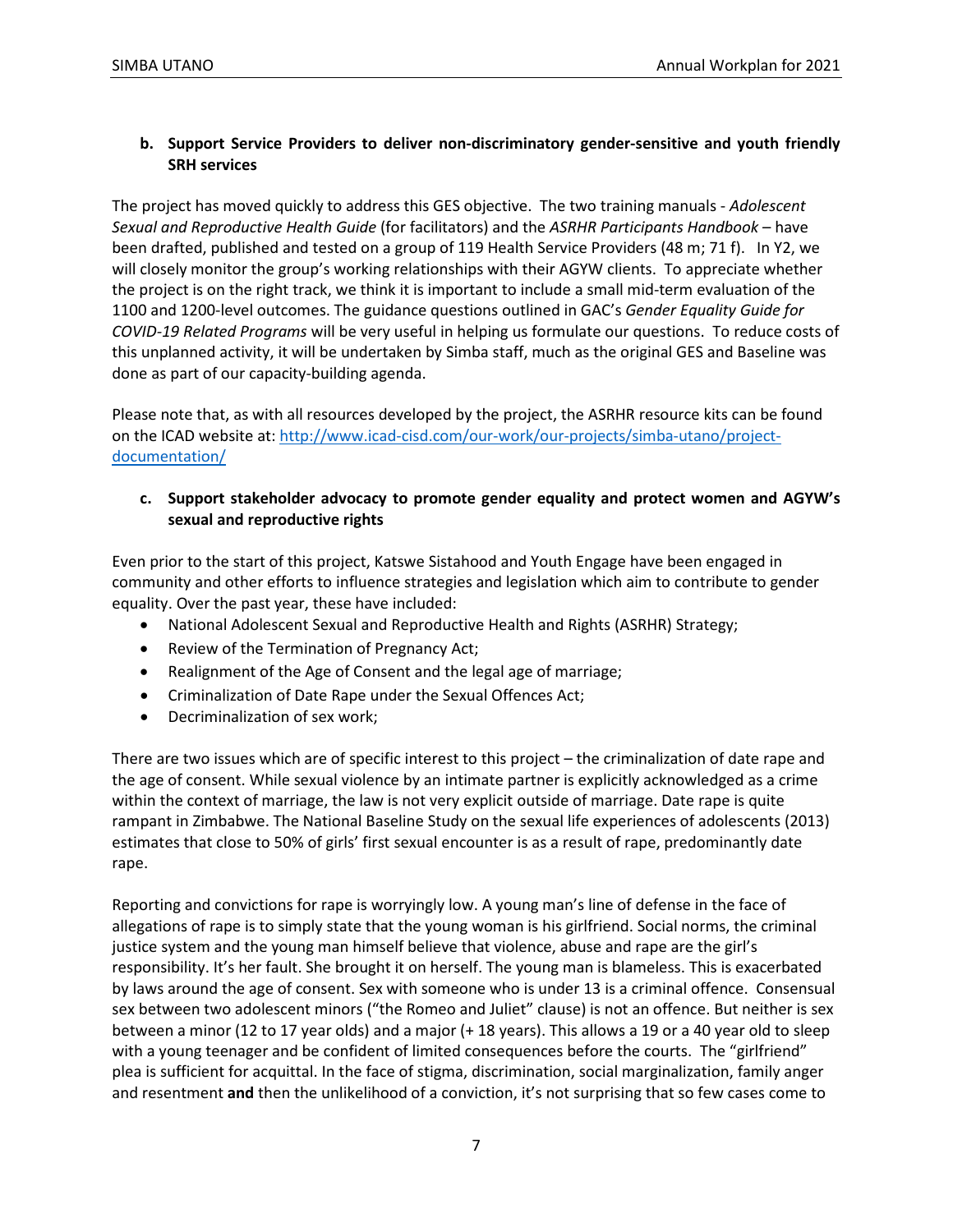trial. Moreover, girls are so afraid of the social consequences of a rape (such as the shame associated with loss of virginity through a pre-marital sex encounter), they are unlikely to go to a clinic for the postexposure prophylaxis for HIV or the morning-after pill. Some Clinic staff view the pill as a "micro abortion" and will refuse to promote or prescribe it anyway. Therefore, it is not surprising that the percentage of pregnancies due to rape is quite high. Emergency contraception is expensive and generally available only from urban pharmacies. Young people who are poor or living in remote rural communities are out of luck.

In order to influence the drafting of these two important pieces of legislation – the Age of Consent and the Criminalization of Date Rape- project staff are already meeting with individual Parliamentarians and identifying champions who will take the issues further. The next stage, prior to meeting with Parliamentary Committees (Health, Justice, Women), is to develop position papers. This will be followed by engaging lawyers to review existing laws and regulations and to draft progressive legislation that will actually protect adolescent girls and young women. Our Y2 budget has been revised and funding set aside to better support this component of the project.

#### **d. Strengthen Partner organizational transformation**

Programmatically, both organizations have adopted rights-based and feminist approaches. Gender transformation is the underlying aspiration of their work and the goal is to help and support them on this journey. The organizations have requested some capacity building through the Canadian ICASO gender specialist in South Africa – and we are in early discussion as to how best to define and address their needs.

### **6. Planned Communications Activities**

#### **a. Fundraising Bike-a-thon**

ICAD held a virtual fundraising bike-a-thon in June 2020 in Ottawa. Approximately \$6,000 was raised as a contribution to our cost share. Photos and information can be found on the ICAD website at: <http://www.icad-cisd.com/our-work/our-projects/simba-utano/pe-fundraising/>

Registration will be opened shortly for the 2021 bike-a-thon which will take place again virtually and in essentially the same format as last year. We want to build on the organizational strengths and public relations opportunities that were created in 2020. This year we are hosting the ride from June 1-6 to create additional flexibility for fundraising and engagement during the ride week.

#### **b. Websites and Social Media Platforms**

All four partners have up-to-date websites with current project descriptions, resources developed, photos, videos, interviews and radio recordings – all of which we encourage GAC to view and share. Links to the websites are as follows:

ICAD:<http://www.icad-cisd.com/our-work/our-projects/simba-utano/>

ICASO: <http://icaso.org/simba-utano-empowering-adolescent-girls-in-zimbabwe/>

Katswe Sistahood:<http://katswesistahood.net/>

Youth Engage: <https://youthengage.org.zw/>

During the lockdowns, social media platforms such as whatsapp and facebook have become the primary method of reaching out to young people in Zimbabwe, especially adolescent girls and young women. Please don't hesitate to view the Partner's facebook accounts at: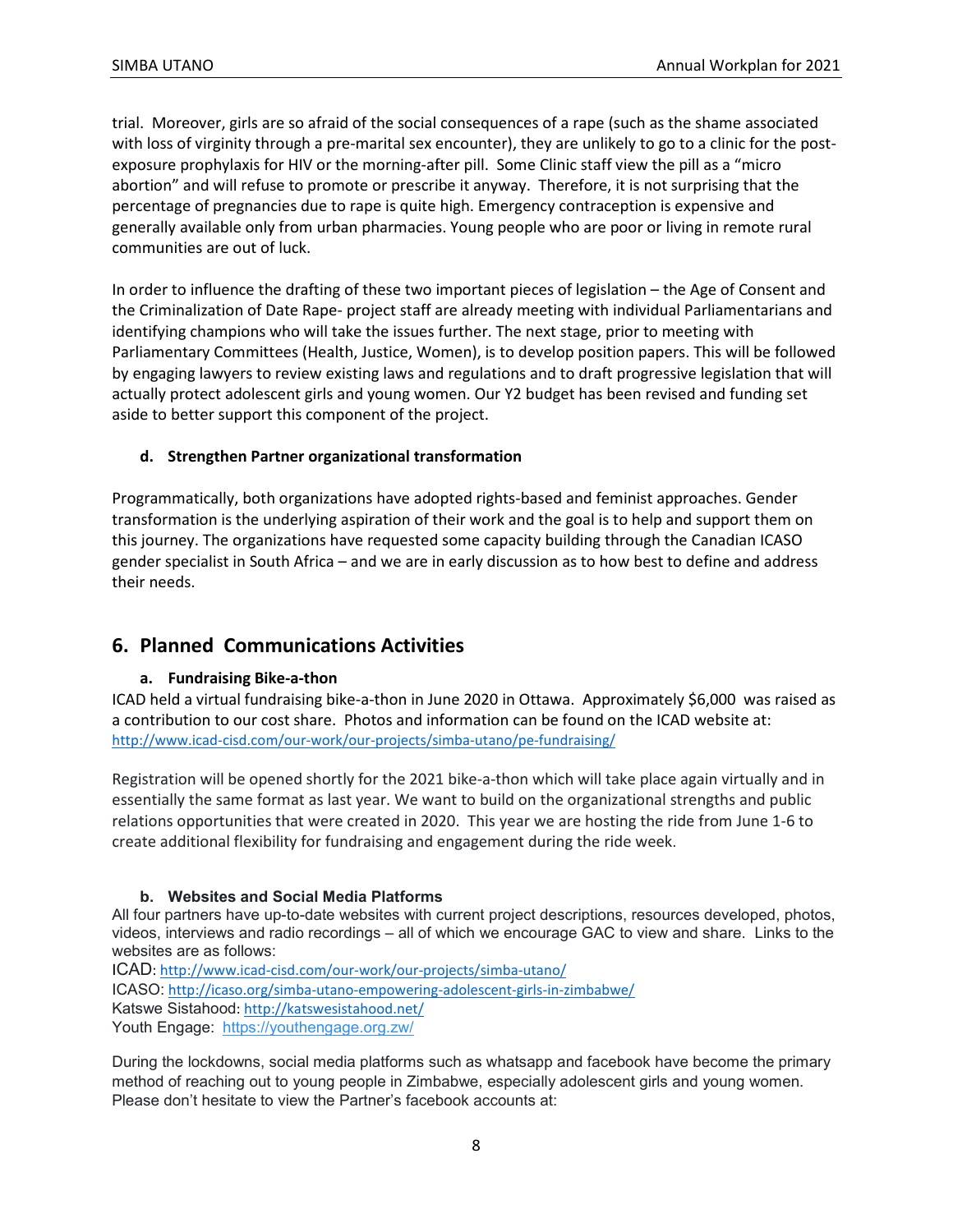<https://www.facebook.com/KatsweSistahood/> https://www.facebook.com/YouthEngageInfo/

In addition, each of the partners has an instagram presence to which photos are posted almost daily. For example:

<https://www.instagram.com/p/CFAOFzIDYAX/?igshid=1n6r5w21dsln5> <https://www.instagram.com/p/CFAOpanDrHD/?igshid=wa31ngd1ja2b> <https://www.instagram.com/p/CFANPzADHcQ/?igshid=10lkcryhbg7di> <https://www.instagram.com/p/CFAMMNQDmRI/?igshid=y95kkqd73yxx> <https://www.instagram.com/p/CE7GEO5DYWq/?igshid=1v8ay4sk9ylpu>

## **7. Updated Procurement Plan**

Attached as Annex D



#### **Annexes**

Annex A: Revised PMF (as of 25 February 2021) Annex B: Annual Targets for Year 2 Annex C: Work Plan for Year 2 Annex D: Updated Procurement Plan (Year 1 and 2)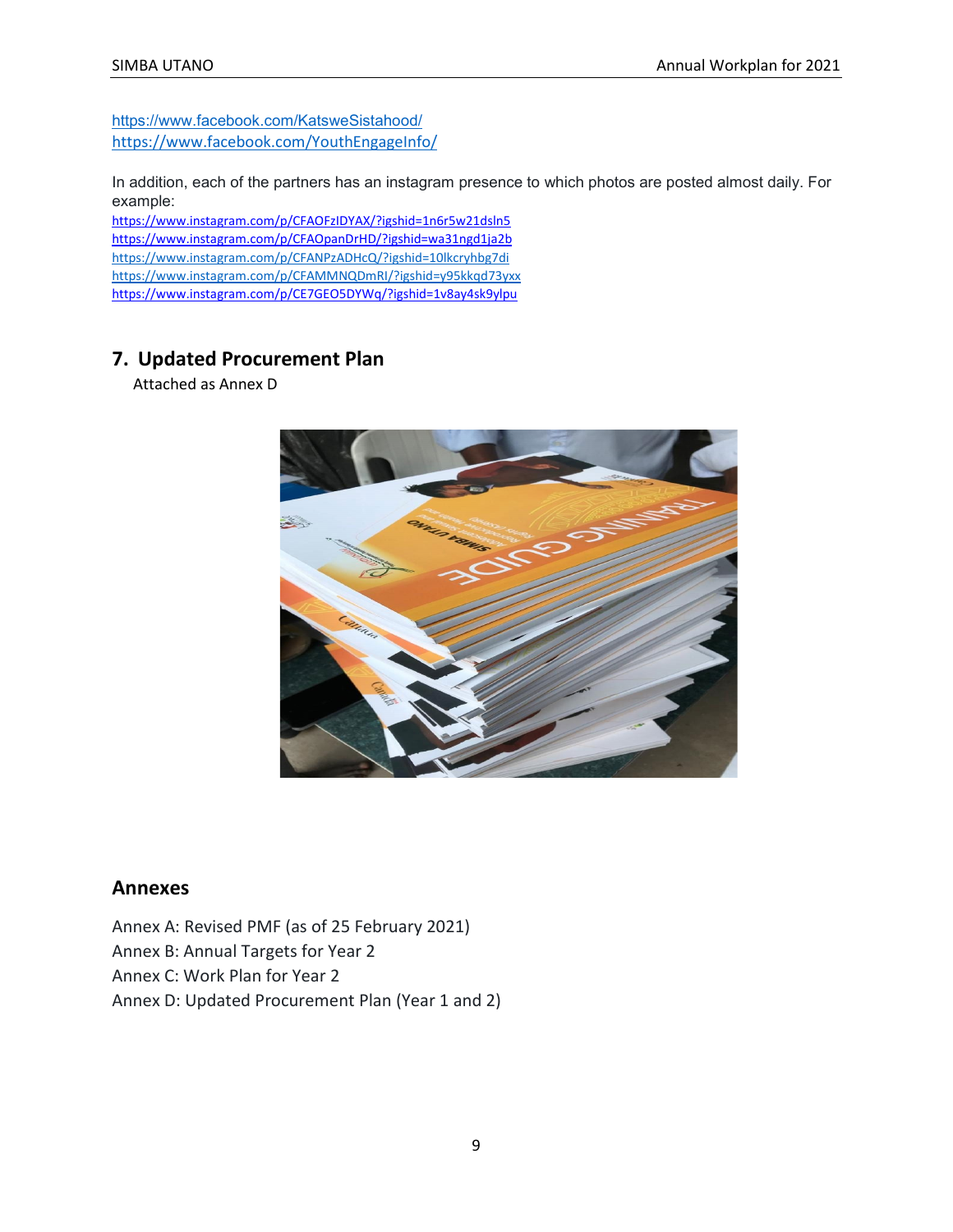| <b>Expected Results</b>                                                                                                                  | <b>Indicators</b>                                                                                                                                    | <b>Baseline Data</b>                                                                                                                                                                                                 | <b>End of Project Targets</b>                                                                                     | Data<br><b>Sources</b>                                                                                   | <b>Collection</b><br><b>Methods</b>          | Freq.                                                             | Responsibility                                                               |
|------------------------------------------------------------------------------------------------------------------------------------------|------------------------------------------------------------------------------------------------------------------------------------------------------|----------------------------------------------------------------------------------------------------------------------------------------------------------------------------------------------------------------------|-------------------------------------------------------------------------------------------------------------------|----------------------------------------------------------------------------------------------------------|----------------------------------------------|-------------------------------------------------------------------|------------------------------------------------------------------------------|
| ULTIMATE OUTCOME                                                                                                                         |                                                                                                                                                      |                                                                                                                                                                                                                      |                                                                                                                   |                                                                                                          |                                              |                                                                   |                                                                              |
| 1000 Improved health of adolescent girls<br>and young women (AGYW) at risk of HIV<br>in four priority districts in Zimbabwe <sup>1</sup> | # of new cases of HIV per<br>year among AGYW in<br>selected priority districts <sup>2</sup> .                                                        | <b>Goromonzi</b><br>$15-19:408$ (f); 92 (m)<br>20-24: 895 (f) 275 (m)<br><b>Seke</b><br>$15-19:34(f); 7(m)$<br>$20-24:73(f); 31(m)$<br>Mazowe/ Umguza <sup>3</sup><br>$15-19: xx(f); xx(m)$<br>$20-24: xx(f); xx(m)$ | 3 % decrease in<br>number of new cases<br>(positive second tests)<br>in selected districts<br>from 2019 baseline: | <b>District HIV</b><br>reports                                                                           | Review<br>reports                            | May be collected<br>annually but<br>reported at end<br>of project | <b>Project Coordinator</b><br>in consultation with<br>YE/KS Directors        |
| <b>INTERMEDIATE OUTCOME</b>                                                                                                              | # and % of AGYW and<br>ABYM, demonstrating<br>positive attitudes towards<br>ending SGBV through the<br>project (disaggregated by<br>age and $sex)^4$ | Women/girls<br>Agree: 51.4<br>Disagree 45.0<br>Don't know: 3.6%<br>Men/boys<br>Agree 48.5%<br>Disagree 46.3%)<br>Don't know 5.2%)                                                                                    | At least 30% change<br>by end of project                                                                          | <b>Baseline and</b><br>End line<br>survey plus<br>focus groups<br>with women,<br>girls, men and<br>boys; | Review<br>results of<br>Surveys<br>plus FGDs | <b>Baseline and</b><br><b>Endline Survey</b><br>and FDGs          | <b>Project Coordinator</b><br>in consultation with<br><b>YE/KS Directors</b> |

#### <span id="page-9-3"></span><span id="page-9-2"></span><span id="page-9-1"></span><span id="page-9-0"></span>**Annex A: Revised Performance Measurement Framework (as of 25 February 2021)**

<sup>&</sup>lt;sup>1</sup> AGYW defined by Zimbabwe Government as adolescent girls and young women between the ages of 10 and 24. The Project's principal focus is the15-24 cohort

<sup>&</sup>lt;sup>2</sup> The GoZ does not report new HIV cases by district, age and sex. However data available at district level provides the following proxy data which will be reported HTS4: # of clients who tested positive, annually, during (HIV) re-test (excluding for ART initiation) disaggregated by age and sex. It is best practice for two tests to be conducted for an HIV diagnosis.<br><sup>3</sup> Data for Mazowe and Umguza only available once the ICAD/District

<sup>&</sup>lt;sup>4</sup> "Women are to blame for sexual abuse by wearing revealing clothes" is the proxy for determining changes in attitudes (disaggregated by age and sex) towards ending SGBV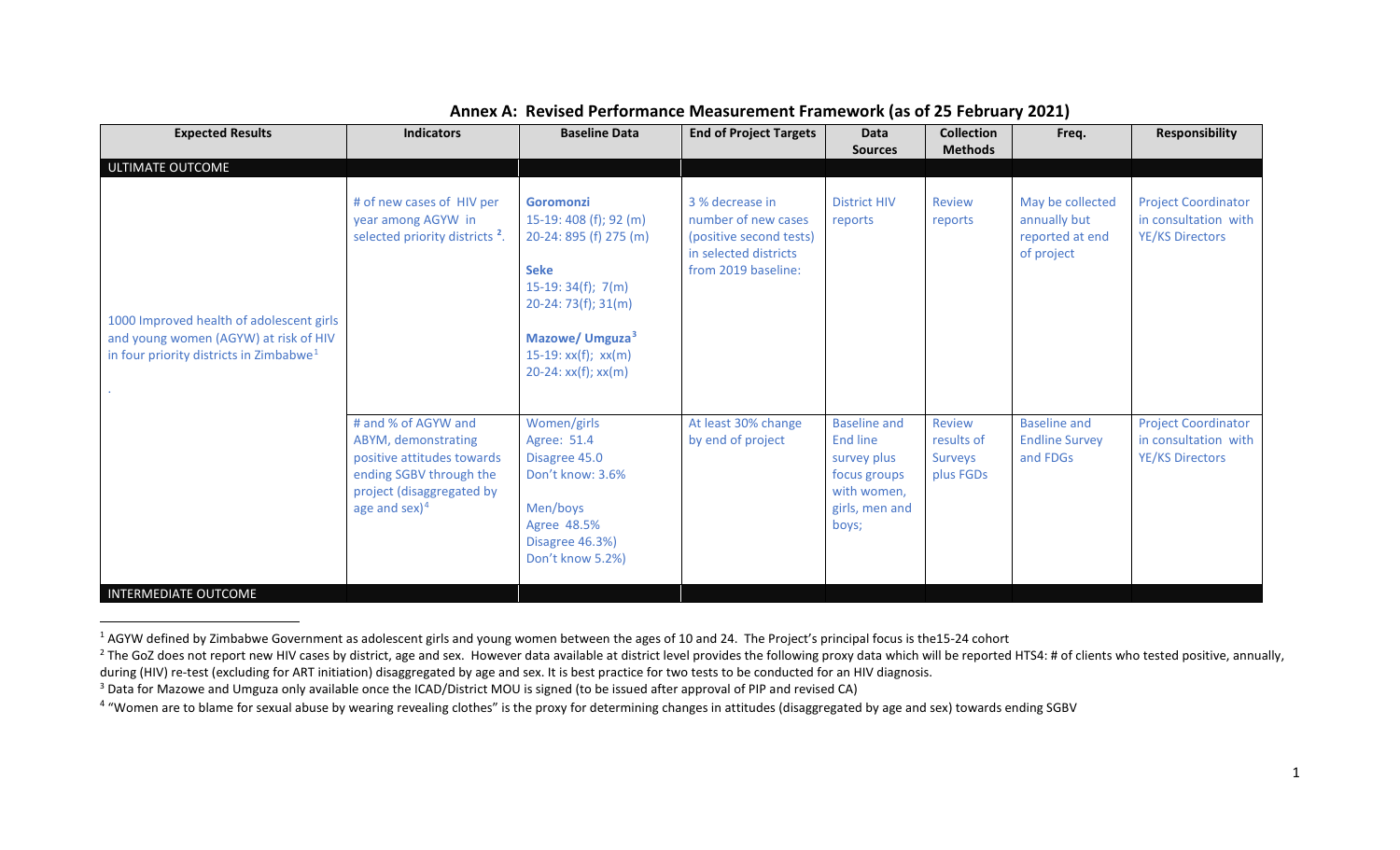<span id="page-10-0"></span>

| <b>Expected Results</b>                                                                                                                                | <b>Indicators</b>                                                                                                                                                                                    | <b>Baseline Data</b>                                                                                      | <b>End of Project Targets</b>                                       | Data<br><b>Sources</b>                    | <b>Collection</b><br><b>Methods</b>                                         | Freq.                              | <b>Responsibility</b>                                                        |
|--------------------------------------------------------------------------------------------------------------------------------------------------------|------------------------------------------------------------------------------------------------------------------------------------------------------------------------------------------------------|-----------------------------------------------------------------------------------------------------------|---------------------------------------------------------------------|-------------------------------------------|-----------------------------------------------------------------------------|------------------------------------|------------------------------------------------------------------------------|
| 1100 Increased utilization of gender-<br>equitable and adolescent-responsive<br>SRHR and HIV services by vulnerable<br>AGYW in 4 districts of Zimbabwe | % of AGYW reporting that<br>they have ever accessed<br><b>SRHR services</b><br>(disaggregated by age)                                                                                                | Ages 20-24: 22% (78/354)<br>Ages 15-19: 13% (47/354)<br>Ages 10-14: 5% (17/354)                           | At least 20% increase<br>per age group by the<br>end of the project | Adolescents<br>and youth at<br>facilities | A and Y<br>Survey                                                           | <b>End line</b>                    | <b>Project Coordinator</b><br>in consultation with<br><b>YE/KS Directors</b> |
|                                                                                                                                                        | % of AGYW who use<br>contraception report<br>practicing safer sex through<br>condom use.                                                                                                             | 17%                                                                                                       | At least a 30% change<br>by the end of the<br>project               | <b>GES</b>                                | A and Y<br>Survey                                                           | <b>Endline</b>                     | <b>Project Coordinator</b><br>in consultation with<br><b>YE/KS Directors</b> |
| 1200 Improved delivery of gender<br>equitable and adolescent responsive<br><b>SRHR services to vulnerable AGYW</b>                                     | # of health facilities<br>providing AYF SRH services<br>as per MOH tiered<br>guidelines                                                                                                              | 100% (4/4 clinics)                                                                                        | 24 facilities (one per<br>ward)                                     | Facility<br>assessments                   | <b>Review of</b><br>facility<br>assessments                                 | Semi-annually<br>from Y2           | <b>Project Coordinator</b><br>in consultation with<br><b>YE/KS Directors</b> |
|                                                                                                                                                        | # and % of AGYW reporting<br>satisfaction with AYF-SRH<br>services received at<br>facilities in project<br>communities<br>(disaggregated by age).                                                    | 97% of AGYW (97 of the<br>100 AGYW in the Survey<br>who had ever accessed<br>SRHR services ) <sup>5</sup> | Maintaining a 90%<br>average throughout<br>the project              | <b>AGYW</b> exit<br>survey at<br>facility | <b>AGYW</b><br>Survey                                                       | Semi-annual from<br>Y2 and Endline | <b>Project Coordinator</b><br>in consultation with<br><b>YE/KS Directors</b> |
|                                                                                                                                                        | % of AGYW reporting<br>satisfaction with<br>confidentiality by HF staff<br>(disaggregated by age)                                                                                                    | 89.4 (185/207)                                                                                            | Maintaining 90%*<br>average throughout<br>project                   | <b>AGYW</b> exit<br>survey at<br>facility | <b>AGYW</b><br>Survey                                                       | Semi-annual from<br>Y2 and Endline | <b>Project Coordinator</b><br>in consultation with<br><b>YE/KS Directors</b> |
|                                                                                                                                                        | # of AGYW provided with<br>access to sexual and<br>reproductive health<br>services (including HIV<br>testing, modern methods<br>of contraception), through<br>this project (disaggregated<br>by age) | 46% of AGYW (100/217)<br>in targeted districts                                                            | 15% yearly increase<br>beginning in Y2                              | <b>DHIS or clinic</b><br>records          | <b>Review of</b><br><b>MOH</b><br>registers,<br>records and<br>project data | Annually                           | <b>Project Coordinator</b><br>in consultation with<br><b>YE/KS Directors</b> |

 <sup>5</sup> Initial decline anticipated as AGYW gain knowledge and awareness of what good service delivery entails.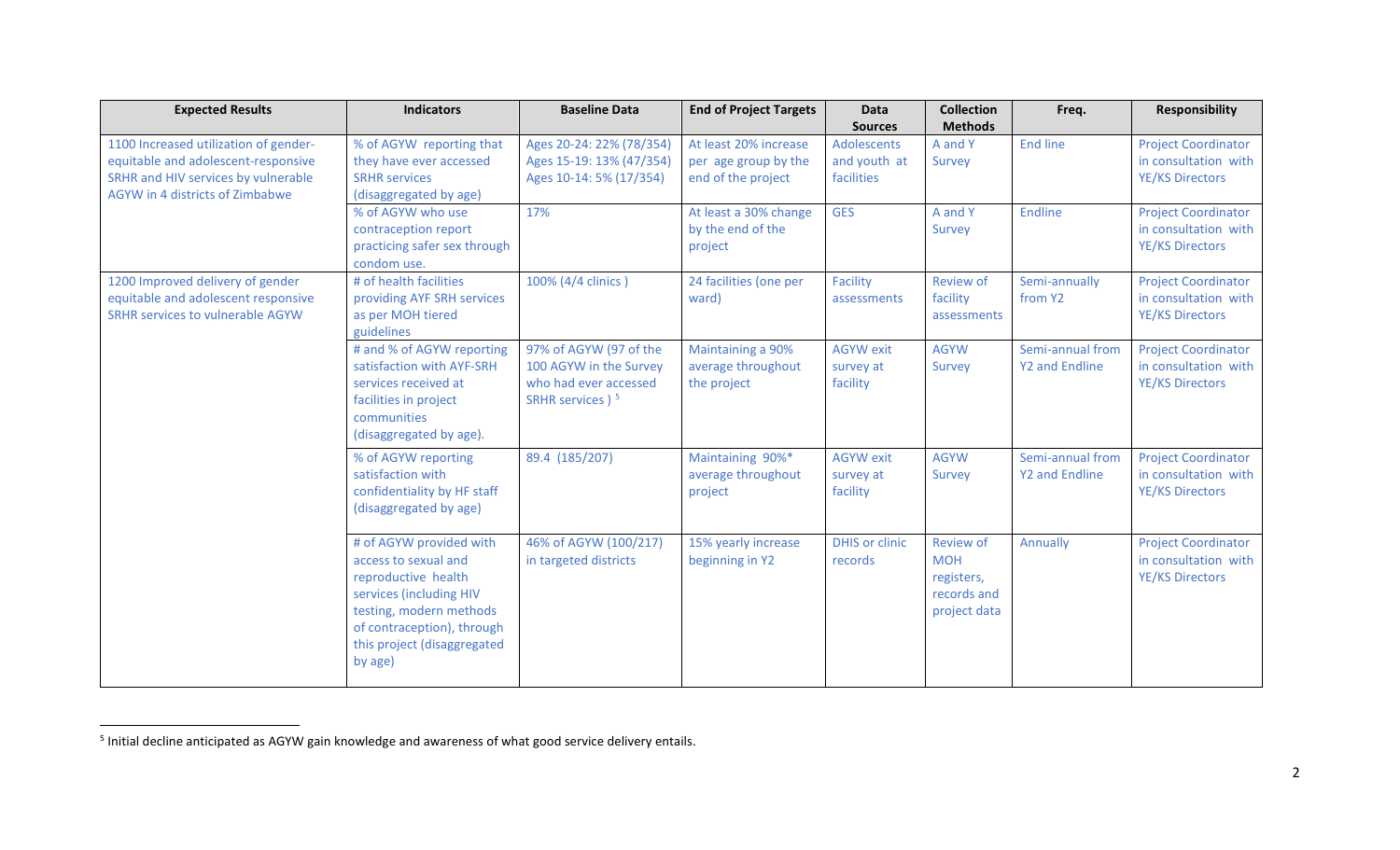| <b>Expected Results</b>                                                                                                                                                                                                                              | <b>Indicators</b>                                                                                                                                                                                                                                               | <b>Baseline Data</b>                                                                                                                                                                                                                    | <b>End of Project Targets</b>                                                       | <b>Data</b>                                                                                                                      | <b>Collection</b><br><b>Methods</b>                                            | Freq.                                                                                      | Responsibility                                                                     |
|------------------------------------------------------------------------------------------------------------------------------------------------------------------------------------------------------------------------------------------------------|-----------------------------------------------------------------------------------------------------------------------------------------------------------------------------------------------------------------------------------------------------------------|-----------------------------------------------------------------------------------------------------------------------------------------------------------------------------------------------------------------------------------------|-------------------------------------------------------------------------------------|----------------------------------------------------------------------------------------------------------------------------------|--------------------------------------------------------------------------------|--------------------------------------------------------------------------------------------|------------------------------------------------------------------------------------|
| 1300 Improved effectiveness of AGYW,<br>health workers and community<br>organizations to advocate for SRHR                                                                                                                                           | # of national laws, policies<br>and strategies relating to<br>SRHR implemented or<br>strengthened, through this<br>project at the district level                                                                                                                | <b>None</b>                                                                                                                                                                                                                             | At least one by end of<br>project                                                   | <b>Sources</b><br><b>District or</b><br>national<br>policies                                                                     | <b>Review of</b><br>policies                                                   | Annually                                                                                   | <b>Project Coordinator</b><br>in consultation with<br><b>YE/KS Directors</b>       |
|                                                                                                                                                                                                                                                      | # of advocacy activities<br>completed by GAC-funded<br>partners which are focused<br>on SRHR                                                                                                                                                                    | <b>None</b>                                                                                                                                                                                                                             | At least 3 events<br>annually                                                       | <b>District event</b><br>calendar and<br>project<br>records                                                                      | <b>Review</b><br>records                                                       | Annually                                                                                   | <b>Project Coordinator</b><br>in consultation with<br><b>YE/KS Directors</b>       |
| <b>IMMEDIATE OUTCOME</b>                                                                                                                                                                                                                             |                                                                                                                                                                                                                                                                 |                                                                                                                                                                                                                                         |                                                                                     |                                                                                                                                  |                                                                                |                                                                                            |                                                                                    |
| 1110 Increased knowledge and<br>awareness of SRHR and HIV among<br>vulnerable AGYW                                                                                                                                                                   | # and % of AGYW aware of<br>protective health related<br>skills i.e. condom<br>use.(possibly disaggregated<br>by age)                                                                                                                                           | 70% (154/220) aware of<br>the importance of<br>condom use                                                                                                                                                                               | At least 80% of AGYW<br>indicate knowledge<br>of protected health<br>related skills | Knowledge<br><b>Attitude and</b><br>Practice (KAP)<br>survey                                                                     | <b>Review of</b><br><b>KAP survey</b><br>results                               | <b>Baseline, Endline</b>                                                                   | YE/KS Program<br><b>Managers in</b><br>consultation with<br>Program<br>Coordinator |
|                                                                                                                                                                                                                                                      | # of AGYW knowing where<br>and how to access SRHR<br>services (possibly<br>disaggregated by age)                                                                                                                                                                | 80.9% (161/199) AGYW;                                                                                                                                                                                                                   | At least 95% of AGYW<br>indicate knowledge<br>regarding access to<br>services.      | <b>KAP survey</b>                                                                                                                | <b>Review of</b><br><b>KAP survey</b><br>results                               | <b>Baseline, Endline</b>                                                                   | YE/KS Program<br><b>Managers in</b><br>consultation with<br>Program<br>Coordinator |
| 1120 Increased awareness of parents,<br>caregivers, religious and traditional<br>leaders, young men and adolescent boys<br>of harmful social norms and inequalities<br>that hinder access of AGYW to SRHR and<br><b>HIV information and services</b> | % of community members<br>(F/M) who can identify<br>consequences of harmful<br>social norms and<br>inequalities including:<br>Early sexual debut<br><b>Transactional sex</b><br>Age disparity<br>$\bullet$<br>partnerships<br>Normalization<br>of<br><b>GBV</b> | <b>Baseline data</b><br>inconclusive. Field staff to<br>survey different<br>community groups (M/F)<br>in each district to identify<br>consequences of harmful<br>social norms. Baseline<br>surveys to be collected<br>before Dec. 2020. | TBD once data has<br>been collected and<br>analyzed.                                | Sample of<br>community<br>members<br>including<br>leaders (need<br>to<br>disaggregate<br>between type<br>of community<br>member) | Initial 2020<br>surveys<br>followed by<br>pre and post<br>workshops<br>surveys | <b>Annually from Y2</b><br><i>(cumulative</i><br>responses from<br>community<br>workshops) | YE/KS Program<br><b>Managers in</b><br>consultation with<br>Program<br>Coordinator |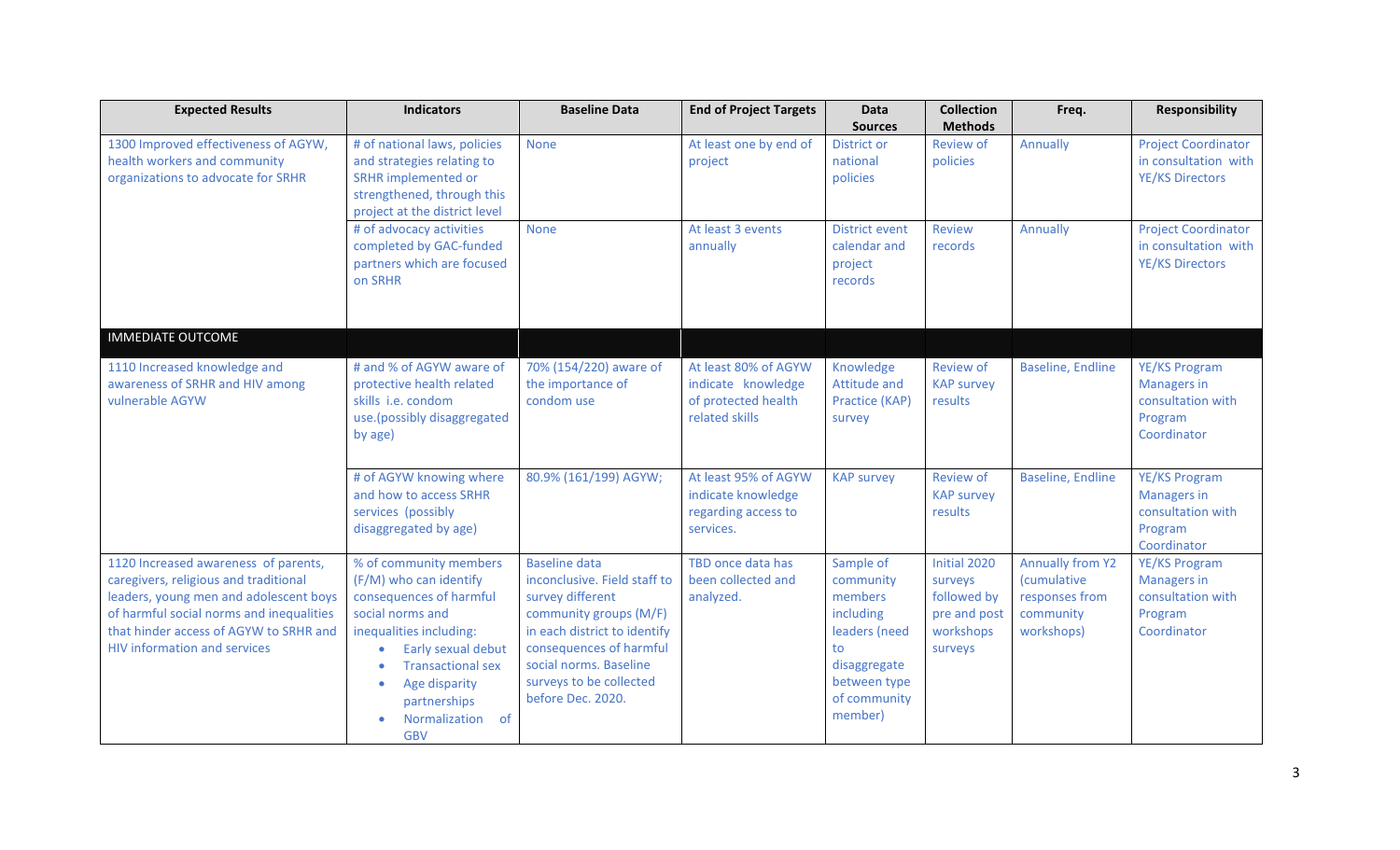| <b>Expected Results</b>                                                                                                                            | <b>Indicators</b>                                                                                                                                                                                                                                                            | <b>Baseline Data</b>                                                                                       | <b>End of Project Targets</b>                                                                                                                                                                 | Data                                                                                                                                 | <b>Collection</b>                                                                          | Freq.                                                       | <b>Responsibility</b>                                                              |
|----------------------------------------------------------------------------------------------------------------------------------------------------|------------------------------------------------------------------------------------------------------------------------------------------------------------------------------------------------------------------------------------------------------------------------------|------------------------------------------------------------------------------------------------------------|-----------------------------------------------------------------------------------------------------------------------------------------------------------------------------------------------|--------------------------------------------------------------------------------------------------------------------------------------|--------------------------------------------------------------------------------------------|-------------------------------------------------------------|------------------------------------------------------------------------------------|
|                                                                                                                                                    | % of community members<br>(M/F) engaged in activities<br>that improve AGYW access<br>to SRHR/HIV information<br>and services                                                                                                                                                 | <b>None</b>                                                                                                | 40% of participants<br>engaged in improving<br><b>AGYW</b> access to SRHR<br>by end of project (i.e.<br>parental<br>communication on<br>SRHR; advocacy<br>through Coordinating<br>Committees) | <b>Sources</b><br>Sample of<br>community<br>members<br>including<br>leaders<br>(disaggregated<br>by type of<br>community<br>member); | <b>Methods</b><br><b>Focus Group</b><br>discussions<br>Pre and post<br>workshop<br>surveys | <b>Annually from Y2</b>                                     | YE/KS Program<br><b>Managers in</b><br>consultation with<br>Program<br>Coordinator |
| 1310 Increased knowledge and skill of<br>AGYW to advocate for SRHR.                                                                                | # and % of AGYW<br>expressing confidence (on a<br>likert scale of 5) in their<br>ability to advocate for SRHR<br>1- Very<br>uncomfortable<br>Somewhat<br>$2 -$<br>uncomfortable<br><b>Neutral</b><br>$3-$<br>Comfortable<br>$4-$<br>Very comfortable<br>$5-$<br>or confident | #,% of AGYW<br>Cat 1-2: 32% (71/220):<br>Cat 3: 14% (30/220)<br>Cat 4: 30% (66/220)<br>Cat 5: 24% (53/220) | At least 60%<br>comfortable and 40%<br>very comfortable/<br>confident by end of<br>the project                                                                                                | Survey of<br><b>AGYW</b>                                                                                                             | Review<br>survey<br>results                                                                | <b>Year 3 Annual</b><br><b>Report and</b><br><b>Endline</b> | YE/KS Program<br><b>Managers in</b><br>consultation with<br>Program<br>Coordinator |
| <b>OUTPUTS</b><br>1111 Assessments conducted to<br>understand the unique needs of AGYW<br>in selected wards from hotspots in the<br>four districts | # Assessments conducted<br>in all wards (24)                                                                                                                                                                                                                                 | <b>None</b>                                                                                                | all assessments<br>conducted during<br><b>Baseline</b>                                                                                                                                        | Project<br>Records                                                                                                                   | <b>Review of</b><br>records                                                                | At project start                                            | YE/KS Program<br><b>Managers in</b><br>consultation with<br>Program<br>Coordinator |
| 1112 Youth Champions, Community<br><b>Facilitators and Pachoto Groups trained</b><br>to engage vulnerable AGYW on SRHR<br>and HIV.                 | # (f/m) of Youth<br><b>Champions, Community</b><br><b>Facilitators and Pachoto</b><br>members trained to engage<br>vulnerable AGYW on SRHR<br>and HIV                                                                                                                        | <b>None</b>                                                                                                | 40 in Y1; 100 in Y2 and<br>100 in Y3.)<br>(of whom 75% are<br>AGYW)                                                                                                                           | Project<br>$records -$<br>training<br>registrars                                                                                     | Attendance<br>record<br>review                                                             | Semi annually                                               | YE/KS Directors and<br><b>Program Managers</b>                                     |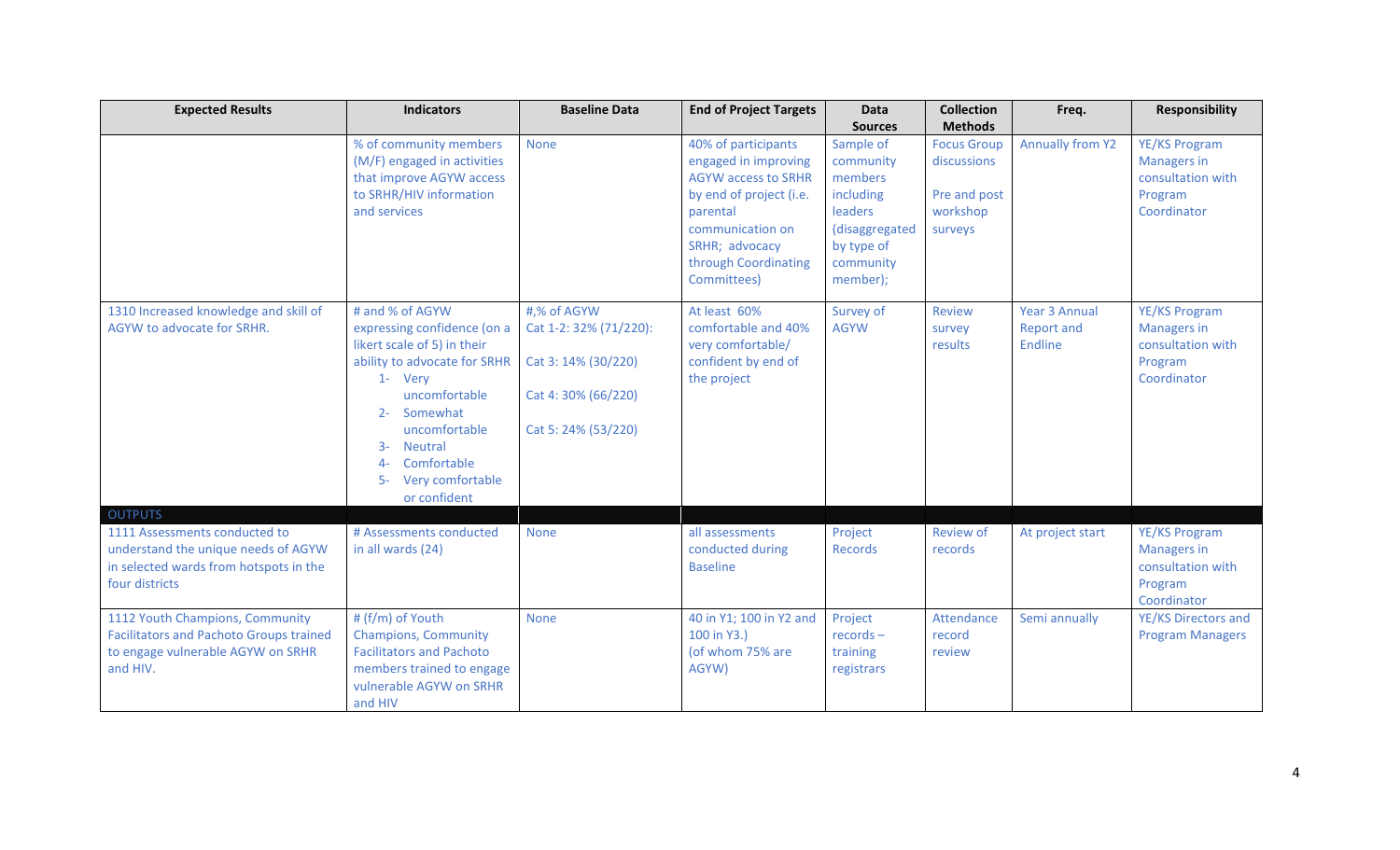| <b>Expected Results</b>                        | <b>Indicators</b>                 | <b>Baseline Data</b> | <b>End of Project Targets</b>      | <b>Data</b>     | <b>Collection</b> | Freq.         | <b>Responsibility</b>   |
|------------------------------------------------|-----------------------------------|----------------------|------------------------------------|-----------------|-------------------|---------------|-------------------------|
|                                                |                                   |                      |                                    | <b>Sources</b>  | <b>Methods</b>    |               |                         |
| 1113 Sensitization of vulnerable AGYW          | # of sensitization trainings      | <b>None</b>          | 6,000 sessions                     | Project         | Review of         | Semi annually | YE/KS Directors and     |
| on SRHR and HIV conducted                      | organized for vulnerable          |                      | (twice monthly                     | records         | training lists    |               | <b>Program Managers</b> |
|                                                | <b>AGYW</b>                       |                      | meetings over 30                   |                 |                   |               |                         |
|                                                |                                   |                      | months for each of                 |                 |                   |               |                         |
|                                                |                                   |                      | the 100 groups)                    |                 |                   |               |                         |
|                                                | # of AGYW attending               | <b>None</b>          | 3,000 AGYW                         | Project         | <b>Review of</b>  | Semi annually | YE/KS Directors and     |
|                                                | sensitization exercises           |                      | participating in<br>Pachoto groups | records         | training lists    |               | <b>Program Managers</b> |
| 1121 Youth Champions, Community                | # (f/m) of Youth                  | <b>None</b>          | 40 in Y1; 100 in Y2 and            | Project         | Attendance        | Semi annually | YE/KS Directors and     |
| <b>Facilitators and Pachoto Groups trained</b> | <b>Champions, Community</b>       |                      | 100 in Y3 . of whom                | $records -$     | record            |               | <b>Program Managers</b> |
| on effective communication skills to           | <b>Facilitators and Pachoto</b>   |                      | 75% are AGYW                       | training        | review            |               |                         |
| increase awareness of SRHR and HIV at          | members trained                   |                      |                                    | registrars      |                   |               |                         |
| the community level.                           | on effective                      |                      |                                    |                 |                   |               |                         |
|                                                | communication skills              |                      |                                    |                 |                   |               |                         |
| 1122 Parents and caregivers engaged to         | # of community awareness          | <b>None</b>          | At least 2 events                  | Project         | Attendance        | Semi-annually | YE/KS Directors and     |
| better understand impact of harmful            | activities that include           |                      | annually                           | $records -$     | record            | from Y2       | <b>Program Managers</b> |
| social norms                                   | gender sensitivity analysis       |                      |                                    | training        | review            |               |                         |
|                                                | conducted for parents and         |                      |                                    | registers       |                   |               |                         |
|                                                | care givers.                      |                      |                                    |                 |                   |               |                         |
| 1123 Traditional and community leaders         | # of events targeted at           | <b>None</b>          | 3 events by end of                 | Project         | Attendance        | Semi-annually | YE/KS Directors and     |
| engaged to better understand impact of         | traditional and community         |                      | project                            | $records -$     | record            | from Y2       | <b>Program Managers</b> |
| harmful social norms                           | leaders in gender-sensitive       |                      |                                    | training        | review            |               |                         |
|                                                | community awareness<br>activities |                      |                                    | registers       |                   |               |                         |
| 1211 Facility-based Health Service             | # of facility-based health        | . 25% (5/20) women   | <b>Estimated number of</b>         | Post training   | <b>Review of</b>  | Semi annually | YE/KS Directors and     |
| Providers trained on gender equitable          | service providers (f/m)           | 25% (1/4) men;       | health providers to be             | questionnaire   | survey            |               | <b>Program Managers</b> |
| and adolescent-responsive SRHR and             | trained                           |                      | trained=80. Training               |                 | results           |               |                         |
| HIV service delivery and referrals             |                                   |                      | to take place during               |                 |                   |               |                         |
|                                                |                                   |                      | Y2 and Y3 (50%/year)               |                 |                   |               |                         |
|                                                |                                   |                      |                                    |                 |                   |               |                         |
| 1212 Community Health Workers (i.e.            | # of VHWs/CATSs (f/m)             | <b>None</b>          | Estimate number = 100              | <b>Training</b> | <b>Review of</b>  | Semi-annually | YE/KS Directors and     |
| <b>Village Health Workers, Community</b>       | trained on gender                 |                      | of whom 75% are                    | records         | attendance        | from Y2       | <b>Program Managers</b> |
| <b>Adolescent Treatment Supporters)</b>        | transformative and                |                      | female Training to                 |                 | records           |               |                         |
| trained on gender-equitable and                | adolescent responsive             |                      | take place during Y2,              |                 |                   |               |                         |
|                                                | SRHR and HIV approaches           |                      |                                    |                 |                   |               |                         |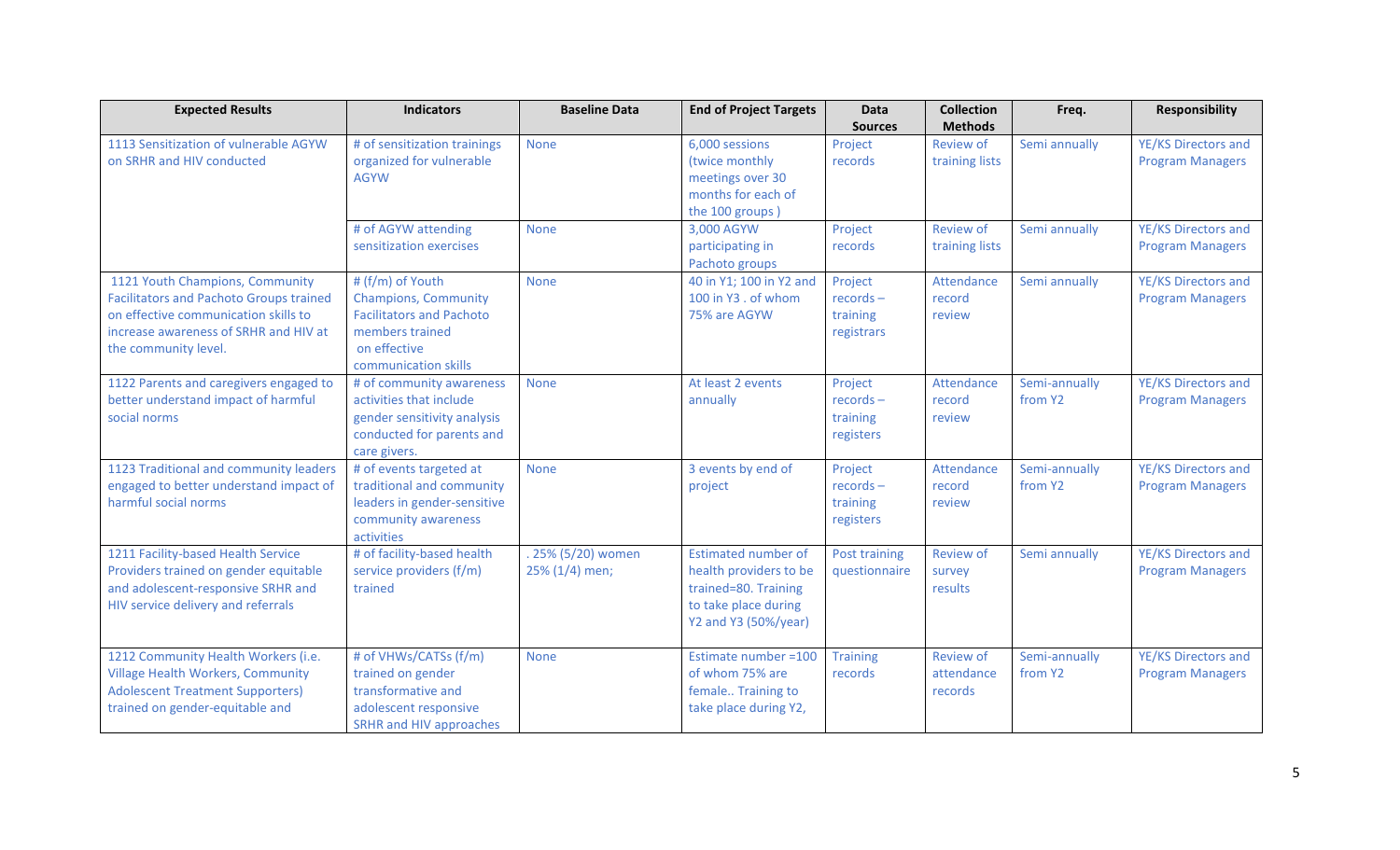| <b>Expected Results</b>                                                                                                                                                                              | <b>Indicators</b>                                                                       | <b>Baseline Data</b> | <b>End of Project Targets</b>                                                       | <b>Data</b><br><b>Sources</b>                         | <b>Collection</b><br><b>Methods</b>       | Freq.                    | <b>Responsibility</b>                          |
|------------------------------------------------------------------------------------------------------------------------------------------------------------------------------------------------------|-----------------------------------------------------------------------------------------|----------------------|-------------------------------------------------------------------------------------|-------------------------------------------------------|-------------------------------------------|--------------------------|------------------------------------------------|
| adolescent-responsive SRHR and HIV<br>service provision and referrals.                                                                                                                               |                                                                                         |                      | Y3 and Y4 (approx.<br>30%/year)                                                     |                                                       |                                           |                          |                                                |
| 1213 District dialogues conducted with<br>Health Providers to facilitate access by<br>vulnerable AGYW to gender equitable<br>and adolescent responsive SRHR and<br><b>HIV services and referrals</b> | # district dialogues<br>conducted                                                       | <b>None</b>          | At least 1 process<br>undertaken per<br>district                                    | Project<br>records from<br>mobilization<br>activities | <b>Review of</b><br>project<br>records    | Semi-annually<br>from Y2 | YE/KS Directors and<br><b>Program Managers</b> |
| 1221 Coordinating committees<br>established to link SRHR services for<br>vulnerable AGYW at various levels of the                                                                                    | #/level of coordinating<br>committees established                                       | <b>None</b>          | At least 1 Health<br>Committee/ward                                                 | Project<br>records                                    | <b>Review of</b><br>attendance<br>records | Semi-annually<br>from Y2 | YE/KS Directors and<br><b>Program Managers</b> |
| health system                                                                                                                                                                                        | #/%/ of Coordinating<br>Committee members are<br>female.                                | <b>None</b>          | 50% female<br>membership on<br>committees                                           | Project<br>records                                    | <b>Review of</b><br>attendance<br>records | Semi-annually<br>from Y2 | YE/KS Directors and<br><b>Program Managers</b> |
| 1223 Twinning facilitated with regional<br>and/or domestic CBOs to enhance<br>project capacity to deliver quality<br>gender transformative and adolescent<br>responsive SRHR and HIV services        | # of twinnings facilitated<br>between partners and<br>other CBOs                        | <b>None</b>          | 4 south/south<br>twinnings by end of<br>project                                     | Project<br>records                                    | Review<br>project<br>information          | Semi-annually<br>from Y2 | YE/KS Directors and<br><b>Program Managers</b> |
| 1311 Community Youth and Health<br>Champions identified, trained and<br>supported to collect, analyze and use<br>data related to delivery of SRHR services<br>for vulnerable AGYW                    | # of youth and health<br>champions (f/m) )trained<br>on data collection and<br>analysis | <b>None</b>          | At least 20 people<br>(75% female) per<br>district by end of<br>project             | Project<br>$records -$<br>training<br>registers       | Review<br>attendance<br>records           | Semi-annually            | YE/KS Directors and<br><b>Program Managers</b> |
| 1313 Participatory community-based<br>assessment tools (e.g. community<br>scorecards) adapted to assess SRHR/HIV<br>service acceptability, availability, access                                      | # community-based tools<br>adapted /or # of scorecard<br>activities conducted           | <b>None</b>          | At least 2 community<br>assessment conducted<br>per ward (initial and<br>follow-up) | Project<br>records                                    | Review<br>records                         | In 2021 and 2023         | YE/KS Directors and<br><b>Program Managers</b> |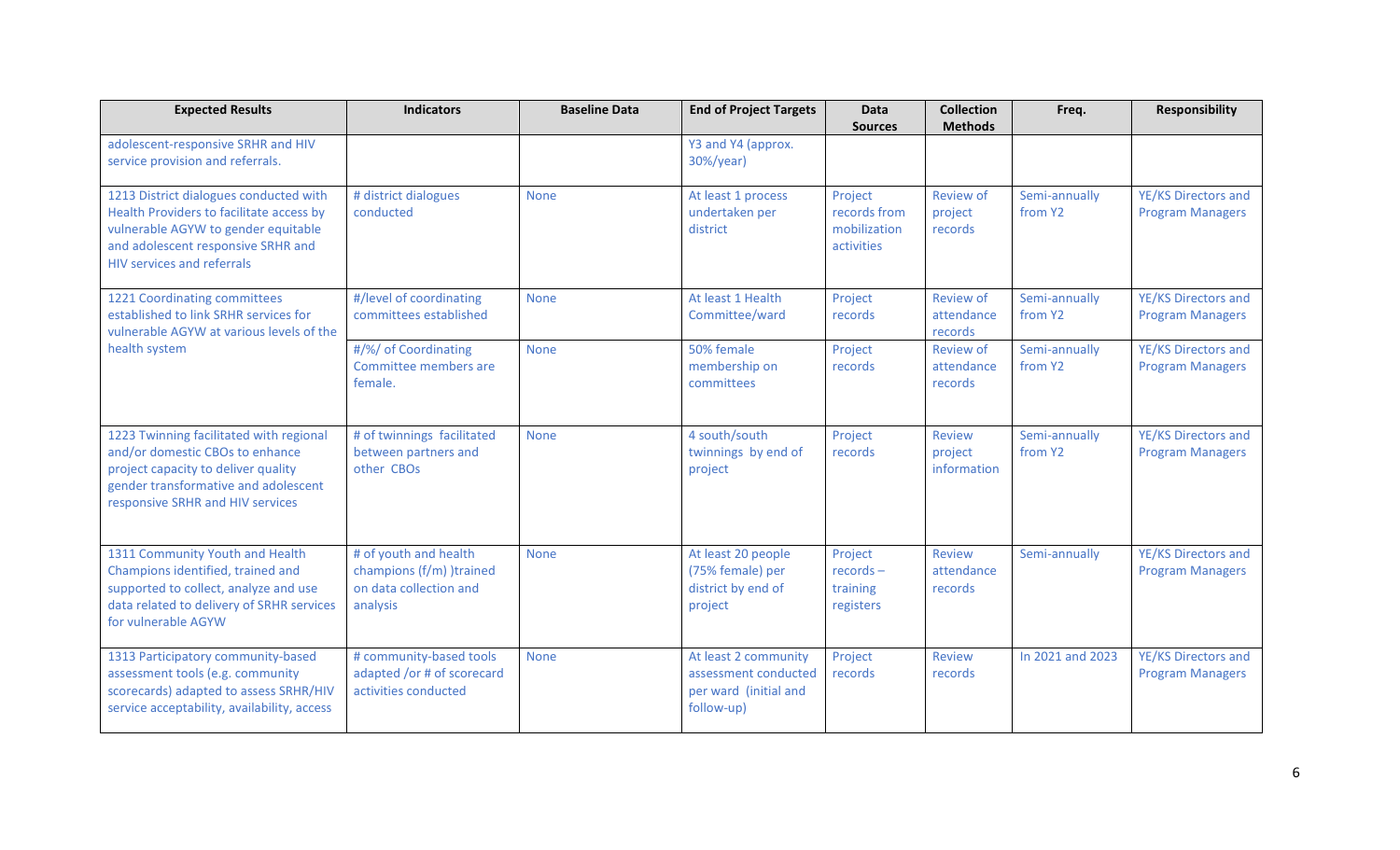| <b>Expected Results</b>               | <b>Indicators</b>         | <b>Baseline Data</b> | <b>End of Project Targets</b> | Data           | <b>Collection</b> | Freq.         | Responsibility          |
|---------------------------------------|---------------------------|----------------------|-------------------------------|----------------|-------------------|---------------|-------------------------|
|                                       |                           |                      |                               | <b>Sources</b> | <b>Methods</b>    |               |                         |
| 1314 Public awareness and promotional | # and types of materials  | None                 | 1000 t-shirts and             | Project        | Review            | Semi annually | YE/KS Directors and     |
| materials developed and distributed.  | produced to highlight key |                      | caps designed and             | information    | material          |               | <b>Program Managers</b> |
|                                       | results and support       |                      | distributed;                  | and materials  | developed         |               |                         |
|                                       | advocacy                  |                      | 12 large banners              |                |                   |               |                         |
|                                       |                           |                      | fabricated; 5000              |                |                   |               |                         |
|                                       |                           |                      | SRHR-related                  |                |                   |               |                         |
|                                       |                           |                      | pamphlets produced            |                |                   |               |                         |
|                                       |                           |                      |                               |                |                   |               |                         |
|                                       |                           |                      |                               |                |                   |               |                         |

RF/6 June 2020/updated 7 Feb 2021/9 March 2021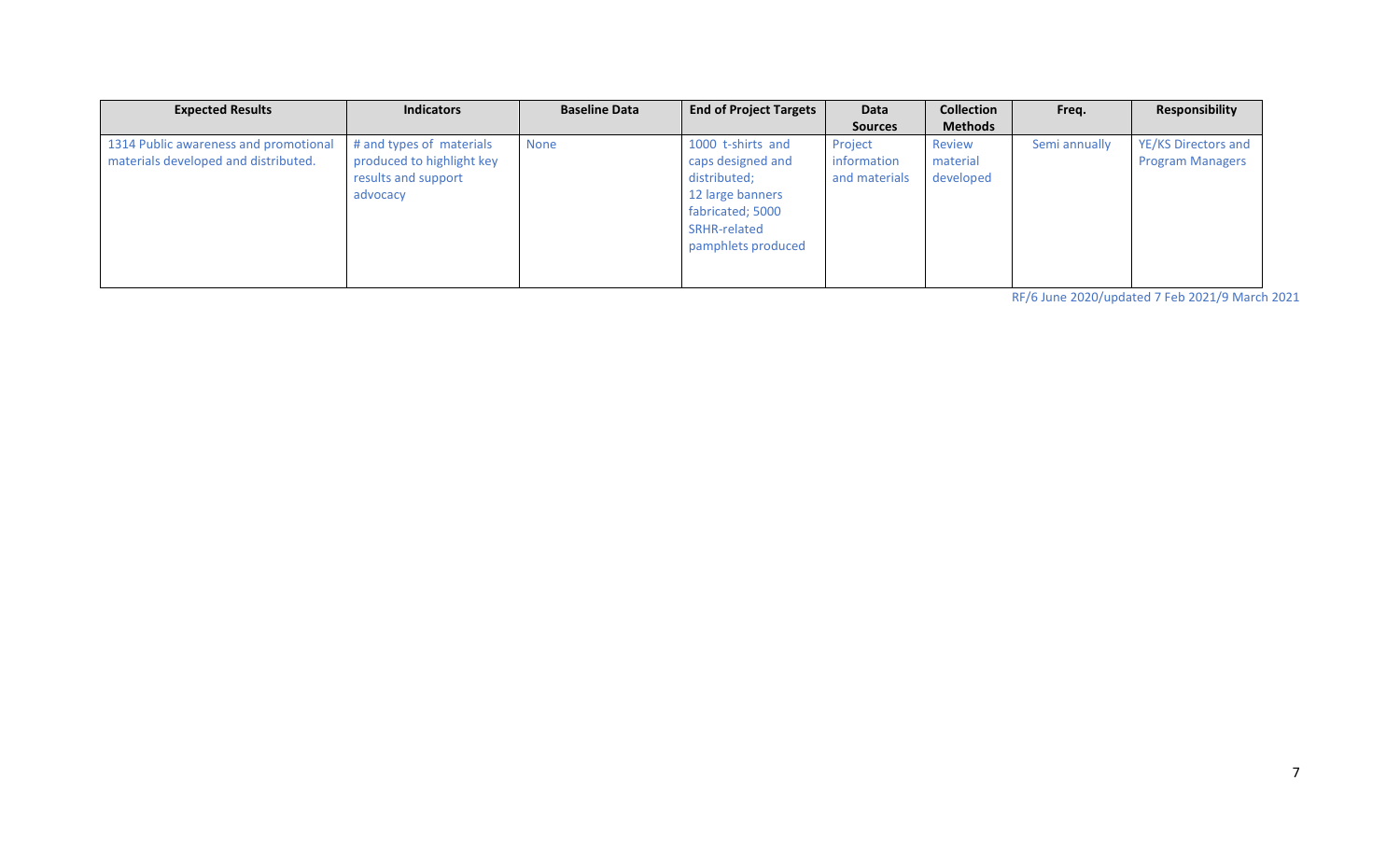<span id="page-16-3"></span><span id="page-16-2"></span><span id="page-16-1"></span><span id="page-16-0"></span>

|                                                                                                                                       |                                                                                                                                                      | <b>Annex B: Annual Targets for Year 2</b>                                                                                                                                                                              |                                                                                                                      |           |           | '9 March 2021 |                              |                                                                                                                                                                                                                                                                            |  |  |
|---------------------------------------------------------------------------------------------------------------------------------------|------------------------------------------------------------------------------------------------------------------------------------------------------|------------------------------------------------------------------------------------------------------------------------------------------------------------------------------------------------------------------------|----------------------------------------------------------------------------------------------------------------------|-----------|-----------|---------------|------------------------------|----------------------------------------------------------------------------------------------------------------------------------------------------------------------------------------------------------------------------------------------------------------------------|--|--|
| <b>Expected Results</b>                                                                                                               | <b>Indicators</b>                                                                                                                                    | <b>Baseline Data</b>                                                                                                                                                                                                   | <b>End of Project</b><br><b>Targets</b>                                                                              | Y1 Actual | Y2 Target | Y2 Actual     | Actual/<br><b>Cumulative</b> | <b>Comments</b>                                                                                                                                                                                                                                                            |  |  |
| ULTIMATE OUTCOME                                                                                                                      |                                                                                                                                                      |                                                                                                                                                                                                                        |                                                                                                                      |           |           |               |                              |                                                                                                                                                                                                                                                                            |  |  |
| 1000 Improved health of<br>adolescent girls and young<br>women (AGYW) at risk of HIV<br>in four priority districts in<br>Zimbabwe $1$ | # of new cases of HIV per<br>year among AGYW in<br>selected priority districts <sup>2</sup> .                                                        | <b>Goromonzi</b><br>15-19: 408 (f); 92 (m)<br>20-24: 895 (f) 275<br>(m)<br><b>Seke</b><br>$15-19:34(f); 7(m)$<br>$20-24:73(f); 31(m)$<br>Mazowe/ Umguza <sup>3</sup><br>$15-19: xx(f); xx(m)$<br>$20-24: xx(f); xx(m)$ | 3 % decrease in<br>number of new cases<br>(positive second<br>tests) in selected<br>districts from 2019<br>baseline: | N/A       | N/A       |               |                              | Endline.<br><b>Note: The National AIDS</b><br>Council which is responsible for<br>coordinating all stakeholders<br>programming on HIV produces<br>quarterly reports and annual<br>reports at district and national<br>level. We will report annually<br>beginning in 2021. |  |  |
|                                                                                                                                       | # and % of AGYW and<br>ABYM, demonstrating<br>positive attitudes towards<br>ending SGBV through the<br>project (disaggregated by<br>age and $sex)^4$ | Women/girls<br>Agree: 51.4<br>Disagree 45.0<br>Don't know: 3.6%<br>Men/boys<br>Agree 48.5%<br>Disagree 46.3%)<br>Don't know 5.2%)                                                                                      | At least 30% change<br>by end of project                                                                             | N/A       | N/A       |               |                              | <b>Baseline and Endline Survey</b><br>and FSGs                                                                                                                                                                                                                             |  |  |

<sup>&</sup>lt;sup>1</sup> AGYW defined by Zimbabwe Government as adolescent girls and young women between the ages of 10 and 24. The Project's principal focus is the15-24 cohort

<sup>&</sup>lt;sup>2</sup> The GoZ does not report new HIV cases by district, age and sex. However data available at district level provides the following proxy data which will be reported HTS4: # of clients who tested positive, annually, during

<sup>&</sup>lt;sup>3</sup> Data for Mazowe and Umguza only available once the ICAD/District MOU is signed (to be issued after approval of PIP and revised CA)

<sup>&</sup>lt;sup>4</sup> "Women are to blame for sexual abuse by wearing revealing clothes" is the proxy for determining changes in attitudes (disaggregated by age and sex) towards ending SGBV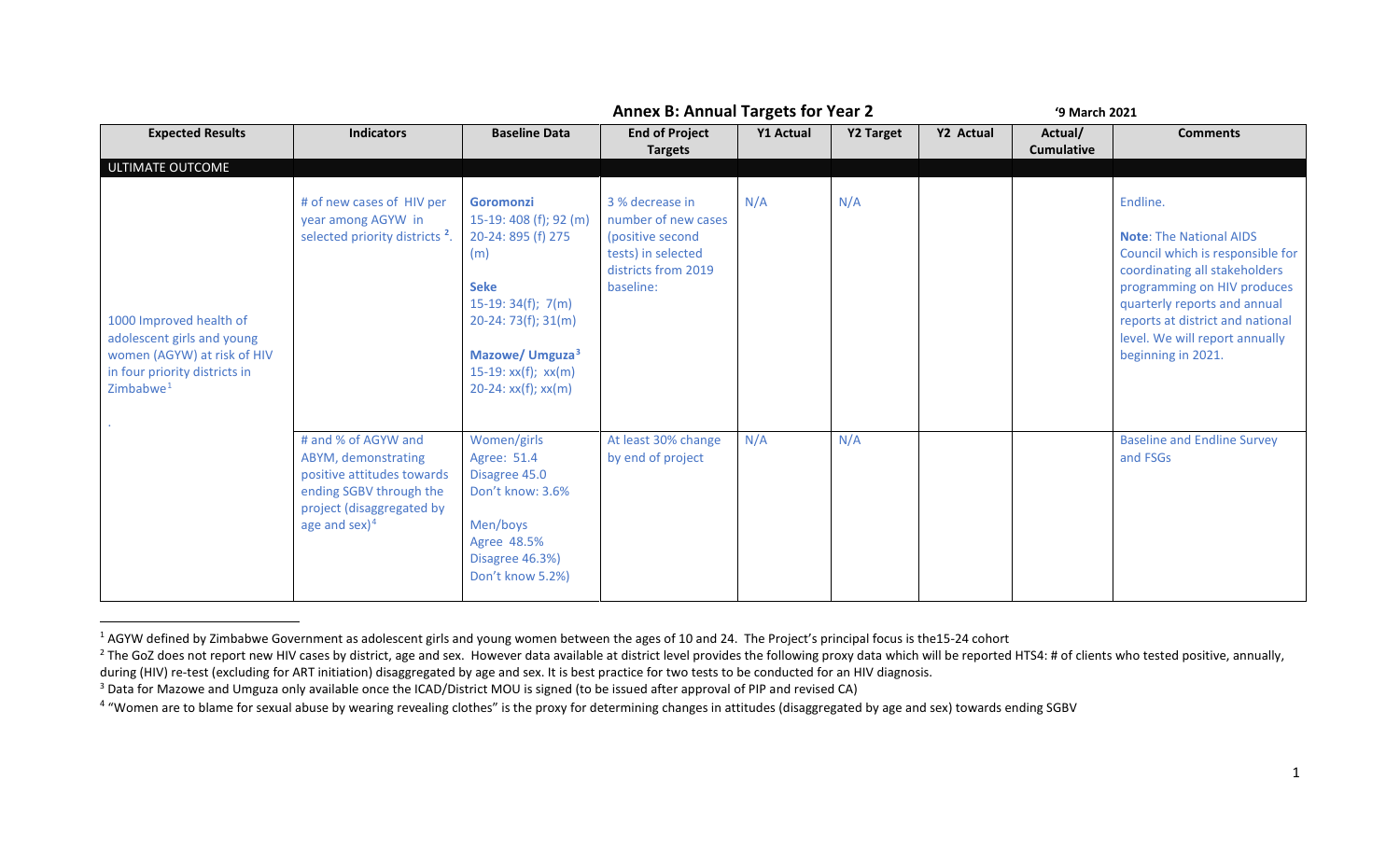<span id="page-17-0"></span>

| <b>Expected Results</b>                                                                                                                                     | <b>Indicators</b>                                                                                              | <b>Baseline Data</b>                                                                              | <b>End of Project</b>                                               | <b>Y1 Actual</b> | <b>Y2 Target</b>            | Y2 Actual | Actual/           | <b>Comments</b>                                                                                                                                                                                                                                                                                                                     |
|-------------------------------------------------------------------------------------------------------------------------------------------------------------|----------------------------------------------------------------------------------------------------------------|---------------------------------------------------------------------------------------------------|---------------------------------------------------------------------|------------------|-----------------------------|-----------|-------------------|-------------------------------------------------------------------------------------------------------------------------------------------------------------------------------------------------------------------------------------------------------------------------------------------------------------------------------------|
|                                                                                                                                                             |                                                                                                                |                                                                                                   | <b>Targets</b>                                                      |                  |                             |           | <b>Cumulative</b> |                                                                                                                                                                                                                                                                                                                                     |
| <b>INTERMEDIATE OUTCOME</b>                                                                                                                                 |                                                                                                                |                                                                                                   |                                                                     |                  |                             |           |                   |                                                                                                                                                                                                                                                                                                                                     |
| 1100 Increased utilization of<br>gender-equitable and<br>adolescent-responsive SRHR<br>and HIV services by vulnerable<br>AGYW in 4 districts of<br>Zimbabwe | % of AGYW reporting that<br>they have ever accessed<br><b>SRHR services</b><br>(disaggregated by age)          | Ages 20-24: 22%<br>(78/354)<br>Ages 15-19: 13%<br>(47/354)<br>Ages 10-14: 5%<br>(17/354)          | At least 20% increase<br>per age group by the<br>end of the project | N/A              | N/A                         |           |                   | Endline<br><b>Note:</b> While this is an Endline<br>responsibility, the project is<br>working with service providers<br>and community cadres who<br>will be providing periodic<br>statistics on the number of<br>AGYW who are accessing<br>services. Consequently, we will<br>provide a mid-term report on<br>the indicator in 2022 |
|                                                                                                                                                             | % of AGYW who use<br>contraception report<br>practicing safer sex<br>through condom use.                       | 17%                                                                                               | At least a 30%<br>change by the end of<br>the project               | N/A              | N/A                         |           | N/A               | Endline<br><b>Note:</b> Clinic and community<br>cadres have reports on<br>contraception and condom<br>distribution. These reports can<br>be used to see the rates<br>specifically for AGYW.<br>Consequently, we will include<br>this in our mid-term report in<br>2022                                                              |
| 1200 Improved delivery of<br>gender equitable and<br>adolescent responsive SRHR<br>services to vulnerable AGYW                                              | # of health facilities<br>providing AYF SRH services<br>as per MOH tiered<br>guidelines                        | 100% (4/4 clinics)                                                                                | 24 facilities (one per<br>ward)                                     | $\mathbf 0$      | 6                           |           |                   | Semi-annually from Y2<br>onwards                                                                                                                                                                                                                                                                                                    |
|                                                                                                                                                             | # and % of AGYW<br>reporting satisfaction with<br><b>AYF-SRH services received</b><br>at facilities in project | 97% of AGYW (97 of<br>the 100 AGYW in the<br>Survey who had ever<br>accessed SRHR<br>services $5$ | Maintaining a 90%<br>average throughout<br>the project              | $\mathbf{0}$     | 90% of<br>those<br>surveyed |           |                   | Semi-annual survey & Endline<br>Note: This will begin in Y2 with<br>the introduction of the<br>scorecard which is one of the                                                                                                                                                                                                        |

 <sup>5</sup> Initial decline anticipated as AGYW gain knowledge and awareness of what good service delivery entails.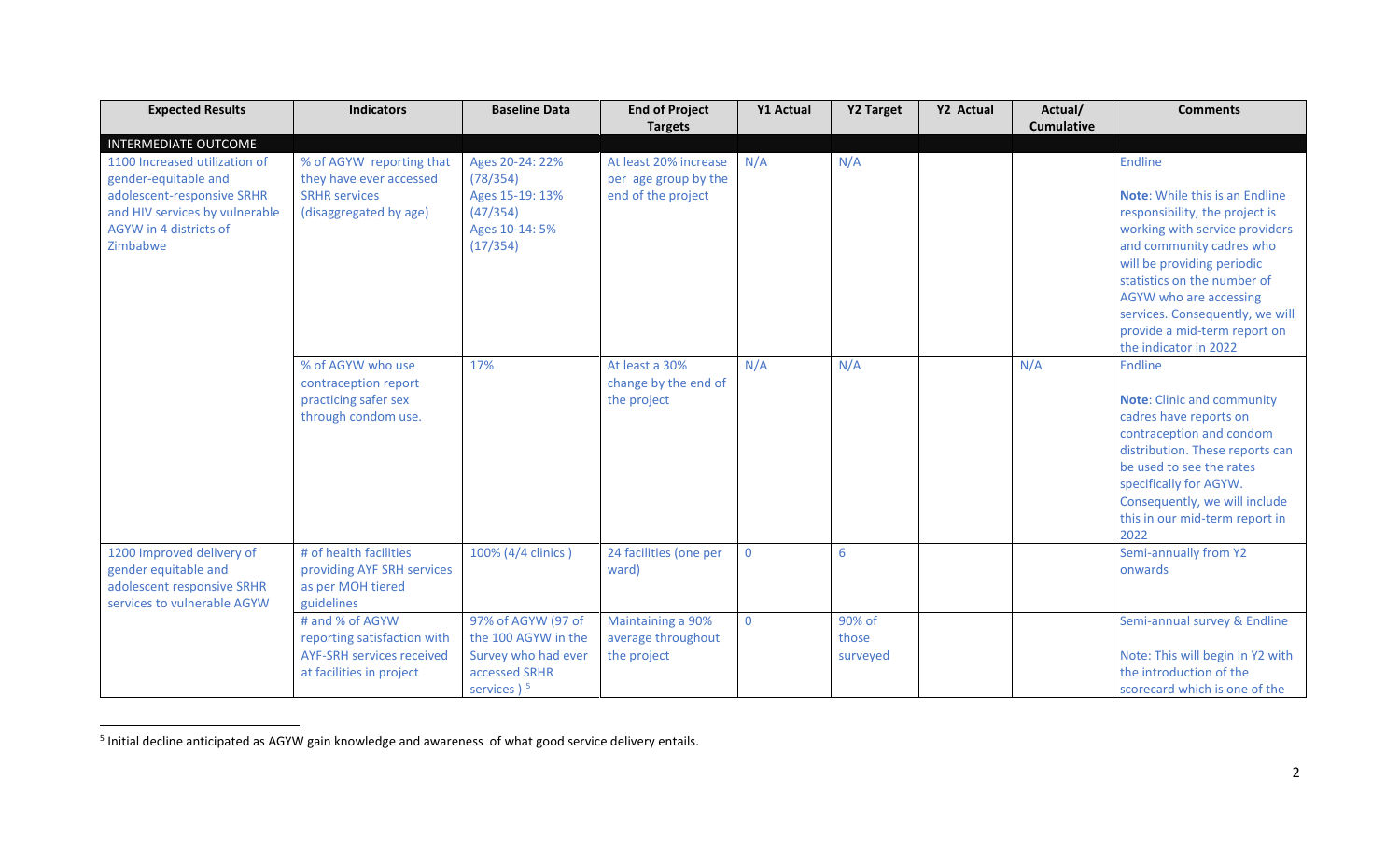| <b>Expected Results</b>                                                                                       | <b>Indicators</b>                                                                                                                                                                                    | <b>Baseline Data</b>                                | <b>End of Project</b><br><b>Targets</b>           | <b>Y1 Actual</b>                                                                                                                                                                     | <b>Y2 Target</b>                                                                                                      | Y2 Actual | Actual/<br><b>Cumulative</b> | <b>Comments</b>                                                                                                                                                                                                                                                                                                                                           |
|---------------------------------------------------------------------------------------------------------------|------------------------------------------------------------------------------------------------------------------------------------------------------------------------------------------------------|-----------------------------------------------------|---------------------------------------------------|--------------------------------------------------------------------------------------------------------------------------------------------------------------------------------------|-----------------------------------------------------------------------------------------------------------------------|-----------|------------------------------|-----------------------------------------------------------------------------------------------------------------------------------------------------------------------------------------------------------------------------------------------------------------------------------------------------------------------------------------------------------|
|                                                                                                               | communities<br>(disaggregated by age).                                                                                                                                                               |                                                     |                                                   |                                                                                                                                                                                      |                                                                                                                       |           |                              | key tools used to measure the<br>quality of service provided to<br>AGYW.                                                                                                                                                                                                                                                                                  |
|                                                                                                               | % of AGYW reporting<br>satisfaction with<br>confidentiality by HF staff<br>(disaggregated by age)                                                                                                    | 89.4 (185/207)                                      | Maintaining 90%*<br>average throughout<br>project | $\mathbf{0}$                                                                                                                                                                         | 90% of<br>those<br>surveyed                                                                                           |           |                              | Semi-annual survey not<br>undertaken due to COVID<br>Endline.<br>Note: As above, this will begin<br>in year 2 with the introduction<br>of the scorecard which is one<br>of the key tools used to<br>measure the quality of services<br>provided to AGYW                                                                                                   |
|                                                                                                               | # of AGYW provided with<br>access to sexual and<br>reproductive health<br>services (including HIV<br>testing, modern methods<br>of contraception), through<br>this project (disaggregated<br>by age) | 46% of AGYW<br>$(100/217)$ in targeted<br>districts | 15% yearly increase<br>beginning in Y2            | $\mathbf 0$                                                                                                                                                                          | 15%<br>increase on<br>original 100<br><b>AGYW</b>                                                                     |           |                              | Annually<br>Will begin in Y2                                                                                                                                                                                                                                                                                                                              |
| 1300 Improved effectiveness of<br>AGYW, health workers and<br>community organizations to<br>advocate for SRHR | # of national laws, policies<br>and strategies relating to<br><b>SRHR</b> implemented or<br>strengthened, through this<br>project at the district level                                              | <b>None</b>                                         | At least one by end<br>of project                 | <b>Focussing on</b><br>influencing 5<br>national laws<br>and policies;<br>Priority is on<br>legislation<br>impacting<br>Age of<br>Consent and<br>Criminalizatio<br>n of Date<br>Rape | Ongoing<br>advocacy on<br>behalf of all<br>5 issues with<br>specific<br>attention<br>paid to the<br>two<br>priorities |           |                              | The partners are working to<br>influence 5 national strategies<br>and legislation:<br>1. ASRH Strategy<br>2. Review of the Termination of<br><b>Pregnancy Act</b><br>3. Realignment of the Age of<br>Consent and the legal age of<br>marriage<br>4. Criminalisation of Date Rape<br>under the Sexual Offences Act<br>5. Decriminalization of sex<br>work. |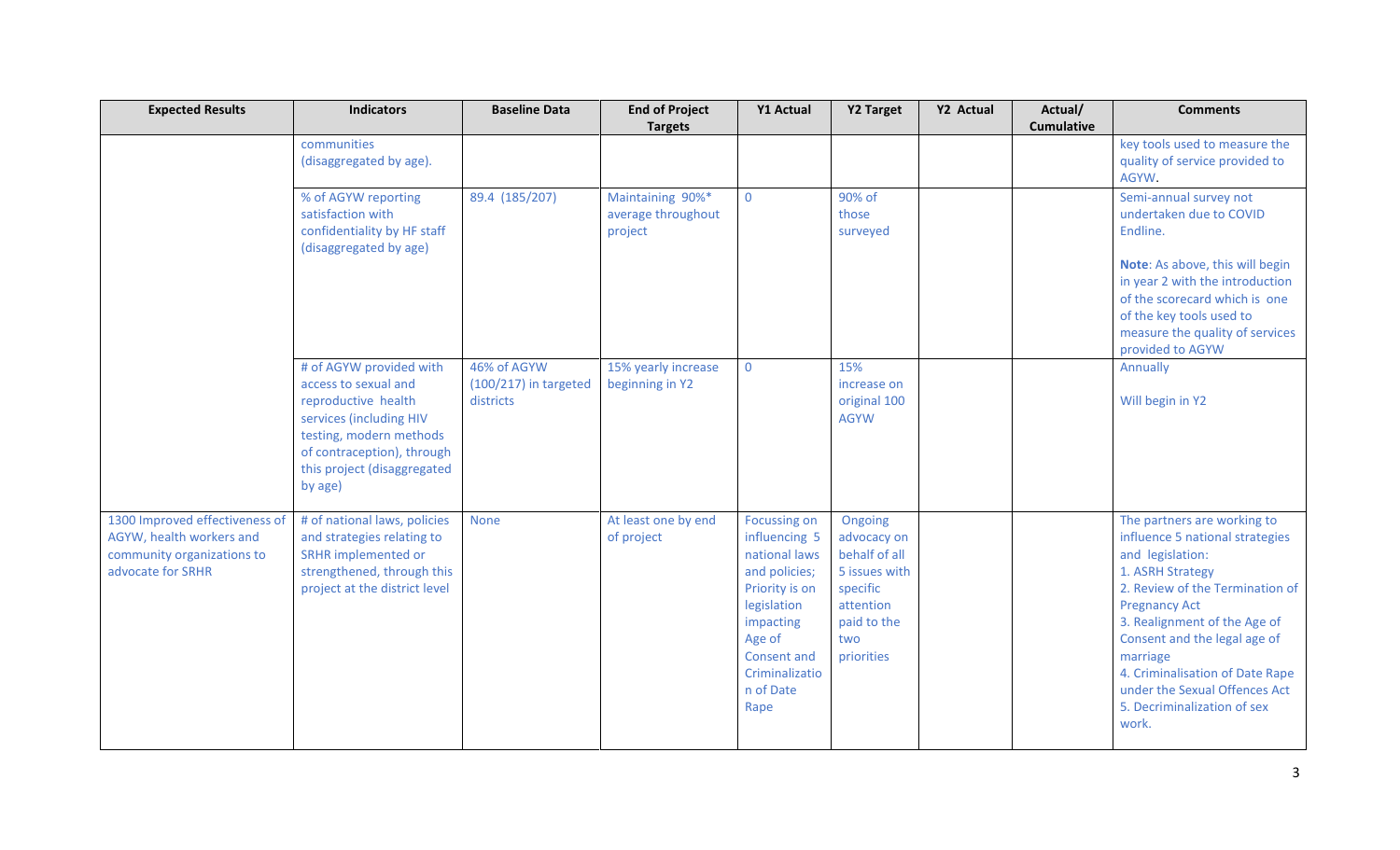| <b>Expected Results</b>                                                                                                                                                                                                                             | <b>Indicators</b>                                                                                                                                                                                                                                            | <b>Baseline Data</b>                                                                                                                                                                                                                                 | <b>End of Project</b>                                                                         | Y1 Actual | Y2 Target      | Y2 Actual | Actual/           | <b>Comments</b>                                                                                                                                                                                                      |
|-----------------------------------------------------------------------------------------------------------------------------------------------------------------------------------------------------------------------------------------------------|--------------------------------------------------------------------------------------------------------------------------------------------------------------------------------------------------------------------------------------------------------------|------------------------------------------------------------------------------------------------------------------------------------------------------------------------------------------------------------------------------------------------------|-----------------------------------------------------------------------------------------------|-----------|----------------|-----------|-------------------|----------------------------------------------------------------------------------------------------------------------------------------------------------------------------------------------------------------------|
|                                                                                                                                                                                                                                                     | # of advocacy activities<br>completed by GAC-funded<br>partners which are focused<br>on SRHR                                                                                                                                                                 | <b>None</b>                                                                                                                                                                                                                                          | <b>Targets</b><br>At least 3 events<br>annually                                               | 5         | $\overline{3}$ |           | <b>Cumulative</b> | See Y1 PMF for list of five Y1<br>events                                                                                                                                                                             |
| <b>IMMEDIATE OUTCOME</b>                                                                                                                                                                                                                            |                                                                                                                                                                                                                                                              |                                                                                                                                                                                                                                                      |                                                                                               |           |                |           |                   |                                                                                                                                                                                                                      |
| 1110 Increased knowledge and<br>awareness of SRHR and HIV<br>among vulnerable AGYW                                                                                                                                                                  | # and % of AGYW aware of<br>protective health related<br>skills i.e. condom<br>use.(possibly<br>disaggregated by age)                                                                                                                                        | 70% (154/220) aware<br>of the importance of<br>condom use                                                                                                                                                                                            | At least 80% of<br><b>AGYW</b> indicate<br>knowledge of<br>protected health<br>related skills | N/A       | N/A            |           |                   | Endline<br><b>Note:</b> The data base for the<br>number of young people<br>engaged through Pachoto<br>platforms and outreach<br>meetings can also be used as<br>evidence. We will report on the<br>indicator in 2022 |
|                                                                                                                                                                                                                                                     | # of AGYW knowing where<br>and how to access SRHR<br>services (possibly<br>disaggregated by age)                                                                                                                                                             | 80.9% (161/199)<br>AGYW;                                                                                                                                                                                                                             | At least 95% of<br><b>AGYW</b> indicate<br>knowledge regarding<br>access to services.         | N/A       | N/A            |           |                   | Endline<br>Note: Similarly, data can be<br>gathered from Pachoto<br>platforms and outreach<br>meetings. We will report on<br>this indicator in 2022.                                                                 |
| 1120 Increased awareness of<br>parents, caregivers, religious<br>and traditional leaders, young<br>men and adolescent boys of<br>harmful social norms and<br>inequalities that hinder access<br>of AGYW to SRHR and HIV<br>information and services | % of community members<br>(F/M) who can identify<br>consequences of harmful<br>social norms and<br>inequalities including:<br>Early sexual debut<br><b>Transactional sex</b><br>Age disparity<br>$\bullet$<br>partnerships<br>Normalization of<br><b>GBV</b> | <b>Baseline data</b><br>inconclusive. Field<br>staff to survey<br>different community<br>groups (M/F) in each<br>district to identify<br>consequences of<br>harmful social norms.<br><b>Baseline surveys to</b><br>be collected before<br>Dec. 2020. | TBD once data has<br>been collected and<br>analyzed.                                          | N/A       | <b>TBD</b>     |           |                   | Note: Initial survey to be<br>conducted as soon as staff and<br>clients can travel widely.                                                                                                                           |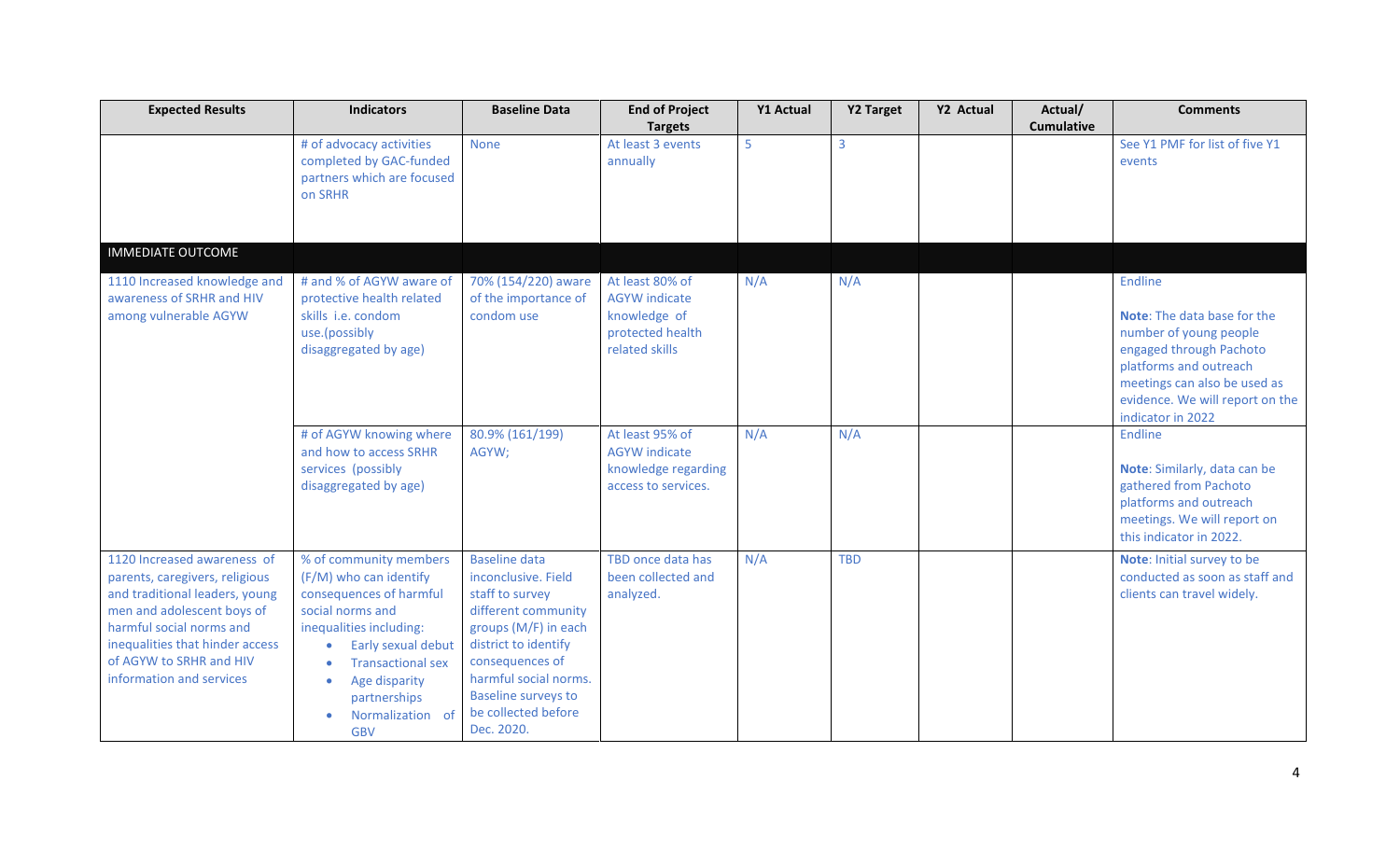| <b>Expected Results</b>                                              | <b>Indicators</b>                                 | <b>Baseline Data</b> | <b>End of Project</b>                     | <b>Y1 Actual</b> | <b>Y2 Target</b> | Y2 Actual | Actual/           | <b>Comments</b>                 |
|----------------------------------------------------------------------|---------------------------------------------------|----------------------|-------------------------------------------|------------------|------------------|-----------|-------------------|---------------------------------|
|                                                                      |                                                   |                      | <b>Targets</b>                            |                  |                  |           | <b>Cumulative</b> |                                 |
|                                                                      | % of community members                            | None                 | 40% of participants                       | N/A              | N/A              |           |                   | Endline                         |
|                                                                      | (M/F) engaged in activities                       |                      | engaged in improving                      |                  |                  |           |                   |                                 |
|                                                                      | that improve AGYW access                          |                      | <b>AGYW</b> access to                     |                  |                  |           |                   | <b>Examples measuring</b>       |
|                                                                      | to SRHR/HIV information                           |                      | SRHR by end of                            |                  |                  |           |                   | community action in support of  |
|                                                                      | and services                                      |                      | project (i.e. parental                    |                  |                  |           |                   | <b>AGYW access to SRHR/HIV</b>  |
|                                                                      |                                                   |                      | communication on                          |                  |                  |           |                   | information are as follows:     |
|                                                                      |                                                   |                      | SRHR; advocacy                            |                  |                  |           |                   | Parents/caregivers<br>$\bullet$ |
|                                                                      |                                                   |                      | through Coordinating                      |                  |                  |           |                   | engaging in dialogue            |
|                                                                      |                                                   |                      | Committees)                               |                  |                  |           |                   | with and their children         |
|                                                                      |                                                   |                      |                                           |                  |                  |           |                   | on SRHR issues.                 |
|                                                                      |                                                   |                      |                                           |                  |                  |           |                   | <b>Traditional leaders</b>      |
|                                                                      |                                                   |                      |                                           |                  |                  |           |                   | engaging in actions,            |
|                                                                      |                                                   |                      |                                           |                  |                  |           |                   | discussions to                  |
|                                                                      |                                                   |                      |                                           |                  |                  |           |                   | influence and effect            |
|                                                                      |                                                   |                      |                                           |                  |                  |           |                   | change.                         |
| 1210 increased knowledge and                                         | # and % (M/F) of trained                          | 25% (5/20) women     | At least 80% of the                       | N/A              | 64               |           |                   | <b>Annually from Y2</b>         |
| skill of service providers at the<br>facility and community level to | health care service<br>providers who can identify | 25% (1/4) men        | 80 service providers                      |                  |                  |           |                   | Note: Training was undertaken   |
| deliver gender equitable and                                         | key elements of gender-                           |                      | trained (64). Target<br>will be increased |                  |                  |           |                   | in Y1 but stats have not yet    |
| adolescent-responsive SRHR                                           | equitable and adolescent                          |                      |                                           |                  |                  |           |                   | been analyzed                   |
| services to vulnerable AGYW                                          | responsive services and                           |                      | 75% of those trained                      |                  |                  |           |                   |                                 |
|                                                                      | how to provide them                               |                      | must be women                             |                  |                  |           |                   |                                 |
| 1310 Increased knowledge and                                         | # and % of AGYW                                   | #,% of AGYW          | At least 60%                              | N/A              | N/A              |           |                   | Y 3 Survey and Endline          |
| skill of AGYW to advocate for                                        | expressing confidence (on                         | Cat 1-2: 32%         | comfortable and 40%                       |                  |                  |           |                   |                                 |
| SRHR.                                                                | a likert scale of 5) in their                     | $(71/220)$ :         | very comfortable/                         |                  |                  |           |                   | <b>Note</b>                     |
|                                                                      | ability to advocate for                           |                      | confident by end of                       |                  |                  |           |                   | N/A until Y3                    |
|                                                                      | <b>SRHR</b>                                       | Cat 3: 14% (30/220)  | the project                               |                  |                  |           |                   |                                 |
|                                                                      | 1- Very                                           |                      |                                           |                  |                  |           |                   |                                 |
|                                                                      | uncomfortable                                     | Cat 4:30% (66/220)   | Project target: 3000                      |                  |                  |           |                   |                                 |
|                                                                      | Somewhat<br>$2 -$                                 |                      | <b>AGYW Pachoto</b>                       |                  |                  |           |                   |                                 |
|                                                                      | uncomfortable                                     | Cat 5: 24% (53/220)  | members                                   |                  |                  |           |                   |                                 |
|                                                                      | <b>Neutral</b><br>$3-$                            |                      |                                           |                  |                  |           |                   |                                 |
|                                                                      | Comfortable<br>4-                                 |                      |                                           |                  |                  |           |                   |                                 |
|                                                                      | Very comfortable<br>- 5                           |                      |                                           |                  |                  |           |                   |                                 |
|                                                                      | or confident                                      |                      |                                           |                  |                  |           |                   |                                 |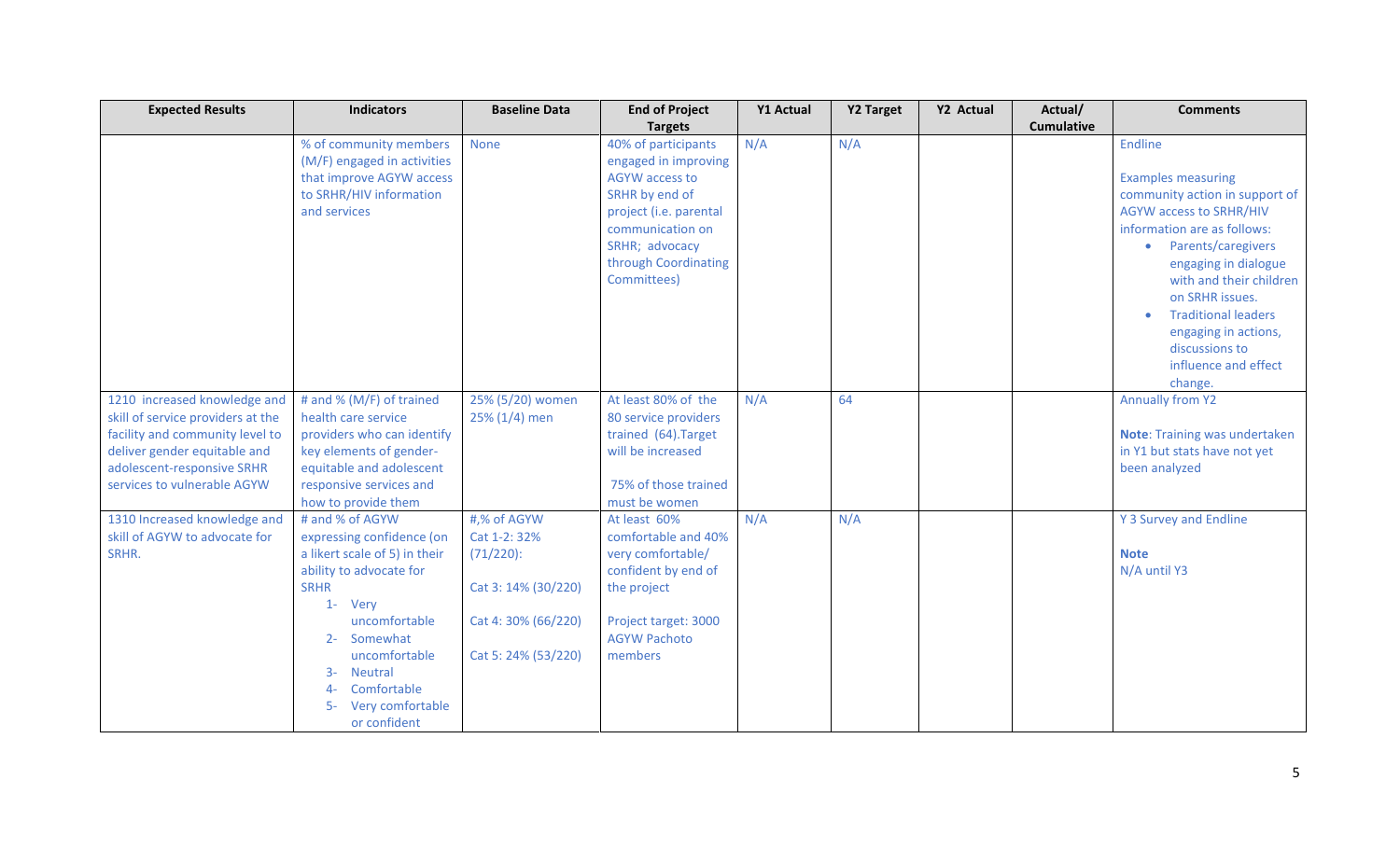| <b>Expected Results</b>                                                                                                               | <b>Indicators</b>                                                                                                                                     | <b>Baseline Data</b> | <b>End of Project</b><br><b>Targets</b>                                                       | Y1 Actual                                                                                                                                                                    | <b>Y2 Target</b>                                                | Y2 Actual | Actual/<br><b>Cumulative</b> | <b>Comments</b>                                                                                                                                                                                                                                                                                                                                                                               |
|---------------------------------------------------------------------------------------------------------------------------------------|-------------------------------------------------------------------------------------------------------------------------------------------------------|----------------------|-----------------------------------------------------------------------------------------------|------------------------------------------------------------------------------------------------------------------------------------------------------------------------------|-----------------------------------------------------------------|-----------|------------------------------|-----------------------------------------------------------------------------------------------------------------------------------------------------------------------------------------------------------------------------------------------------------------------------------------------------------------------------------------------------------------------------------------------|
| <b>OUTPUTS</b>                                                                                                                        |                                                                                                                                                       |                      |                                                                                               |                                                                                                                                                                              |                                                                 |           |                              |                                                                                                                                                                                                                                                                                                                                                                                               |
| 1111 Assessments conducted<br>to understand the unique<br>needs of AGYW in selected<br>wards from hotspots in the<br>four districts   | # Assessments conducted<br>in all wards (24)                                                                                                          | <b>None</b>          | all assessments<br>conducted during<br><b>Baseline</b>                                        | Umguza (5);<br>Mazowe (8);<br>Seke (5); and<br>Goromonzi<br>$(6)$ ;<br>Total = $24$                                                                                          | N/A                                                             |           | 24                           | End of project target reached<br>123 AGYW and 20 ABYM<br>participated in ward<br>assessments                                                                                                                                                                                                                                                                                                  |
| 1112 Youth Champions,<br><b>Community Facilitators and</b><br>Pachoto Groups trained to<br>engage vulnerable AGYW on<br>SRHR and HIV. | # (f/m) of Youth<br><b>Champions, Community</b><br><b>Facilitators and Pachoto</b><br>members trained to<br>engage vulnerable AGYW<br>on SRHR and HIV | <b>None</b>          | Target: 240<br>40 in Y1; 100 in Y2<br>and 100 in Y3.)<br>(of whom 75% are<br>AGYW)            | <b>Total= 282</b><br>120 Youth<br>Champions<br>(AGYW) and<br>162<br>Community<br>Facilitators<br>(142 AGYW;<br>20 ABYM)<br>trained to<br>engage<br>vulnerable<br><b>AGYW</b> | 20<br>additional<br>AGYW as<br>Community<br><b>Facilitators</b> |           |                              | Y1 progress exceeded Y1<br>targets by 300% for Youth<br>Champions, 400% for<br><b>Community Facilitators. May</b><br>consider increasing targets in<br>the future.<br><b>Note: Only Community</b><br><b>Facilitators lead Pachoto</b><br>groups. The purpose of<br>including Youth Champions is<br>to provide them with an entry<br>point to young people during<br>the scorecard activities. |
| 1113 Sensitization of<br>vulnerable AGYW on SRHR and<br><b>HIV conducted</b>                                                          | # of sensitization trainings<br>organized for vulnerable<br><b>AGYW</b>                                                                               | <b>None</b>          | 6,000 sessions<br>(twice monthly<br>meetings over 30<br>months for each of<br>the 100 groups) | 1629 sessions<br>conducted<br>(162 Pachoto<br>groups<br>established)                                                                                                         | 1500<br>sessions                                                |           |                              |                                                                                                                                                                                                                                                                                                                                                                                               |
|                                                                                                                                       | # of AGYW attending<br>sensitization exercises                                                                                                        | <b>None</b>          | 3,000 AGYW<br>participating in<br>Pachoto groups                                              | 1890 young<br>people (1690<br><b>AGYW; 200</b><br>ABYM)<br>sensitized<br>through<br>Pachoto<br>groups                                                                        | <b>500 AGYW</b>                                                 |           |                              | 56% of end of project target for<br>AGYW participating in Pachoto<br>groups met. May consider<br>increasing target in the future.                                                                                                                                                                                                                                                             |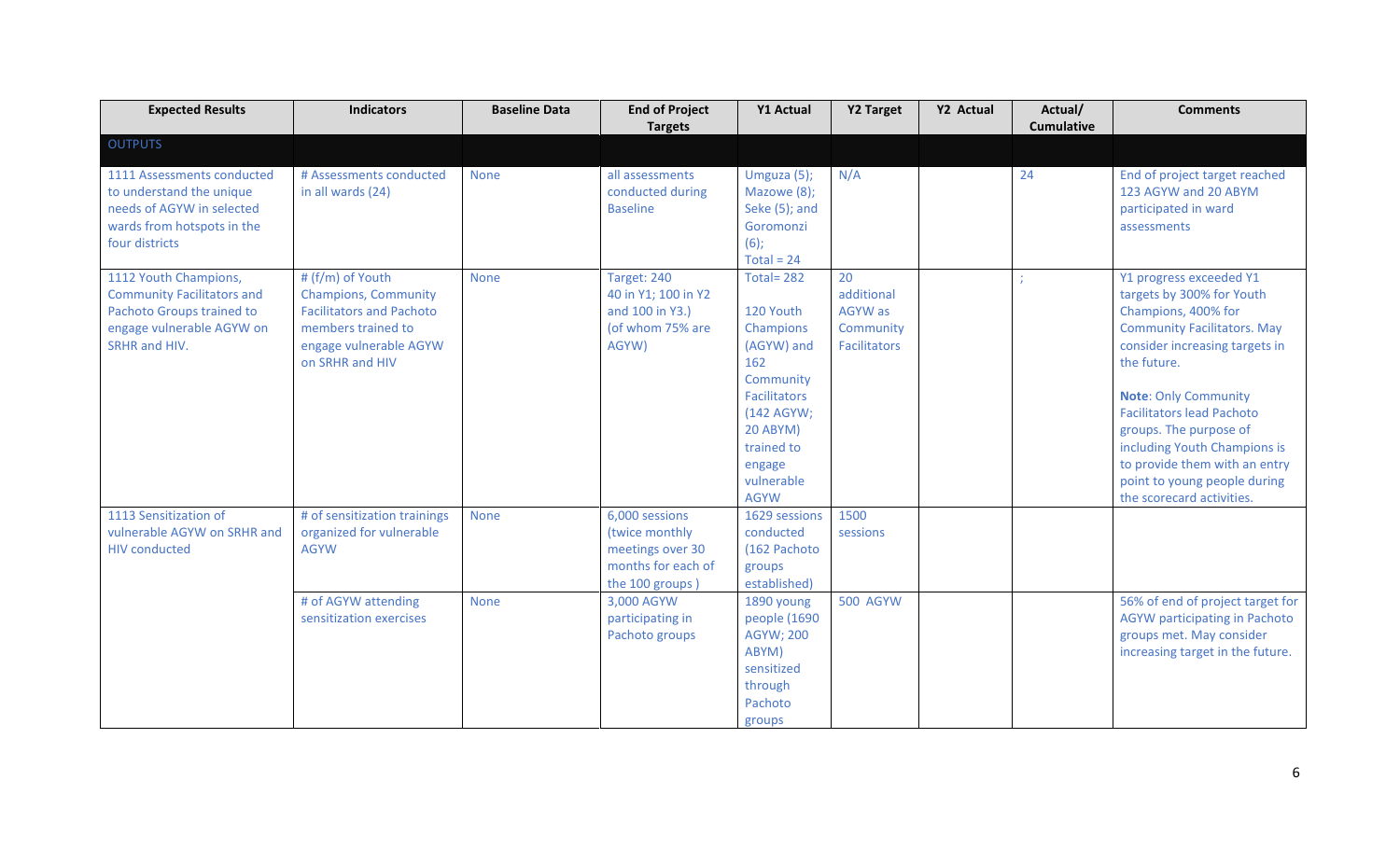| <b>Expected Results</b>           | <b>Indicators</b>               | <b>Baseline Data</b> | <b>End of Project</b>      | <b>Y1 Actual</b>    | Y2 Target       | Y2 Actual | Actual/           | <b>Comments</b>                |
|-----------------------------------|---------------------------------|----------------------|----------------------------|---------------------|-----------------|-----------|-------------------|--------------------------------|
|                                   |                                 |                      | <b>Targets</b>             |                     |                 |           | <b>Cumulative</b> |                                |
| 1121 Youth Champions,             | # (f/m) of Youth                | None                 | 40 in Y1; 100 in Y2        | 120 Youth           | <b>500 AGYW</b> |           |                   | 282 youth champions and        |
| <b>Community Facilitators and</b> | <b>Champions, Community</b>     |                      | and 100 in Y3 . of         | Champions           |                 |           |                   | community facilitators trained |
| Pachoto Groups trained on         | <b>Facilitators and Pachoto</b> |                      | whom 75% are               | (AGYW) and          |                 |           |                   | on effective communication     |
| effective communication skills    | members trained                 |                      | <b>AGYW</b>                | 162                 |                 |           |                   | skills in Y1. End of project   |
| to increase awareness of SRHR     | on effective                    |                      |                            | Community           |                 |           |                   | target already exceeded by     |
| and HIV at the community          | communication skills            |                      |                            | <b>Facilitators</b> |                 |           |                   | 17.5%. May consider increasing |
| level.                            |                                 |                      |                            | (142 AGYW;          |                 |           |                   | target in the future.          |
|                                   |                                 |                      |                            | 20 ABYM)            |                 |           |                   |                                |
| 1122 Parents and caregivers       | # of community awareness        | <b>None</b>          | At least 2 events          | $\overline{0}$      | $\overline{2}$  |           | N/A               | Y1 planned activity did not    |
| engaged to better understand      | activities that include         |                      | annually                   |                     |                 |           |                   | take place due to Covid-19     |
| impact of harmful social norms    | gender sensitivity analysis     |                      |                            |                     |                 |           |                   | restrictions                   |
|                                   | conducted for parents and       |                      |                            |                     |                 |           |                   |                                |
|                                   | care givers.                    |                      |                            |                     |                 |           |                   |                                |
| 1123 Traditional and              | # of events targeted at         | <b>None</b>          | 3 events by end of         | $\mathbf 0$         |                 |           | N/A               | Y1 planned activity did not    |
| community leaders engaged to      | traditional and community       |                      | project                    |                     |                 |           |                   | take place due to Covid-19     |
| better understand impact of       | leaders in gender-sensitive     |                      |                            |                     |                 |           |                   | restrictions                   |
| harmful social norms              | community awareness             |                      |                            |                     |                 |           |                   |                                |
|                                   | activities                      |                      |                            |                     |                 |           |                   |                                |
|                                   |                                 |                      |                            |                     |                 |           |                   |                                |
| 1211 Facility-based Health        | # of facility-based health      | . 25% (5/20) women   | <b>Estimated number of</b> | 48 male and         | A minimum       |           |                   | Activity was conducted in all  |
| Service Providers trained on      | service providers (f/m)         | 25% (1/4) men;       | health providers to        | 71 female           | of 64 (80%      |           |                   | four districts and Y1 targets  |
| gender equitable and              | trained                         |                      | be trained=80.             | health service      | of 80 health    |           |                   | were exceeded by 236% for      |
| adolescent-responsive SRHR        |                                 |                      | Training to take place     | providers           | workers) of     |           |                   | women and 480% for men.        |
| and HIV service delivery and      |                                 |                      | during Y2 and Y3           | were                | whom 75%        |           |                   | May consider increasing        |
| referrals                         |                                 |                      | $(50\%/year)$              | provided with       | are women       |           |                   | targets in the future.         |
|                                   |                                 |                      |                            | initial training    |                 |           |                   |                                |
| 1212 Community Health             | # of VHWs/CATSs (f/m)           | <b>None</b>          | Estimate number            | N/A                 | 25              |           | N/A               | Y2-Y4 activity                 |
| Workers (i.e. Village Health      | trained on gender               |                      | $=100$ of whom 75%         |                     |                 |           |                   |                                |
| <b>Workers, Community</b>         | transformative and              |                      | are female Training        |                     |                 |           |                   |                                |
| <b>Adolescent Treatment</b>       | adolescent responsive           |                      | to take place during       |                     |                 |           |                   |                                |
| Supporters) trained on gender-    | SRHR and HIV approaches         |                      | <b>Y2, Y3 and Y4</b>       |                     |                 |           |                   |                                |
| equitable and adolescent-         |                                 |                      | (approx. 30%/year)         |                     |                 |           |                   |                                |
| responsive SRHR and HIV           |                                 |                      |                            |                     |                 |           |                   |                                |
| service provision and referrals.  |                                 |                      |                            |                     |                 |           |                   |                                |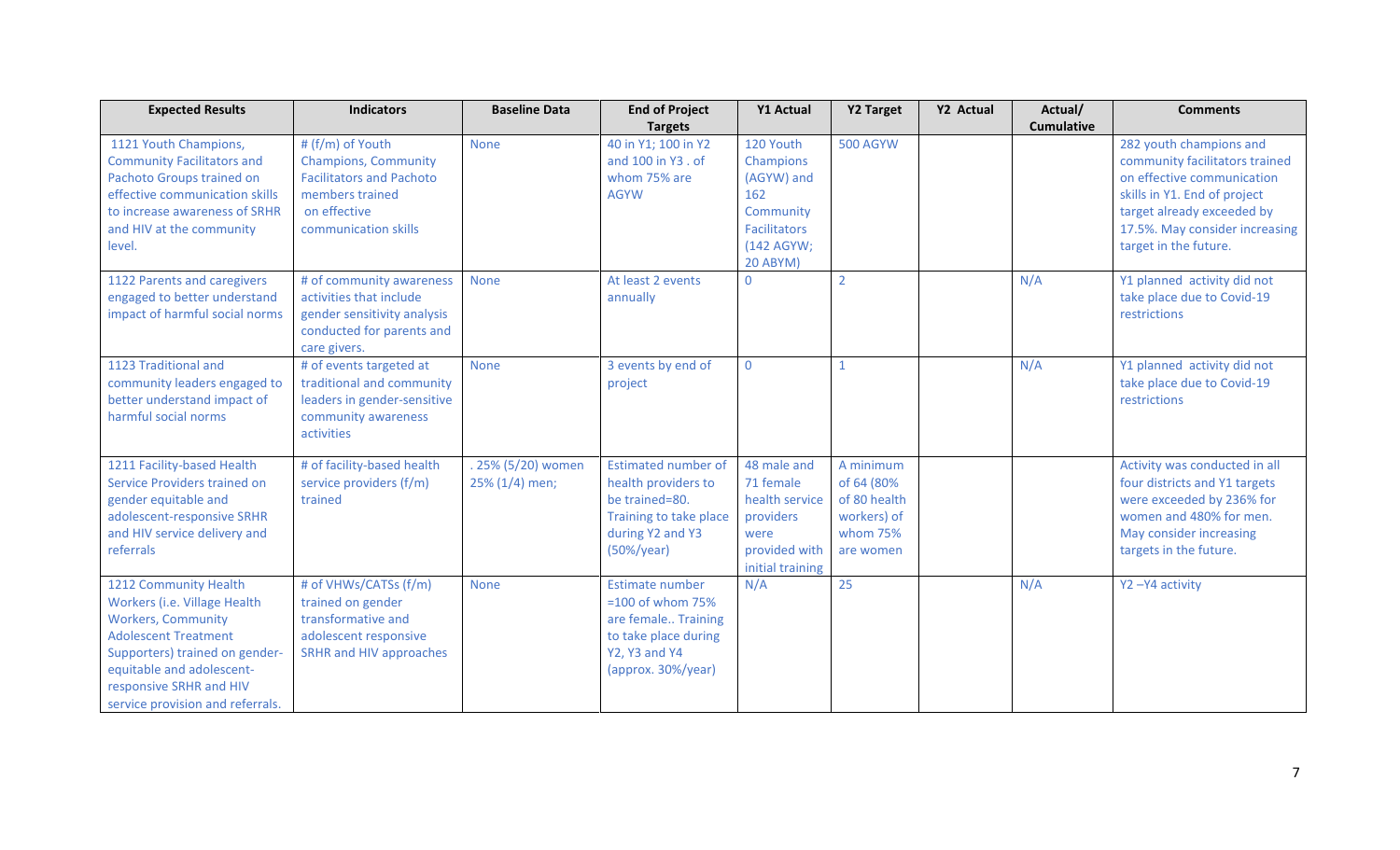| <b>Expected Results</b>                                                                                                                                                                             | <b>Indicators</b>                                                                       | <b>Baseline Data</b> | <b>End of Project</b><br><b>Targets</b>                                                                          | Y1 Actual                                                                                        | <b>Y2 Target</b>                             | Y2 Actual | Actual/<br><b>Cumulative</b> | <b>Comments</b>                            |
|-----------------------------------------------------------------------------------------------------------------------------------------------------------------------------------------------------|-----------------------------------------------------------------------------------------|----------------------|------------------------------------------------------------------------------------------------------------------|--------------------------------------------------------------------------------------------------|----------------------------------------------|-----------|------------------------------|--------------------------------------------|
| 1213 District dialogues<br>conducted with Health<br>Providers to facilitate access by<br>vulnerable AGYW to gender<br>equitable and adolescent<br>responsive SRHR and HIV<br>services and referrals | # district dialogues<br>conducted                                                       | <b>None</b>          | At least 1 process<br>undertaken per<br>district                                                                 | N/A                                                                                              | $\mathbf{1}$                                 |           | N/A                          | Y2-Y4 activity                             |
| 1221 Coordinating committees<br>established to link SRHR<br>services for vulnerable AGYW                                                                                                            | #/level of coordinating<br>committees established                                       | <b>None</b>          | At least 1 Health<br>Committee/ward                                                                              | N/A                                                                                              | $\mathbf{1}$                                 |           | N/A                          | This is a +Y2 activity                     |
| at various levels of the health<br>system                                                                                                                                                           | #/%/ of Coordinating<br>Committee members are<br>female.                                | <b>None</b>          | 50% female<br>membership on<br>committees                                                                        | N/A                                                                                              | 50% of<br>Committee<br>members<br>are female |           | N/A                          | Same as above                              |
| 1223 Twinning facilitated with<br>regional and/or domestic CBOs<br>to enhance project capacity to<br>deliver quality gender<br>transformative and adolescent<br>responsive SRHR and HIV<br>services | # of twinnings facilitated<br>between partners and<br>other CBOs                        | <b>None</b>          | 4 south/south<br>twinnings by end of<br>project                                                                  | N/A                                                                                              | $\mathbf{0}$                                 |           | N/A                          | Same as above                              |
| 1311 Community Youth and<br>Health Champions identified,<br>trained and supported to<br>collect, analyze and use data<br>related to delivery of SRHR<br>services for vulnerable AGYW                | # of youth and health<br>champions (f/m) )trained<br>on data collection and<br>analysis | <b>None</b>          | At least 20 people<br>(75% female) per<br>district by end of<br>project<br>Total: 180 of which<br>75% are female | 30 (AGYW)<br>have been<br>identified and<br>received<br>initial training<br>on data<br>reporting | 40 AGYW                                      |           |                              | Ongoing training will be<br>provided in Y2 |
| 1313 Participatory community-<br>based assessment tools (e.g.<br>community scorecards)<br>adapted to assess SRHR/HIV<br>service acceptability,<br>availability, access                              | # community-based tools<br>adapted /or # of scorecard<br>activities conducted           | <b>None</b>          | At least 2 community<br>assessment<br>conducted per ward<br>(initial and follow-up)<br>(48)                      | N/A                                                                                              | 12                                           |           |                              | Y2-Y4 activity                             |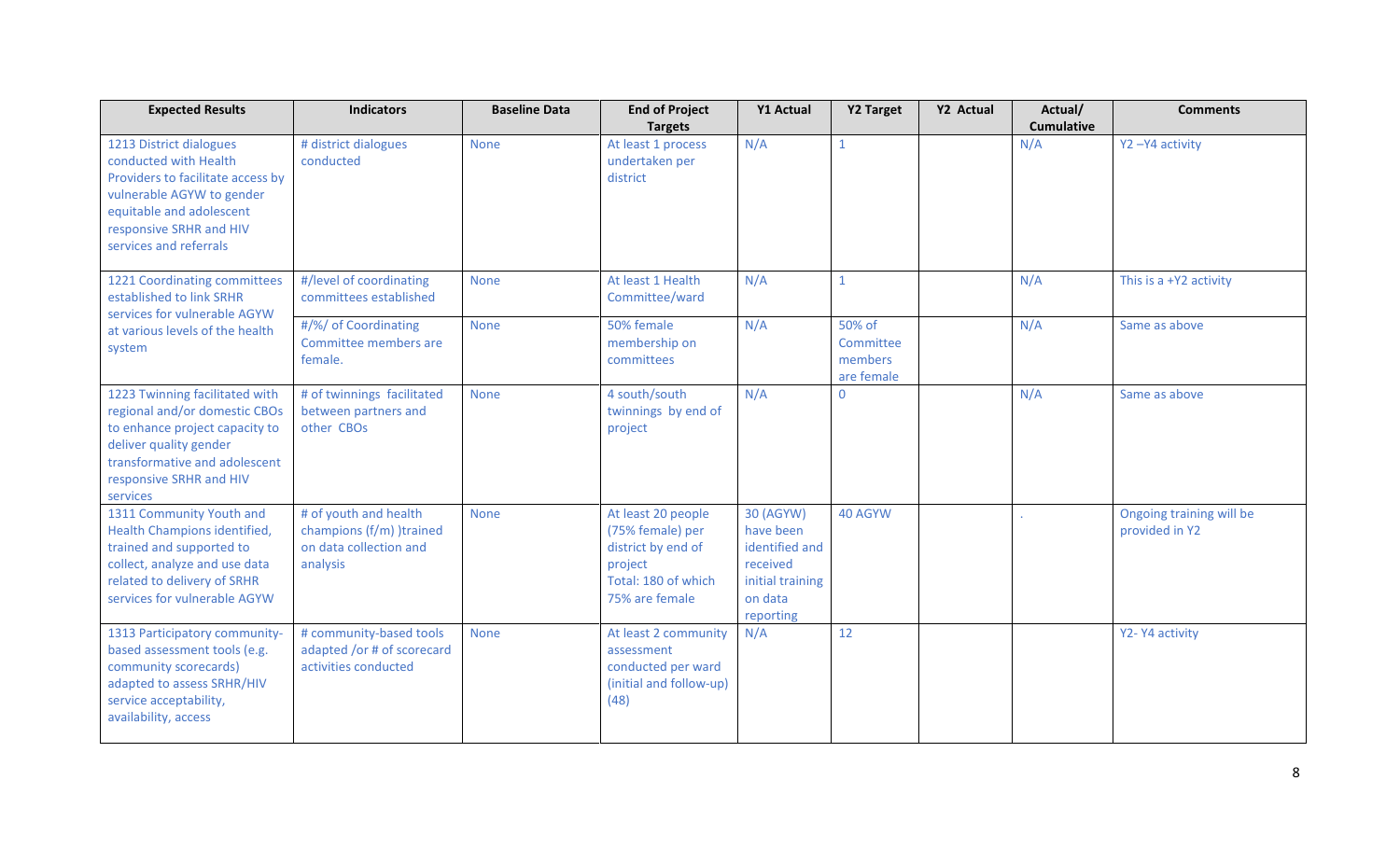| <b>Expected Results</b>    | <b>Indicators</b>         | <b>Baseline Data</b> | <b>End of Project</b> | Y1 Actual      | Y2 Target   | Y2 Actual | Actual/           | <b>Comments</b>                  |
|----------------------------|---------------------------|----------------------|-----------------------|----------------|-------------|-----------|-------------------|----------------------------------|
|                            |                           |                      | <b>Targets</b>        |                |             |           | <b>Cumulative</b> |                                  |
| 1314 Public awareness and  | # and types of materials  | None                 | 1000 t-shirts and     | 30 000 Fliers, | Will depend |           |                   | Also reported under #1121.7      |
| promotional materials      | produced to highlight key |                      | caps designed and     | roll up        | on training |           |                   |                                  |
| developed and distributed. | results and support       |                      | distributed;          | Banners, 100   | needs and   |           |                   | USD 5,000 is allocated in Y2 for |
|                            | advocacy                  |                      | 12 large banners      | Golf T-Shirts, | numbers     |           |                   | <b>IEC Materials</b>             |
|                            |                           |                      | fabricated; 5000      | 100 branded    |             |           |                   |                                  |
|                            |                           |                      | SRHR-related          | bags, 100      |             |           |                   |                                  |
|                            |                           |                      | pamphlets produced    | branded        |             |           |                   |                                  |
|                            |                           |                      |                       | sunhats, 250   |             |           |                   |                                  |
|                            |                           |                      |                       | branded        |             |           |                   |                                  |
|                            |                           |                      |                       | round t-       |             |           |                   |                                  |
|                            |                           |                      |                       | shirts, 100    |             |           |                   |                                  |
|                            |                           |                      |                       | branded        |             |           |                   |                                  |
|                            |                           |                      |                       | wrap around    |             |           |                   |                                  |
|                            |                           |                      |                       | fabric, 500    |             |           |                   |                                  |
|                            |                           |                      |                       | branded        |             |           |                   |                                  |
|                            |                           |                      |                       | calendars,     |             |           |                   |                                  |
|                            |                           |                      |                       | 100 branded    |             |           |                   |                                  |
|                            |                           |                      |                       | diaries        |             |           |                   |                                  |
|                            |                           |                      |                       | (Distribution  |             |           |                   |                                  |
|                            |                           |                      |                       | during         |             |           |                   |                                  |
|                            |                           |                      |                       | activities).   |             |           |                   |                                  |

RF/6 June 2020/updated 7 Feb 2021/9 March 2021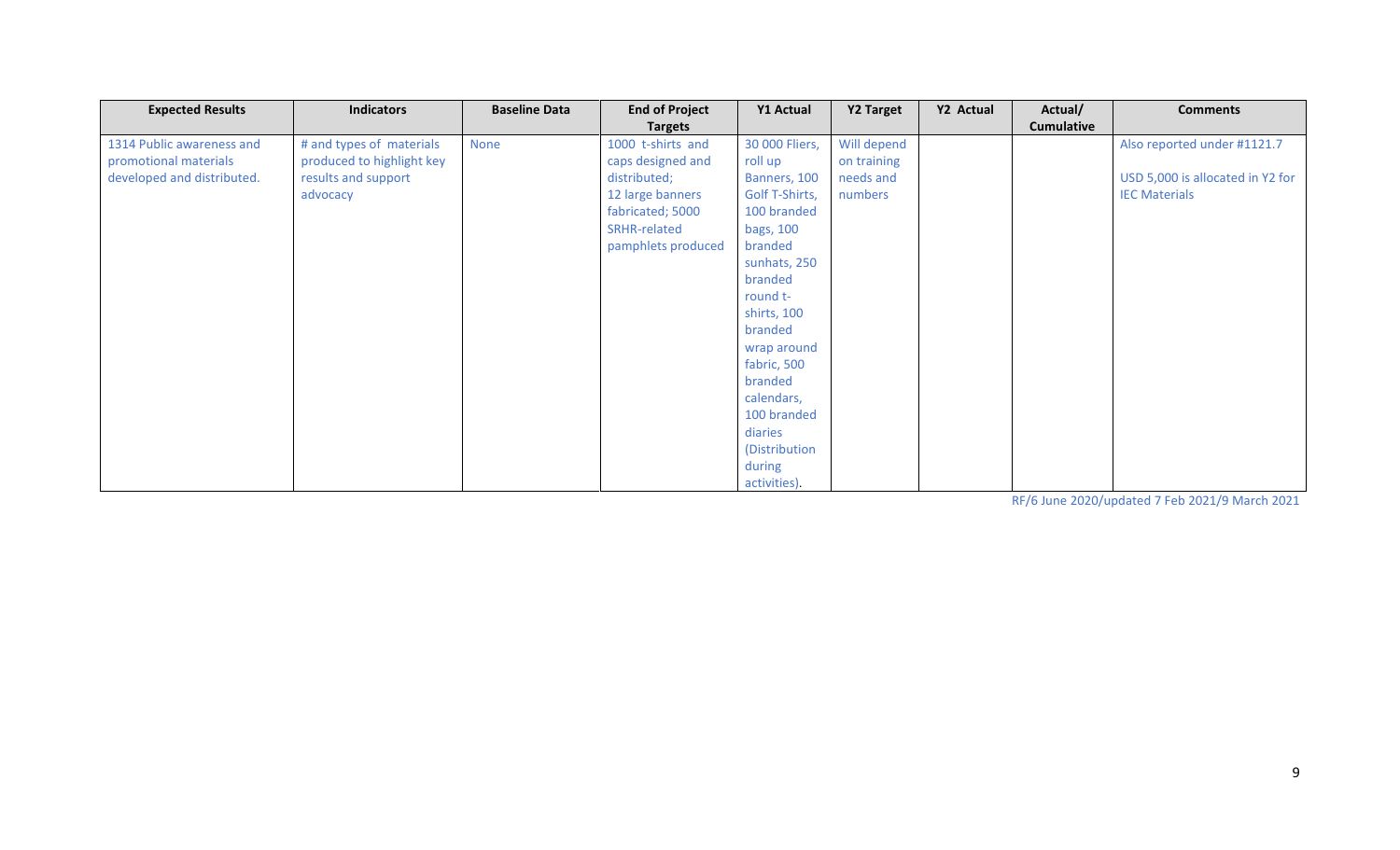|          |                                                                                                                                    | 8 March 2021 |                |                             |                |  |  |  |
|----------|------------------------------------------------------------------------------------------------------------------------------------|--------------|----------------|-----------------------------|----------------|--|--|--|
|          | Annex C: Year 2 Work Plan (Work Breakdown Structure)                                                                               |              |                | <b>Breakdown by Quarter</b> |                |  |  |  |
| Number   | Activities for the period January to December 2021                                                                                 | Q1           | Q <sub>2</sub> | Q <sub>3</sub>              | Q <sub>4</sub> |  |  |  |
|          | 1110 Increased knowledge and awareness of SRHR and HIV among vulnerable AGYW.                                                      |              |                |                             |                |  |  |  |
|          | 1111 Assessments conducted to understand the unique needs of vulnerable AGYW in selected wards from hotspots in 4 districts.       |              |                |                             |                |  |  |  |
| 1111.1   | Organize a meeting with 30 AGYW representatives/30 stakeholders from selected wards                                                |              |                |                             |                |  |  |  |
| 1111.1.1 | Determine selection proceedure                                                                                                     |              |                |                             |                |  |  |  |
| 1111.1.2 | Select representatives from each ward                                                                                              |              |                |                             |                |  |  |  |
| 1111.2   | Document their experiences through story-telling and journaling                                                                    |              |                |                             |                |  |  |  |
| 1111.2.1 | Review notes and identify relevant stories                                                                                         |              |                |                             |                |  |  |  |
| 1111.2.2 | Identify uses for stories (ie. project activities or internal media)                                                               |              |                |                             |                |  |  |  |
| 1111.2.3 | Draft stories with individual AGYW                                                                                                 |              |                |                             |                |  |  |  |
| 1111.3   | Analyse the findings to incorporate into programming                                                                               |              |                |                             |                |  |  |  |
| 1111.3.1 | Analyse findings within small group discussion                                                                                     |              |                |                             |                |  |  |  |
| 1111.3.2 | Organize stakeholder (staff, AGYW) meeting to share findings                                                                       |              |                |                             |                |  |  |  |
|          | 1112 Youth Champions, Community Facilitators and Pachoto Groups established and trained to engage vulnerable AGYW on SRHR and HIV. |              |                |                             |                |  |  |  |
| 1112.1   | Identify adolescents and young people for Youth Champions, Community Facilitators and<br>Pachoto Groups                            |              |                |                             |                |  |  |  |
| 1112.1.1 | Identify mechanisms for advertising the positions                                                                                  |              |                |                             |                |  |  |  |
| 1112.1.2 | Develop job descriptions                                                                                                           |              |                |                             |                |  |  |  |
| 1112.1.3 | Advertise positions                                                                                                                |              |                |                             |                |  |  |  |
| 1112.1.4 | Select representatives from each ward for the positions                                                                            |              |                |                             |                |  |  |  |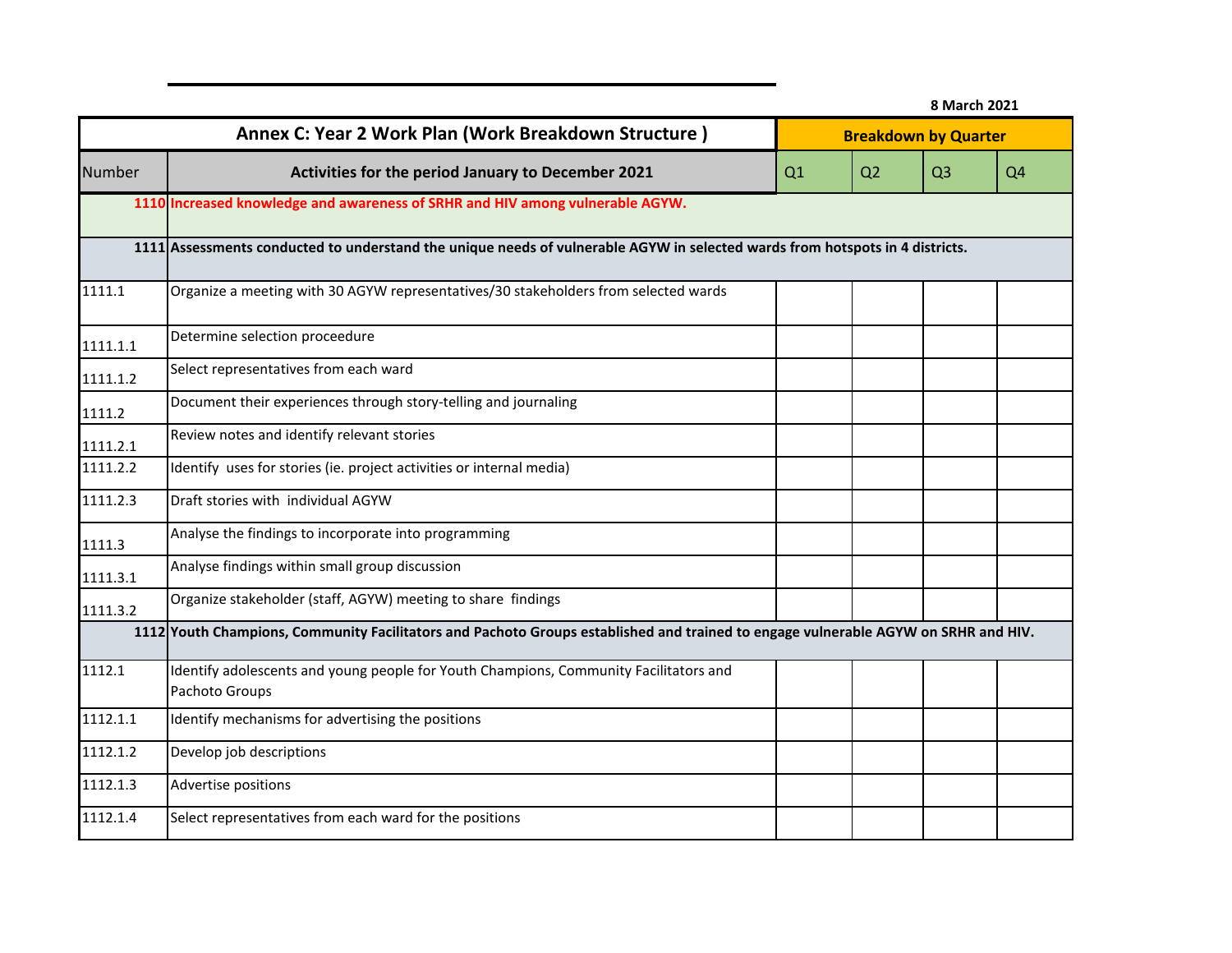| 1112.2   | Formation of Youth Champions                                                     |  |  |
|----------|----------------------------------------------------------------------------------|--|--|
| 1112.2.1 | Develop TORS for facilitator                                                     |  |  |
| 1112.2.2 | Select facilitator                                                               |  |  |
| 1112.2.3 | Develop curriculum                                                               |  |  |
| 1112.2.4 | Organize workshop logistics                                                      |  |  |
| 1112.2.5 | Conduct worshop/training                                                         |  |  |
| 1112.2.6 | Develop mentoring/monitoring plan for Youth Champions                            |  |  |
| 1112.3   | Formation of Community Facilitators                                              |  |  |
| 1112.3.1 | Develop TORS for trainer                                                         |  |  |
| 1112.3.2 | Select facilitator                                                               |  |  |
| 1112.3.3 | Develop curriculum                                                               |  |  |
| 1112.3.4 | Organize workshop logistics                                                      |  |  |
| 1112.3.5 | Conduct worshop/training                                                         |  |  |
| 1112.3.6 | Develop mentoring/monitoring plan for Community Facilitators                     |  |  |
| 1112.4.1 | Setting up of ward level Pachoto groups (24)                                     |  |  |
| 1112.4.2 | Identify suitable candidates                                                     |  |  |
| 1112.4.3 | Organize logistics to bring together each of the groups                          |  |  |
| 1112.4.4 | Provide orientation and training to each groups                                  |  |  |
| 1112.5.  | Establish youth theatre and arts groups for outreach                             |  |  |
| 1112.5.1 | Advertise theartre and arts groups throughout the wards                          |  |  |
| 1112.5.2 | Bring interested individuals together to form theatre and arts groups            |  |  |
|          | 1113 Sensitizing stakeholders and partners on the SRHR challenges facing by AGYW |  |  |
| 1113.1   | Conduct bi-monthly Pachoto safe spaces for AGYW by staff                         |  |  |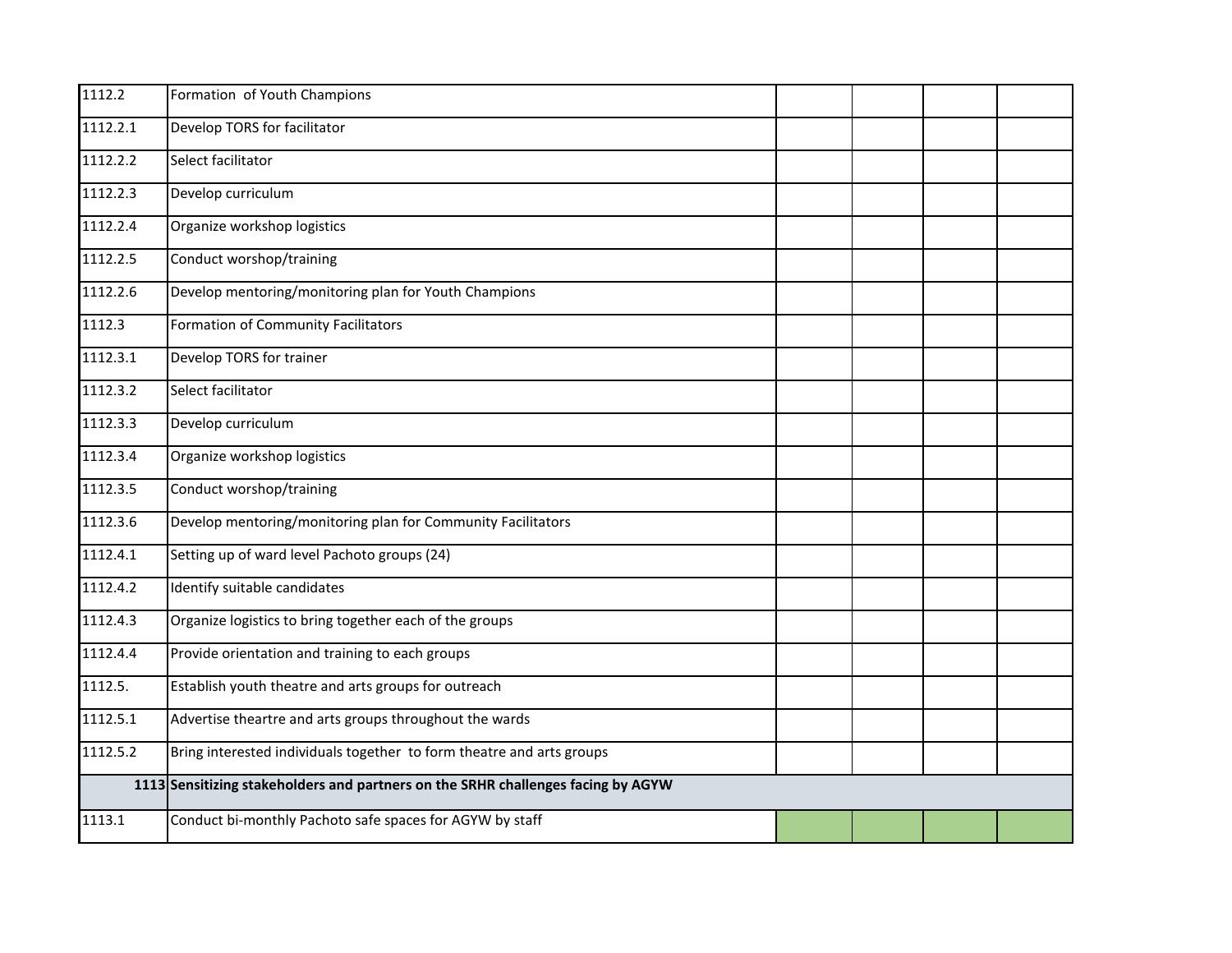| 1113.1.1 | Arrange meetings (including refreshments)                                                                                                                                                           |  |  |
|----------|-----------------------------------------------------------------------------------------------------------------------------------------------------------------------------------------------------|--|--|
| 1113.1.2 | Conduct Pachoto meetings in all 4 districts                                                                                                                                                         |  |  |
| 1113.2   | Organize outreach for hotspots and to reach vulnerable key populations                                                                                                                              |  |  |
| 1113.2.1 | Conduct 16 outreach meetings (4/district/annually) around hotspots in order to reach key<br>vulnerable populations                                                                                  |  |  |
| 1113.3   | Conduct Pachoto outreach meetings; theatre and arts for demand creation                                                                                                                             |  |  |
| 1113.3.1 | Organise pachoto outreach meetings; theatre and art for demand                                                                                                                                      |  |  |
| 1113.3.2 | Organise logistics for outreach meetings                                                                                                                                                            |  |  |
| 1113.3.3 | Conduct outreach meetings                                                                                                                                                                           |  |  |
| 1113.4   | Organize annual Nzwika (Arts Festival) at district and national levels to create awareness for<br><b>AGYW</b>                                                                                       |  |  |
| 1113.4.1 | Develop program schedule                                                                                                                                                                            |  |  |
| 1113.4.2 | <b>Book performers</b>                                                                                                                                                                              |  |  |
| 1113.4.3 | Book location, refreshments etc.                                                                                                                                                                    |  |  |
| 1113.4.4 | Advertise festival                                                                                                                                                                                  |  |  |
| 1113.4.5 | Develop/collect relevant AGYW material for distribution at festival                                                                                                                                 |  |  |
| 1113.4.6 | <b>Hold festival</b>                                                                                                                                                                                |  |  |
| 1113.5   | Community sensitization with key stakeholder at district and ward levels                                                                                                                            |  |  |
| 1113.5.1 | Identify and invite key community stakeholders at district and ward levels                                                                                                                          |  |  |
| 1113.5.2 | Conduct 4 community sensitization meetings (one/district)                                                                                                                                           |  |  |
| 1113.6   | Organize and participate in the quartely provincial Adolescent Sexual Reproductive<br>Health(ASRH) Forum to share project experiencies and lessons learnt for input into the<br>national ASRH forum |  |  |
| 1113.6.1 | Develop agenda for each quarterly meeting in consultation with Forum executive                                                                                                                      |  |  |
| 1113.6.2 | Invite participants and circulate agenda                                                                                                                                                            |  |  |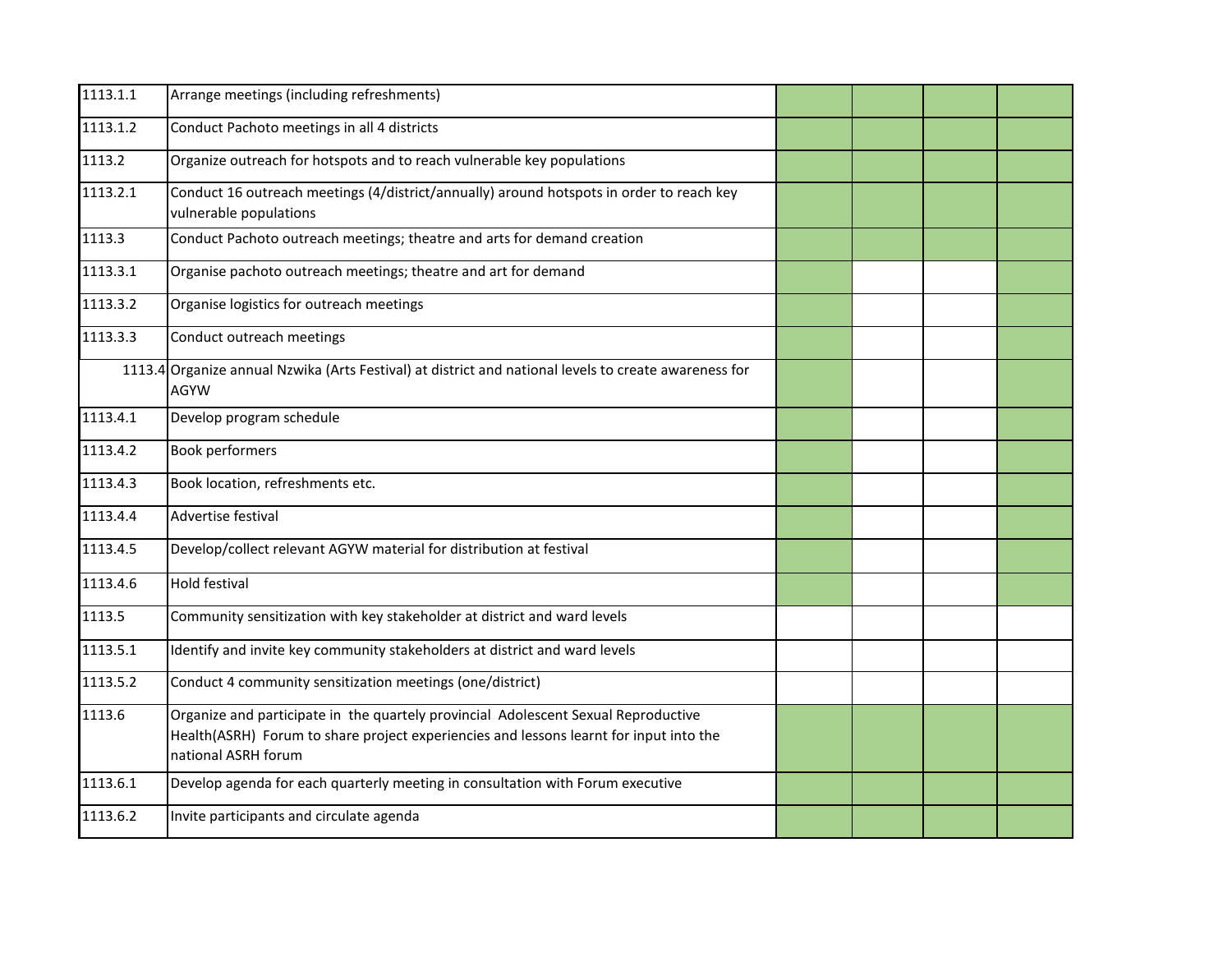| 1113.6.3 | Pepare policy or programming documentation to share with participants                                                                                                                                                              |  |  |
|----------|------------------------------------------------------------------------------------------------------------------------------------------------------------------------------------------------------------------------------------|--|--|
| 1113.6.4 | Facilitate meeting                                                                                                                                                                                                                 |  |  |
| 1113.6.5 | Undertake any required followup from the meeting                                                                                                                                                                                   |  |  |
|          | 1113.7 Organize and participate in the HIV & AIDS Multi-Sectorial District taskforce to influence the<br>agenda and input into the National AIDS Council Reporting Mechanism.                                                      |  |  |
| 1113.7.1 | Contribute to the agenda for each quarterly meeting in consultation with taskforce                                                                                                                                                 |  |  |
| 1113.7.2 | Prepare background documents and position papers                                                                                                                                                                                   |  |  |
| 1113.7.3 | Participate in meeting                                                                                                                                                                                                             |  |  |
| 1113.7.4 | Undertake any required followup from the meeting                                                                                                                                                                                   |  |  |
| 1113.8   | Bi-Annual MPs & Youth Indaba at the National level                                                                                                                                                                                 |  |  |
| 1113.8.1 | Prepare background documents and position papers                                                                                                                                                                                   |  |  |
| 1113.8.2 | Participate in meeting                                                                                                                                                                                                             |  |  |
| 1113.8.3 | Undertake any required followup                                                                                                                                                                                                    |  |  |
|          | 1120 Increased awareness of parents, caregivers, traditional and religious leaders, young men and adolescent boys of harmful social norms and<br>inequalities that hinder access of AGYW to SRHR and HIV information and services. |  |  |
|          | 1121 Youth Champions, Community Facilitators and Pachoto groups trained on effective communication skills to increase awareness of SRHR<br>and HIV at the community level.                                                         |  |  |
| 1121.1.  | Review and revise Simba Utano (Pachoto and Youth Data Reporters Program )Training Manual                                                                                                                                           |  |  |
| 1121.1.1 | Identify staff or engage consultant to take on the review                                                                                                                                                                          |  |  |
| 1121.1.2 | Identify advisory group to support the activity                                                                                                                                                                                    |  |  |
| 1121.1.3 | Review and revise Simba Utano Training Manual                                                                                                                                                                                      |  |  |
| 1121.1.4 | Finalize and distribute manual                                                                                                                                                                                                     |  |  |
| 1121.2   | National level Training of Trainers of Community Facilitators (30 facilitators from the 4 districts<br>trained) on Pachoto the methodology                                                                                         |  |  |
| 1121.2.1 | Identify and select Trainers                                                                                                                                                                                                       |  |  |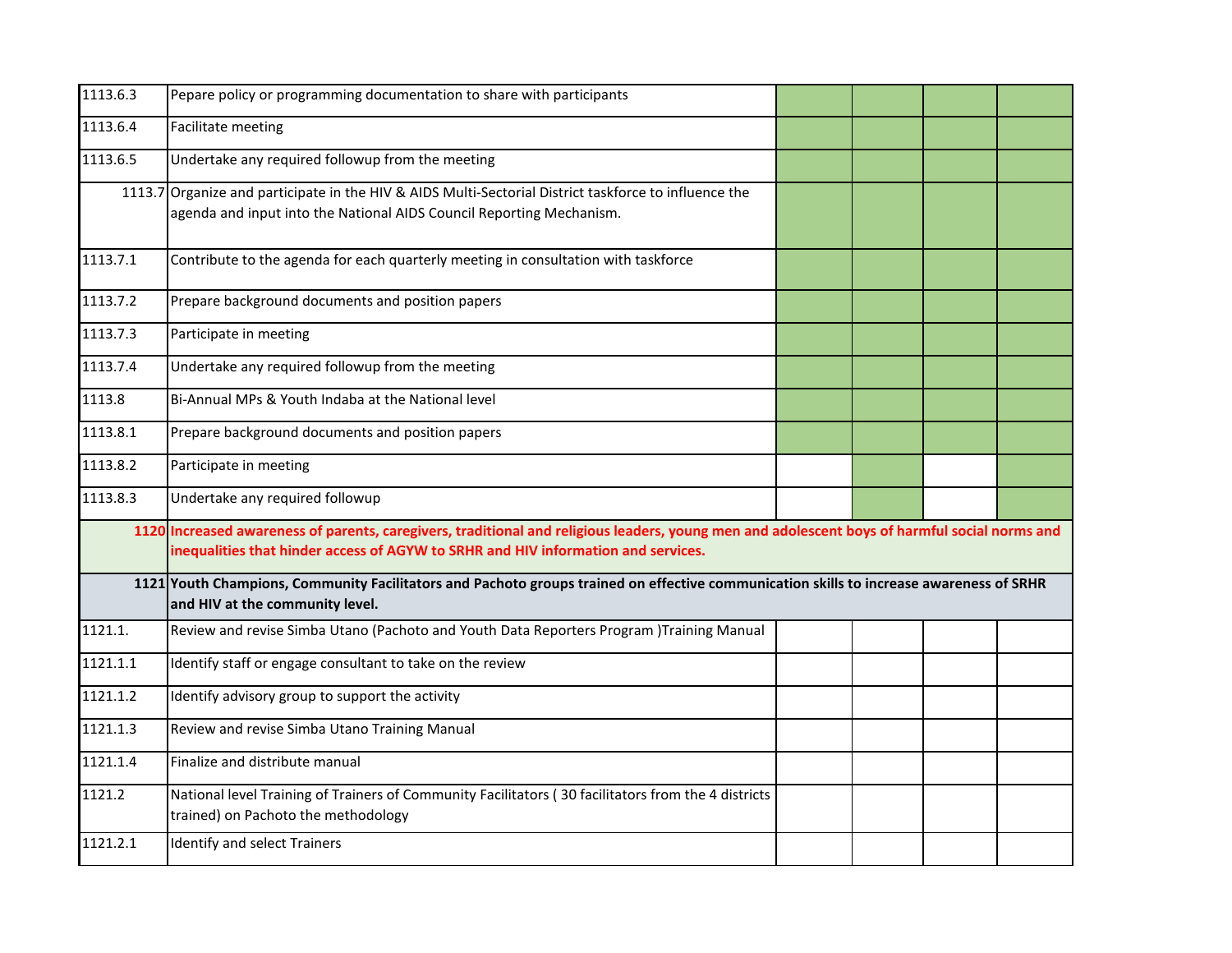| 1121.2.2 | Organize logistcs for meeting of 30 TOTs                                                                   |  |  |
|----------|------------------------------------------------------------------------------------------------------------|--|--|
| 1121.2.3 | Conduct training session for the 30 TOTs                                                                   |  |  |
| 1121.3   | Training of community facilitators(120 pple across all districts) on youth friendly service                |  |  |
|          | provision movement building and effective communication                                                    |  |  |
| 1121.3.1 | Map and identify 120 community facilitators                                                                |  |  |
| 1121.3.2 | Identify and book workshop/training location                                                               |  |  |
| 1121.3.3 | Organize meeting (invitations, particpant travel, food and refreshments etc)                               |  |  |
| 1121.3.4 | Conduct training for 120 community facilitators on building a youth friendly service provision             |  |  |
|          | movement                                                                                                   |  |  |
| 1121.4   | Training of 120 Youth Champions (30 pple x 4 districts)                                                    |  |  |
| 1121.4.1 | Map, Identify and select Trainers                                                                          |  |  |
| 1121.4.2 | Organize meeting (invitations, location, participant travel etc)                                           |  |  |
| 1121.4.3 | Conduct training for 120 Youth Champions                                                                   |  |  |
| 1121.5   | Training of 120 Community Facilitators(30 pple x 4 dist = 120) at ward level for running Pachoto<br>groups |  |  |
| 1121.5.1 | Identify and select 120 Facilitators representing all 24 wards                                             |  |  |
| 1121.5.2 | Organize one meeting in each of the 4 districts (invitations, location, participant travel etc)            |  |  |
| 1121.5.3 | Conduct 4 trainingof community facilitators on implementing Pachoto program in each ward                   |  |  |
| 1121.6   | Ongoing mentorship and support for community facilitators                                                  |  |  |
| 1121.6.1 | Provide district level mentoring meetings (one/quarter) for community facilitators                         |  |  |
| 1121.7   | Job aides for Youth Champions and Community Facilitators                                                   |  |  |
| 1121.7.1 | Review existing aids and make relevant upgrades                                                            |  |  |
| 1121.7.2 | Produce (or procure) and disseminate 130 kits to community facilitator prior to their training             |  |  |
|          | 1122 Parents and caregivers engaged to better understand impact of harmful social norms.                   |  |  |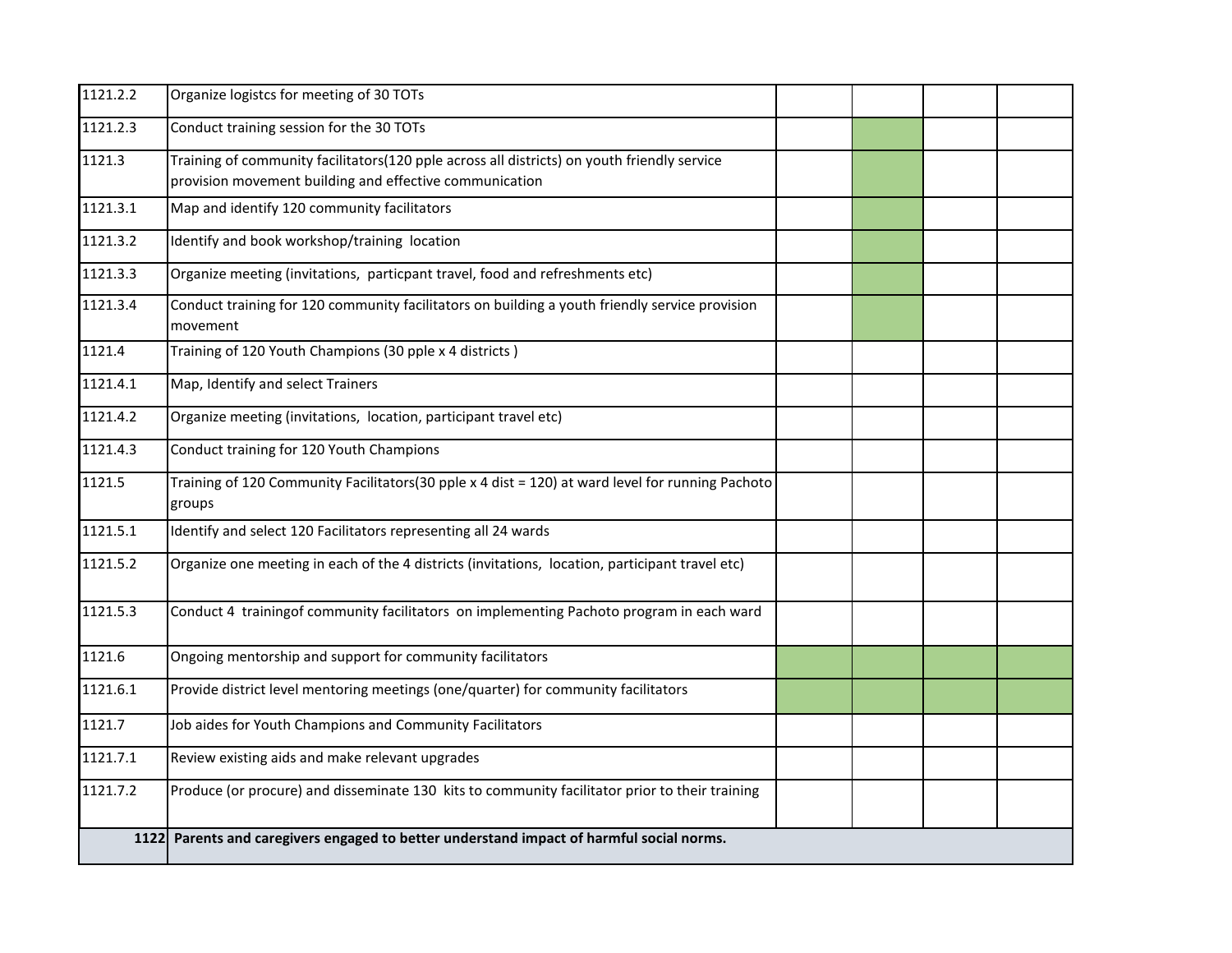| 1122.1   | Adapt materials for awareness-raising with community stakeholders including parents and<br>leaders                                 |  |  |
|----------|------------------------------------------------------------------------------------------------------------------------------------|--|--|
| 1122.1.1 | <b>Adapt materials</b>                                                                                                             |  |  |
| 1122.1.2 | Print resources                                                                                                                    |  |  |
| 1122.2   | Community dialogues on SRHR and HIV with parents, caregivers                                                                       |  |  |
| 1122.2.1 | Map districts and identify concerned or engaged parents and caregivers                                                             |  |  |
| 1122.2.2 | Adapt and print relevant resources                                                                                                 |  |  |
| 1122.2.3 | Conduct quarterly meeting with target group                                                                                        |  |  |
| 1122.3.4 | Diseminate key messages through mass media e.g. radio                                                                              |  |  |
|          | 1123 Traditional and community leaders engaged to better understand impact of harmful social norms.                                |  |  |
| 1123.1   | Organize bi-annual meetings for traditional leaders                                                                                |  |  |
| 1123.1.1 | Conduct planning meeting for program staff                                                                                         |  |  |
| 1123.1.2 | Identify community leaders to participate in sessions focussing on improving their<br>understanding of social norms                |  |  |
| 1123.1.3 | Conduct semi annual meeting with community leaders                                                                                 |  |  |
| 1123.2   | Organize bi-annual meetings for religious leaders engagements through meeting                                                      |  |  |
| 1123.2.1 | Conduct planning meeting for program staff                                                                                         |  |  |
| 1123.2.2 | Identify traditional leaders to participate in sessions focussing on improving their<br>understanding of social norms              |  |  |
| 1123.2.3 | Conduct semi annual meeting with traditional leaders                                                                               |  |  |
|          | 1124 Young men and adolescent boys engaged to better understand impact of harmful social norms.                                    |  |  |
| 1124.1   | Organize semi annual Men Engage forums                                                                                             |  |  |
| 1124.2   | Participate in SGBV prevention awareness days/events e.g. 16 days of activism                                                      |  |  |
| 1124.3   | Launch of Annual Advocacy Campaign on a selected theme: Teen Pregnancy, SGBV, Early<br>Marriage, HIV & STIs among AGYW in Hotspots |  |  |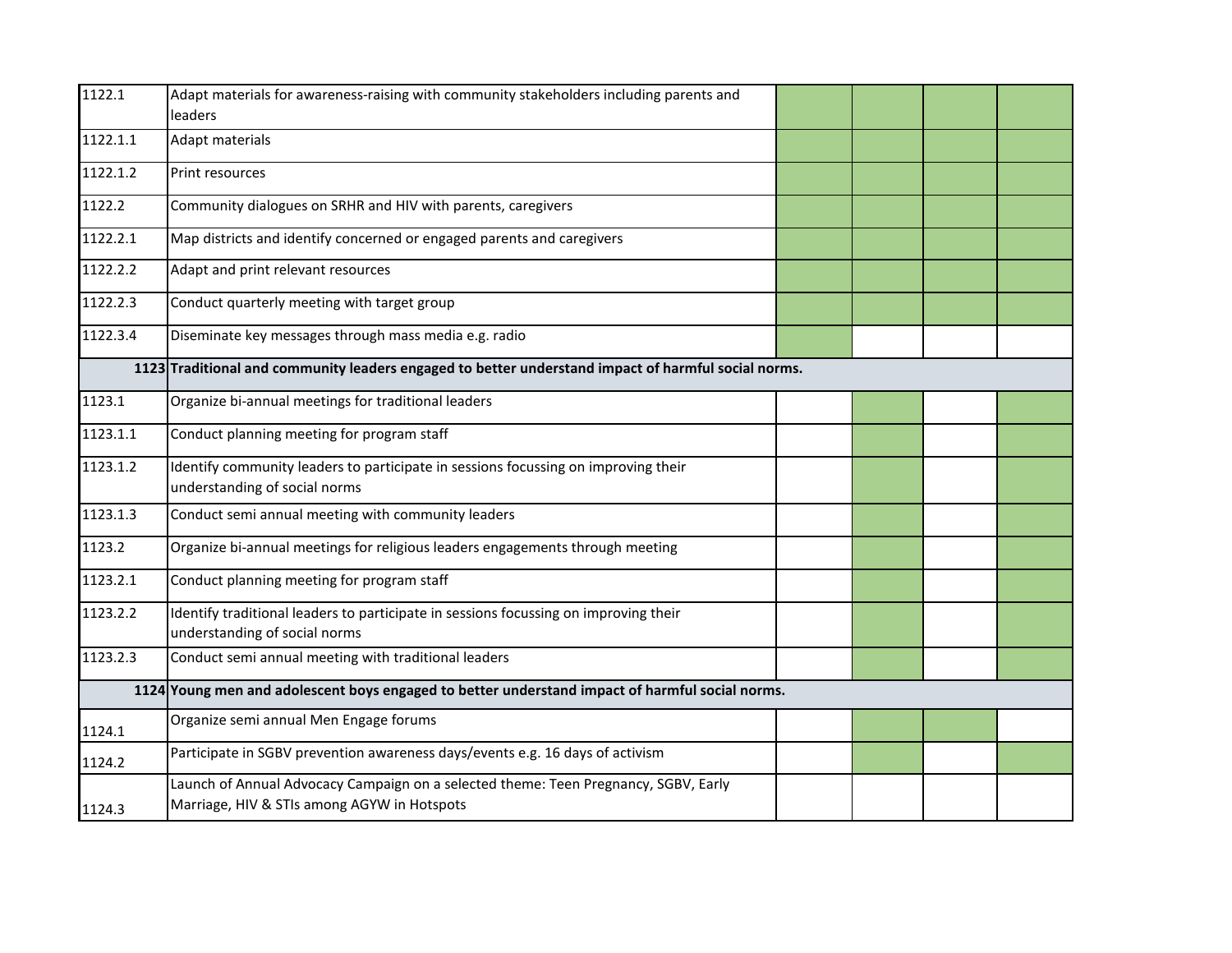|                     | 1210 Increased knowledge and skills of service providers at the facility and community level to deliver gender-equitable and adolescent<br>responsive SRHR services to vulnerable AGYW. |  |  |  |  |  |  |
|---------------------|-----------------------------------------------------------------------------------------------------------------------------------------------------------------------------------------|--|--|--|--|--|--|
|                     | 1211 Facility-based Health Service Providers trained on gender-equitable and adolescent responsive SRHR and HIV service delivery and referrals.                                         |  |  |  |  |  |  |
| 1211.1              | Develop Training Toolkit for Health Service Providers                                                                                                                                   |  |  |  |  |  |  |
| 1211.1.1            | Develop TORS for consultant                                                                                                                                                             |  |  |  |  |  |  |
| 1211.1.2            | Establish advisory group of health service providers                                                                                                                                    |  |  |  |  |  |  |
| 1211.1.3            | Develop and test materials                                                                                                                                                              |  |  |  |  |  |  |
| 1211.1.4            | Print training tool kit                                                                                                                                                                 |  |  |  |  |  |  |
| $\overline{1}211.2$ | Provide training on gender equitable and youth friendly services for Health Service Providers                                                                                           |  |  |  |  |  |  |
| 1211.2.1            | Identify health faciliteis which do not offer youth friendly services and seek approval from MOH<br>to train them                                                                       |  |  |  |  |  |  |
| 1211.2.2            | Conduct 5 trainings of 20 health workers each on the provision of youth friendly services at<br>their facilities                                                                        |  |  |  |  |  |  |
| 1211.2.3            | Conduct 1 post training mentorship and coaching for the 100 health workers                                                                                                              |  |  |  |  |  |  |
| 1211.3              | Provide training on gender equitable and youth friendly services for CBOs and Youth Networks                                                                                            |  |  |  |  |  |  |
| 1211.3.1            | Identify CBOs and Youth Networks operating in the 4 districts                                                                                                                           |  |  |  |  |  |  |
| 1211.3.2            | Revise and print resources                                                                                                                                                              |  |  |  |  |  |  |
| 1211.3.3            | Organize (TBD) trainings for approximately 20 participants                                                                                                                              |  |  |  |  |  |  |
| 1211.3.4            | Conduct training to CBOs and networks                                                                                                                                                   |  |  |  |  |  |  |
| 1211.4              | Train health workers in primary data collection, reporting and utilization Of data for analysis<br>and planning)                                                                        |  |  |  |  |  |  |
| 1211.4.1            | Provide training to Health Service providers on data collection, analysis and utilization                                                                                               |  |  |  |  |  |  |
| 1211.4.2            | Analyse and utilize data collected by Youth Champions on a quarterly basis                                                                                                              |  |  |  |  |  |  |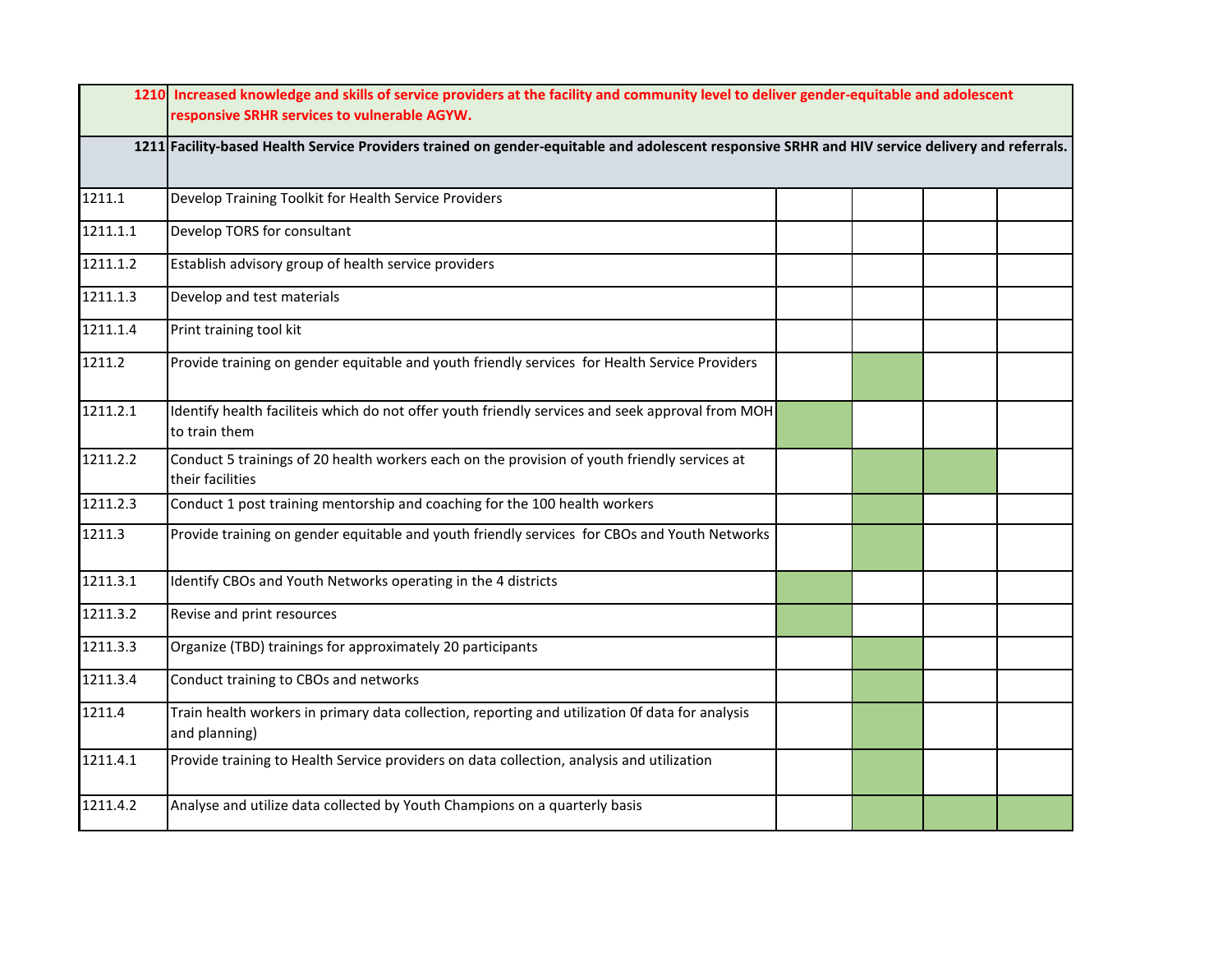| 1211.4.3 | Organize reflection meetings with Health Service Providers on available data and emerging<br>issues collected by project trained youth champions                                                                                                   |  |  |  |  |  |  |  |
|----------|----------------------------------------------------------------------------------------------------------------------------------------------------------------------------------------------------------------------------------------------------|--|--|--|--|--|--|--|
| 1211.4.4 | Present data analysis to relevant for a such as the National AIDS Council Reporting Mechanism                                                                                                                                                      |  |  |  |  |  |  |  |
|          | 1212 Community Health Care Workers (i.e. Village Health Workers, Community Adolescent Treatment Supporters) trained on community<br>centered gender-transformative and adolescent-responsive SRHR and HIV approaches including human rights, SGBV. |  |  |  |  |  |  |  |
| 1212.1   | Develop the toolkit                                                                                                                                                                                                                                |  |  |  |  |  |  |  |
| 1212.2   | Organize workshop for Community Health Care Workers                                                                                                                                                                                                |  |  |  |  |  |  |  |
| 1212.2.1 | Identify and select with MOH 15 CHWs from each of the 4 districts                                                                                                                                                                                  |  |  |  |  |  |  |  |
| 1212.2.2 | Print tool kit                                                                                                                                                                                                                                     |  |  |  |  |  |  |  |
| 1212.2.3 | Conduct 2 trainings of 30 CHWs in each on SRHR including HIV, SGBV and human rights                                                                                                                                                                |  |  |  |  |  |  |  |
| 1212.2.4 | Provide ongoing support to CHWs through semi annual staff visits                                                                                                                                                                                   |  |  |  |  |  |  |  |
|          | 1213 District dialogues conducted with health service providers to facilitate access by vulnerable AGYW to gender -equitable and adolescent<br>responsive SRHR and HIV services and referrals.                                                     |  |  |  |  |  |  |  |
| 1213.1.1 | Capacity Training of 30 Youth Champions on conducting advocacy dialogues on Teen<br>Pregnancy, SGBV, STIs/HIV                                                                                                                                      |  |  |  |  |  |  |  |
| 1213.1.2 | Selected Pachoto Champions/Data Collectors attend quarterely key meetings to push agreed<br>Advocacy positions                                                                                                                                     |  |  |  |  |  |  |  |
| 1213.1.3 | Advocacy dialogues conducted quartely with health service providers                                                                                                                                                                                |  |  |  |  |  |  |  |
| 1213.1.4 | Production of Advocacy IEC material on emerging themes targeted at different Stakeholders                                                                                                                                                          |  |  |  |  |  |  |  |
| 1213.1.5 | Reproduce the Patients Charter adapted to AGYW needs & realities along with Referral<br>Pathway                                                                                                                                                    |  |  |  |  |  |  |  |
| 1213.1.6 | Support Youth Champions, Advocates run Social media advocacy campaigns, SIMBA UTANO<br>bloggers - and podcasters club production sessions                                                                                                          |  |  |  |  |  |  |  |
| 1213.1.7 | Website maintenance                                                                                                                                                                                                                                |  |  |  |  |  |  |  |
| 1213.1.8 | Engage consultant to help YE in developing website                                                                                                                                                                                                 |  |  |  |  |  |  |  |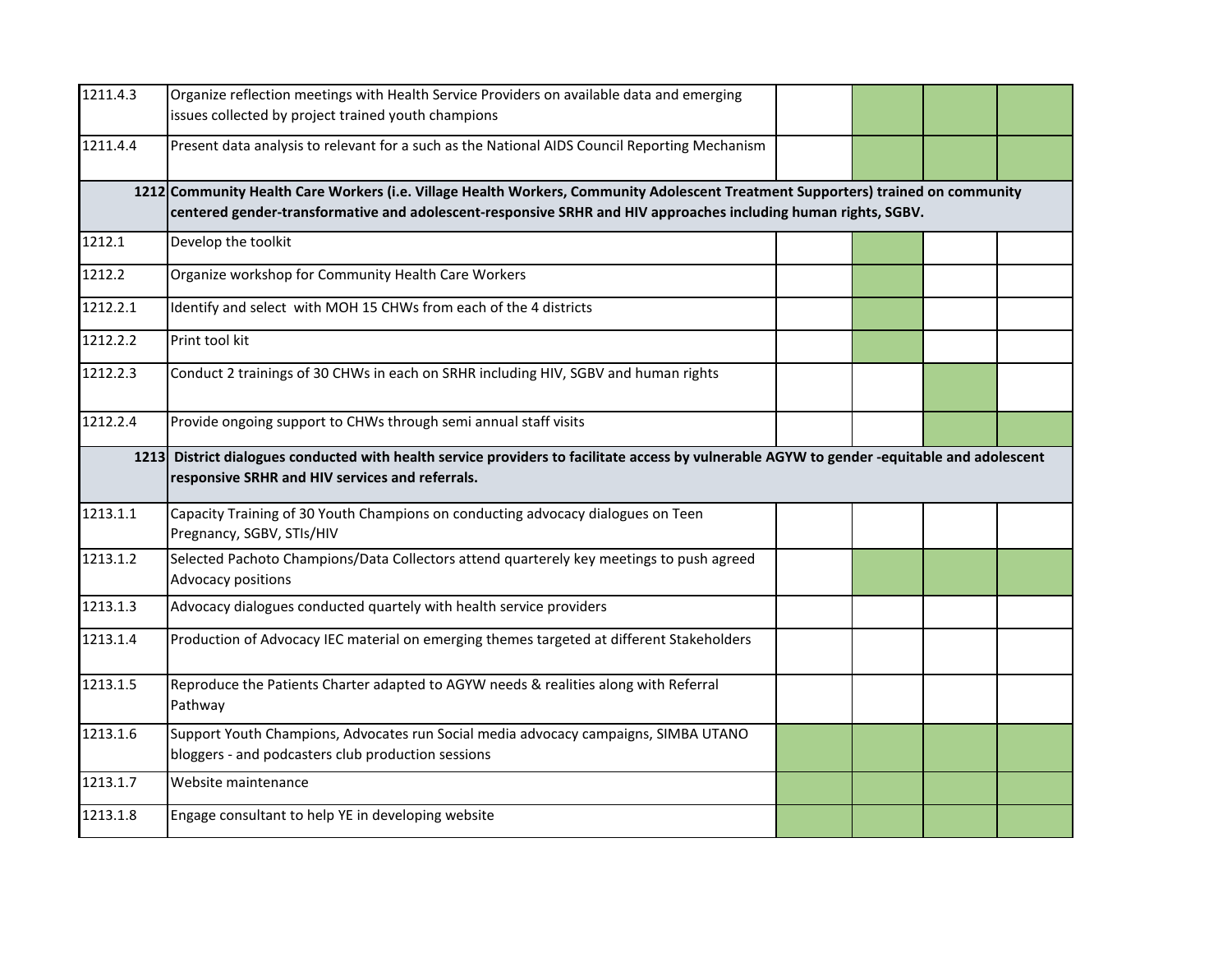| 1213.1.9 | Maintain and update all 4 websites (internally and thorugh consultant)                                                                                                                         |  |  |  |  |  |  |  |  |
|----------|------------------------------------------------------------------------------------------------------------------------------------------------------------------------------------------------|--|--|--|--|--|--|--|--|
|          | 1220 Strengthened integrated response to support the delivery of gender-equitable and adolescent responsive SRHR services to vulnerable<br>AGYW.                                               |  |  |  |  |  |  |  |  |
|          | 1221 Coordinating committees established to link SRHR services for vulnerable AGYW at various levels of the health system.                                                                     |  |  |  |  |  |  |  |  |
| 1221.1.1 | Map the districts and identify clusters of wards within and around HIV and STIs hot spots.                                                                                                     |  |  |  |  |  |  |  |  |
| 1221.1.2 | Using District AIDS Coordinator maps, identify ward clusters in and around HIV and STI                                                                                                         |  |  |  |  |  |  |  |  |
| 1221.2   | Facilitate adolescent and youth friendly outreach on SRHR and HIV information and services for<br>indentified hotspot clusters                                                                 |  |  |  |  |  |  |  |  |
| 1221.2.1 | Determine content for info sessions                                                                                                                                                            |  |  |  |  |  |  |  |  |
| 1221.2.2 | Identify 120 community facilitators from each of the clusters who can provide info on services                                                                                                 |  |  |  |  |  |  |  |  |
| 1221.2.3 | Conduct semi annual info and awareness raising sessions in each of the clusters                                                                                                                |  |  |  |  |  |  |  |  |
| 1221.2.4 | Provide ongoing support to facilitators on an as needed basis                                                                                                                                  |  |  |  |  |  |  |  |  |
| 1221.3   | Map Community Health Care Worker and health service providers for each of the 3 clusters at<br>district level                                                                                  |  |  |  |  |  |  |  |  |
| 1221.3.1 | In collaboration with MOH, map and identify CHWs and Health Service Providers working in the<br>different clusters                                                                             |  |  |  |  |  |  |  |  |
| 1221.3.2 | Identify health facilities that are providing/can provide adolescent friendly services                                                                                                         |  |  |  |  |  |  |  |  |
| 1221.4   | Organize 3 multi-sectorial cluster meetings per district to strengthen referral systems/<br>pathways for adolescents and youth health (clusters around hotspots)                               |  |  |  |  |  |  |  |  |
|          | 1222 Health facility managers and administrators sensitized to facilitate the delivery and referral of gender-equitable and adolescent responsive<br>SRHR and HIV services to vulnerable AGYW. |  |  |  |  |  |  |  |  |
| 1222.1   | Identify key health facility managers and health administrators for sensitation meetings in<br>collaboration with NAC.                                                                         |  |  |  |  |  |  |  |  |
| 1222.2   | Organise sensitization meetings with the Health facility managers/ health admins/ MOH<br>department heads.                                                                                     |  |  |  |  |  |  |  |  |
| 1222.3   | Convene feedback meetings with Health facility managers/ health admins/ MOH department<br>heads on provision of YFS at district level.                                                         |  |  |  |  |  |  |  |  |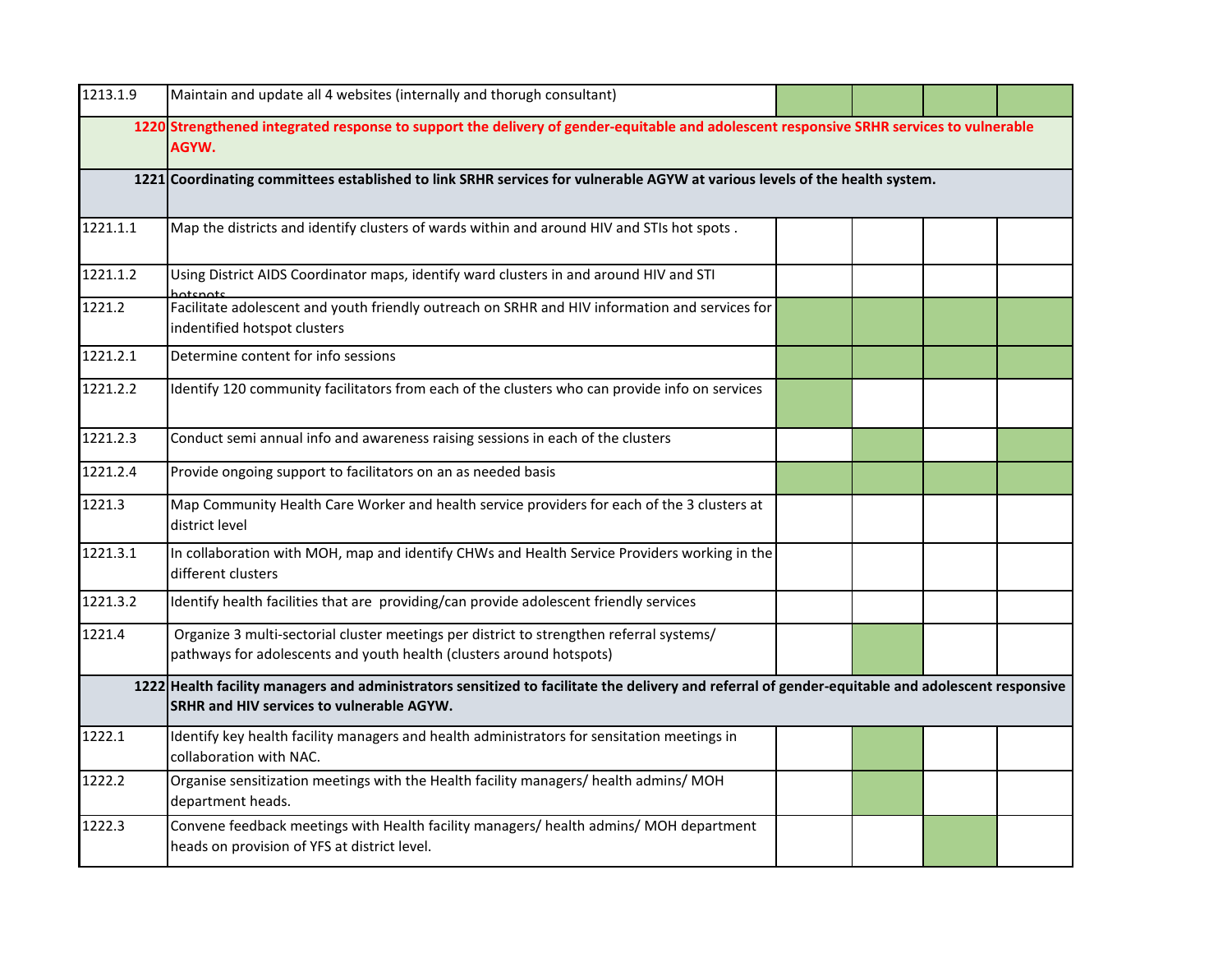|          | 1223 Twinning facilitated with international or domestic CBOs to enhance their capacity to deliver quality gender transformative and adolescent<br>responsive SRHR and HIV services.                  |  |  |
|----------|-------------------------------------------------------------------------------------------------------------------------------------------------------------------------------------------------------|--|--|
| 1223.1   | Identify needs, gaps and possible international CBOs/NGOs which could address needs/gaps.                                                                                                             |  |  |
|          | Prioritize the needs for year 1                                                                                                                                                                       |  |  |
| 1223.2   | Develop relationship and formally contract partner (one/year)                                                                                                                                         |  |  |
| 1223.3   | Organize travel and other logistics between the partnerships                                                                                                                                          |  |  |
| 1223.4   | Incorporate lessons learned through mixed-media from the parternership into the service<br>provision cascade                                                                                          |  |  |
|          | 1310 Increased knowledge and skill of AGYW, health workers and community organizations to advocate for SRHR.                                                                                          |  |  |
|          | 1311 Community Youth and Health Champions trained and supported to produce and use data related to delivery of SHRH services for<br>vulnerable AGYW.                                                  |  |  |
| 1311.1   | 30 Youth Champions- Data Collectors engage in consultative meetings & develop a 10 point<br>demands-Teen Pregnancy, SGBV, Early Marriage, HIV & STIs among AGYW advocacy paper.                       |  |  |
| 1311.2   | Training of Youth Champions on the Accountability Framework, Action Research, Data<br>Collection & Advocacy.                                                                                          |  |  |
| 1311.3   | Monthly Data Collection meetings within Pachoto Groups                                                                                                                                                |  |  |
| 1311.3.1 | Determin what data is to be collected and how (refer to PMF)                                                                                                                                          |  |  |
| 1311.3.2 | Train Youth Champions in action reseach, data collection and analysis                                                                                                                                 |  |  |
| 1311.3.3 | Organize data collection meetings by district                                                                                                                                                         |  |  |
| 1311.3.4 | Invite participants and arrange refreshments                                                                                                                                                          |  |  |
| 1311.3   | Conduct 4 meetings (by district) of Youth Champions on a quarterly basis                                                                                                                              |  |  |
| 1311.4   | Conduct Stakeholder engagement-sensitization meetings with key Government Ministries on<br>Gender Responsive, Inclusive & Accountable SRHR/HIV Services & Policies                                    |  |  |
| 1311.5   | Quarterly Joint reflection meetings i.e. preparation for Advocacy at District level attended by<br>representatives from community champions and facilitators, AGYW ward representatives and<br>staff, |  |  |
| 1311.6   | Quarterly Nzwika District level Festival Policy dialogues with Parliamentary Portfolio<br>Committees (in the community), Duty Bearers & Policy Makers                                                 |  |  |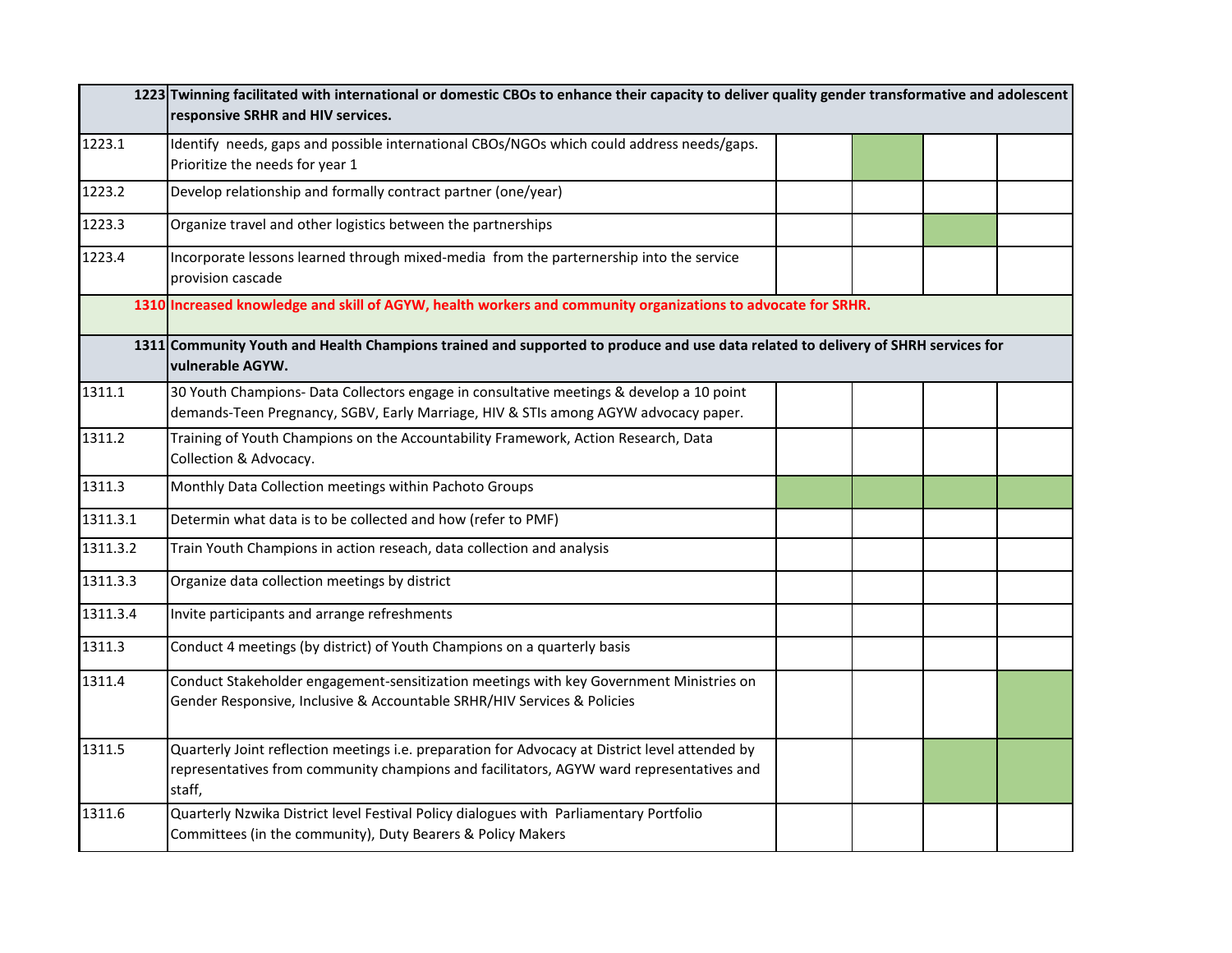| 1311.7   | Parliament Visits; Submission of Petitions, Position Papers etc.                                                                                                        |  |  |  |  |  |  |  |
|----------|-------------------------------------------------------------------------------------------------------------------------------------------------------------------------|--|--|--|--|--|--|--|
| 1311.7.1 | Establish policy priorities for the year                                                                                                                                |  |  |  |  |  |  |  |
| 1311.7.2 | Determine if the writing will require a consultant or be written in house                                                                                               |  |  |  |  |  |  |  |
| 1311.7.3 | Develop at least one policy paper addressing vulnerability of AGYW                                                                                                      |  |  |  |  |  |  |  |
|          | 1312 Health Center Committees strengthened to advocate for the needs of vulnerable populations including AGYW and PLHIV.                                                |  |  |  |  |  |  |  |
| 1312.1   | Reconstitution of Health Centre Committees (advocate for inclusion of AGYW in the HCCs                                                                                  |  |  |  |  |  |  |  |
|          | including SGBV survivors, Teen Mothers, Sex Workers)                                                                                                                    |  |  |  |  |  |  |  |
| 1312.1.1 | Collaborate with MOH in identifying particpants                                                                                                                         |  |  |  |  |  |  |  |
| 1312.1.2 | Collaborate with MOH in determining the key issues to be addressed at Committee meetings                                                                                |  |  |  |  |  |  |  |
| 1312.1.3 | Develop a set of updated Committee rules and regulations (if none exist)                                                                                                |  |  |  |  |  |  |  |
| 1312.2.4 | Conduct 2 day capacity building workshops with Health Centre Committees                                                                                                 |  |  |  |  |  |  |  |
| 1312.2.5 | Map and identify facilities in each ward/district                                                                                                                       |  |  |  |  |  |  |  |
| 1312.2.6 | Work with MOH and HC staff in developing a suitable agenda and workshop content                                                                                         |  |  |  |  |  |  |  |
| 1312.2.7 | Organize workshop (invitations, release forms, printing of resource materials, location,<br>refreshments, participant travel,                                           |  |  |  |  |  |  |  |
| 1312.2.8 | Conduct 2 day workshop training for 30 participants                                                                                                                     |  |  |  |  |  |  |  |
| 1312.3   | Quarterly HCC - AGYW meetings ScoreCard review, data analysis meetings                                                                                                  |  |  |  |  |  |  |  |
|          | 1313 Participatory community-based assessment tools adapted to assess SRHR/HIV service acceptability, availability and access.                                          |  |  |  |  |  |  |  |
| 1313.1   | Workshop- Review existing Accountability Framework, & develop Simba Utano Score Card                                                                                    |  |  |  |  |  |  |  |
| 1313.2   | Design, Printing of Accountability Framework                                                                                                                            |  |  |  |  |  |  |  |
| 1313.3   | Development of Promotional materials i.e. tshirts, banners                                                                                                              |  |  |  |  |  |  |  |
| 1313.4   | Health Center Committees, AGYW and PLHIV trained to gather, interpret and use data to<br>advocate for gender equitable and responsive HIV and SRHR services and polices |  |  |  |  |  |  |  |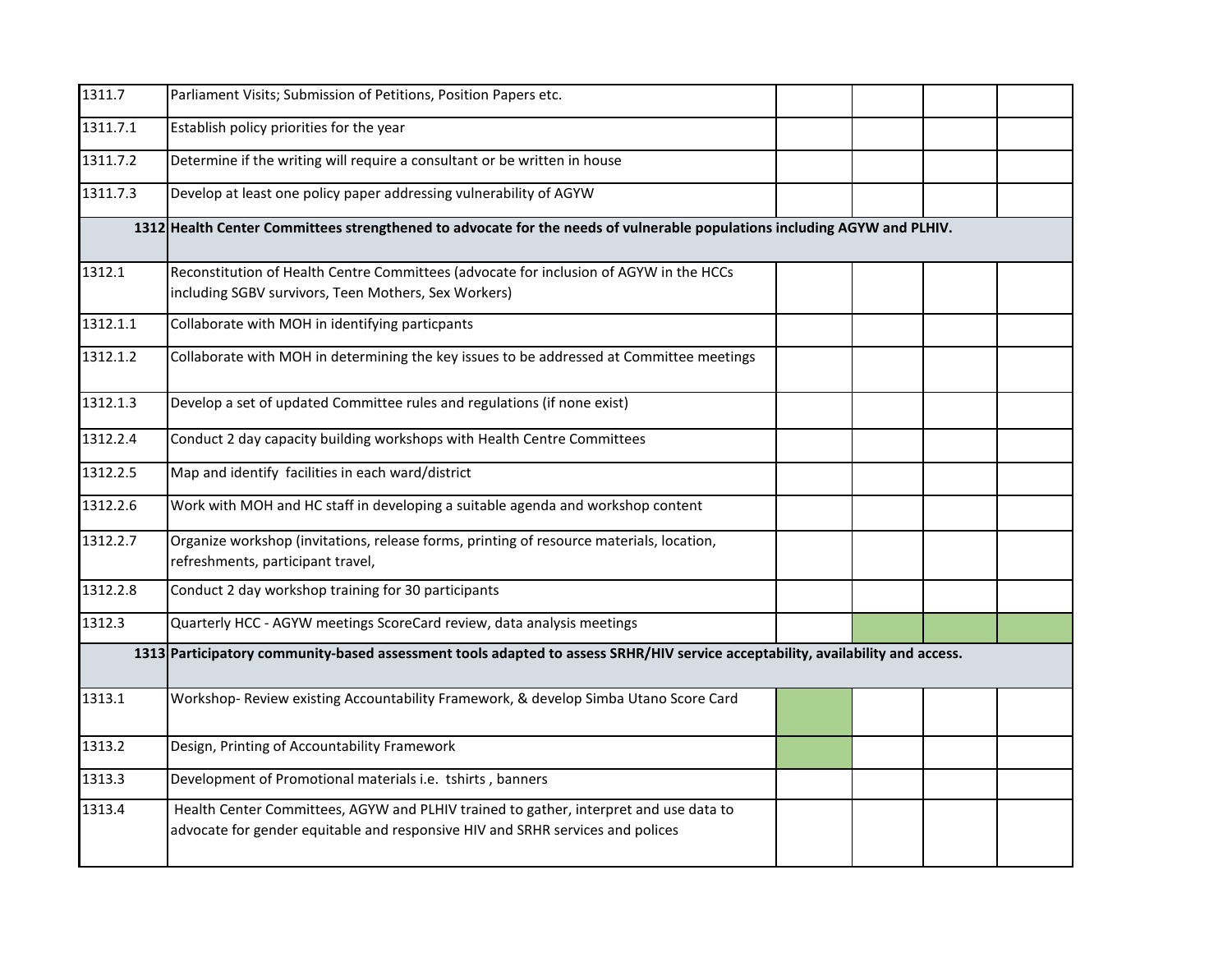|          | 1314 Public awareness and promotional materials developed and distributed.                                                                                   |  |  |
|----------|--------------------------------------------------------------------------------------------------------------------------------------------------------------|--|--|
| 1314.1   | Production, printing and distribution of IEC material (flyers, posters, pamphlets, banners)                                                                  |  |  |
| 1314.1.1 | Determine which promotional materials already developed can be distributed in support of the<br>project                                                      |  |  |
| 1314.1.2 | Make simple revisions where necessary (i.e. t-shirt design, revised flyers or pamphlets                                                                      |  |  |
| 1314.1.3 | Copy/print older/revised resources and distribute at workshops and similar events. (Newly<br>developed resources will be developed and distributed in Year 2 |  |  |
| 1314.2   | Production of media materials for sensitizations (short documentaries, photo voice)                                                                          |  |  |
| 1314.3   | Run social media mobilization monthly (ongoing organizational activity)                                                                                      |  |  |
| 1314.4   | Participate in 3 radio interviews annually (by invitation)                                                                                                   |  |  |
| 1314.4.1 | Plan radio spots and radio programs, with the participation of<br>professionals involved in implementation and the beneficiaries                             |  |  |
| 1314.4.2 | Participate in a radio program at least once annually                                                                                                        |  |  |
| 1314.5   | Production and distribution of annual newsletter/magazine (already a regular organizational<br>activity)                                                     |  |  |
| 1314.6   | Documentation and packaging of advocacy material such as policy briefs                                                                                       |  |  |
| 1314.7   | Information dissemination & Advocacy meetings with the Media (traditional, new) TV, Radio,<br>Print, Social Media                                            |  |  |
| 1314.7.1 | Develop key messages for public awareness on SRHR issues affecting AGYW                                                                                      |  |  |
| 1314.7.2 | Monitor the disemination of the ongoing public awareness SRHR issues by the project                                                                          |  |  |
| 1314.8   | Commemmoration of the Day of the African Child                                                                                                               |  |  |
| 1314.9   | Monitoring, Evaluation & Learning                                                                                                                            |  |  |
|          | <b>Other Activities</b>                                                                                                                                      |  |  |
|          | <b>Conduct Baseline Evaluation</b>                                                                                                                           |  |  |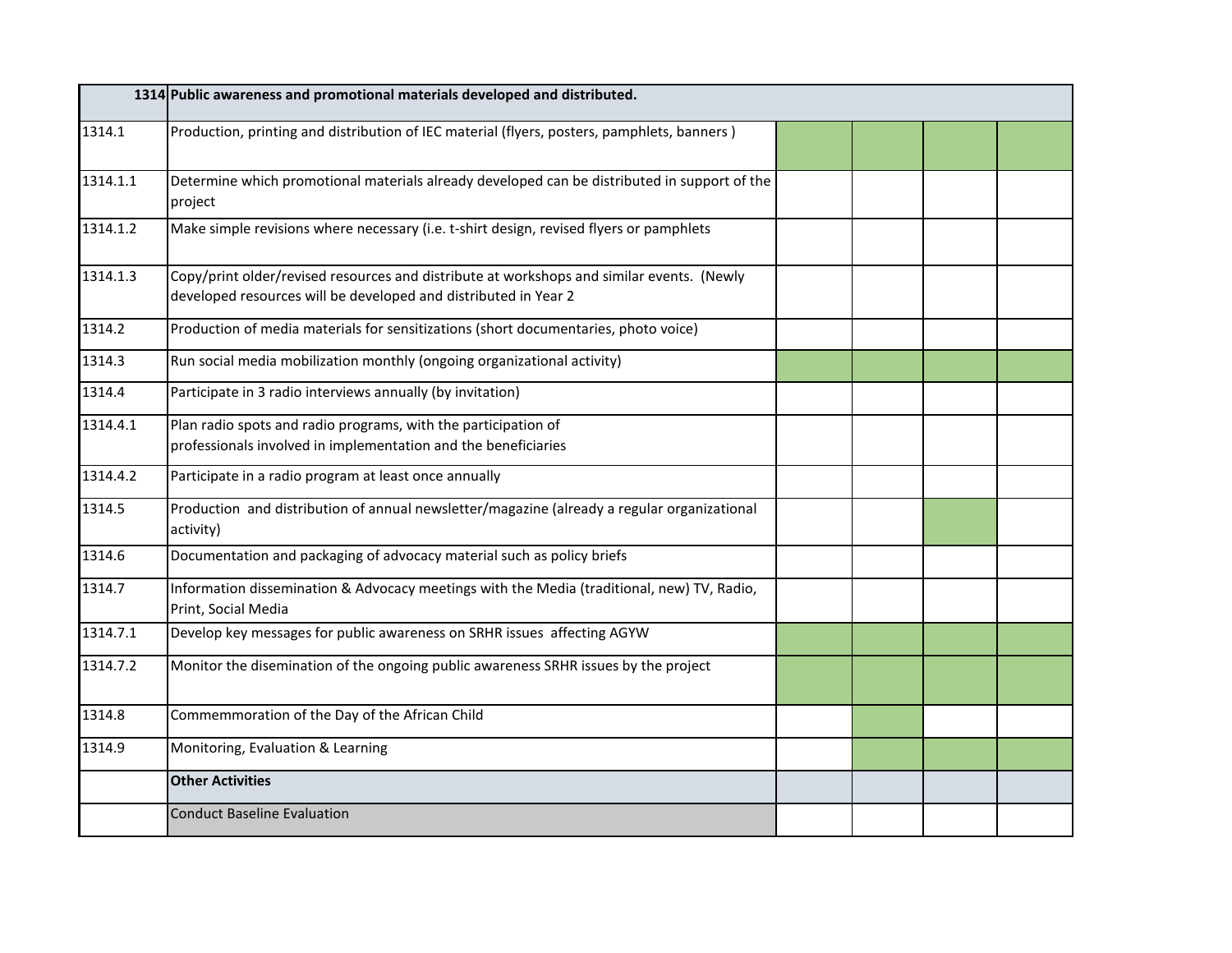| Train KS and YE staff on Collection of Data for Gender Analysis |  |  |  |
|-----------------------------------------------------------------|--|--|--|
| <b>Conduct Gender Assessment</b>                                |  |  |  |
| Purchase2 vehicles (if approved)                                |  |  |  |
| Conduct Quarterly Partnership Meetings                          |  |  |  |
| <b>Conduct Annual Workplan Meeting</b>                          |  |  |  |
| Conduct Annual Project Steering Committee Meetings              |  |  |  |
| <b>Update Partner Websites</b>                                  |  |  |  |
| <b>Conduct Endline Evaluation</b>                               |  |  |  |
| <b>Conduct Dissemination of Results Workshop</b>                |  |  |  |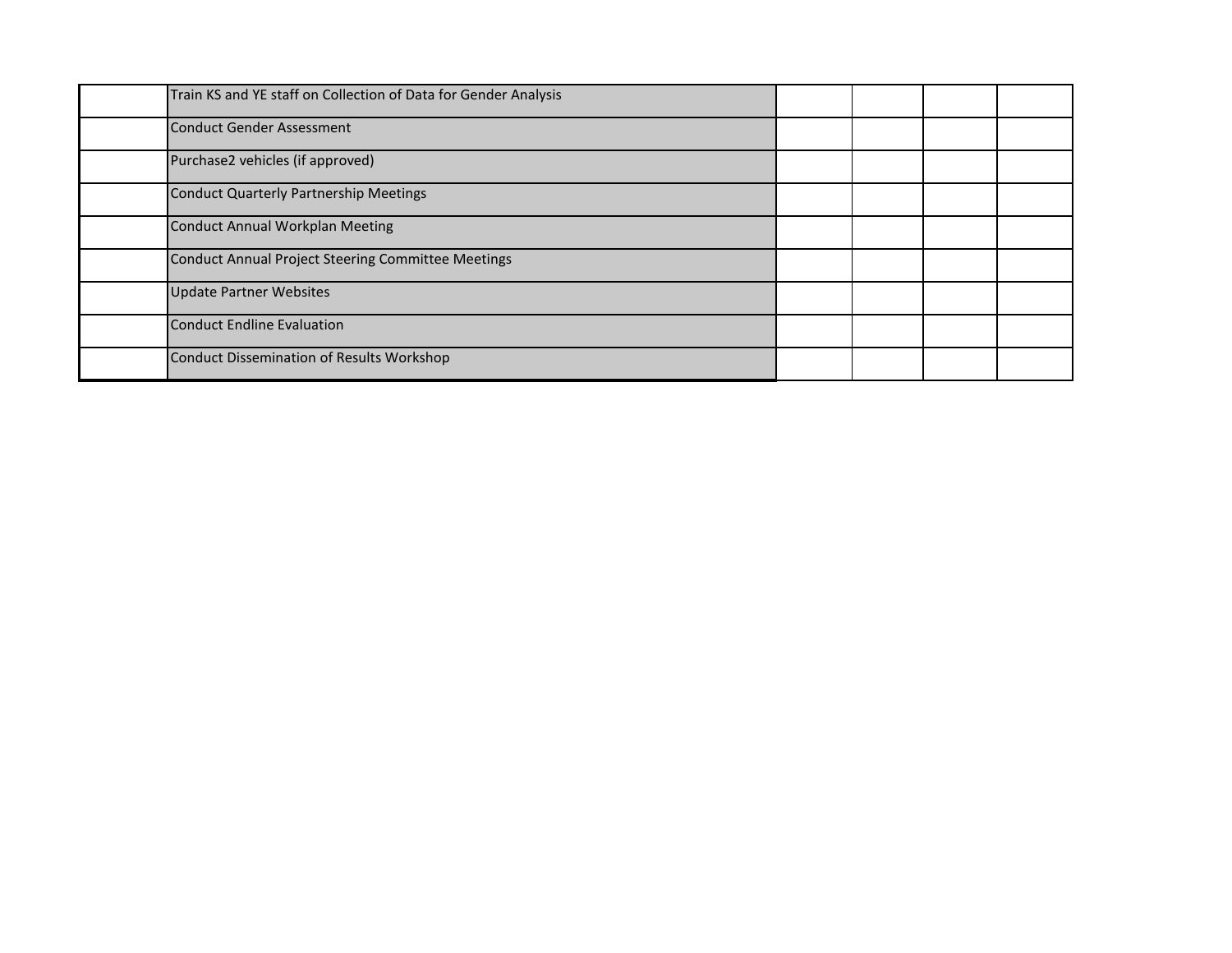**Annex D: Updated Procurement Plan 15-Mar-21**

| <b>Date</b>         | item/ description                           | <b>Supplier</b>           | quantity       | <b>Amount (USD)</b> | <b>CDN (1.33)</b> |
|---------------------|---------------------------------------------|---------------------------|----------------|---------------------|-------------------|
|                     | <b>Actual Costs of Items Procured in Y1</b> |                           |                |                     |                   |
| <b>Youth Engage</b> |                                             |                           |                |                     |                   |
| 2020-06-20          | <b>Branded G T shirts</b>                   | Septaswein                | 150            | 1,800               | 2,394             |
| 2020-06-20          | <b>Branded Sunhats</b>                      | Septaswein                | 150            | 1,500               | 1,995             |
| 2020-06-21          | Roll up banners                             | <b>Right play Media</b>   | $\overline{c}$ | 240                 | 319               |
| 2020-06-21          | $4 \times 1.5$ banner                       | <b>Right play Media</b>   | $\mathbf{1}$   | 129                 | 172               |
| 2020-07-05          | Simba Utano Fliers                          | Septaswein Media          | 30000          | 1,450               | 1,929             |
| 2020-07-05          | Simba Utano Roll up banners                 | Septaswein Media          | 4              | 550                 | 731               |
| 2020-07-07          | <b>Branded Golf T-shits</b>                 | Septaswein Media          | 100            | 1,374               | 1,827             |
| 2020-07-07          | <b>Branded bags</b>                         | Septaswein Media          | 100            | 2,046               | 2,721             |
| 2020-07-07          | <b>Branded Sunhats</b>                      | Septaswein Media          | 100            | 1,603               | 2,132             |
| 2020-07-07          | <b>Branded Roud T-shirts</b>                | Septaswein Media          | 100            | 1,374               | 1,827             |
| 2020-07-07          | <b>Branded Zambias</b>                      | Septaswein Media          | 100            | 1,603               | 2,132             |
| 2020-12-02          | <b>Branded Roud T-shirts</b>                | <b>Vine Design</b>        | 150            | 1,800               | 2,394             |
| 2020-12-21          | <b>Simba Utano Branded Diaries</b>          | <b>Maclee and Whaten</b>  | 100            | 1,100               | 1,463             |
| 2020-12-31          | Simba Utano branded Calenders               | <b>Maclee and Whaten</b>  | 500            | 850                 | 1,131             |
| <b>Sub Total</b>    |                                             |                           |                | \$17,419            | \$23,167          |
|                     |                                             |                           |                |                     |                   |
| <b>Katswe</b>       | Vehicle for Katswe: Toyota Hilux            | <b>One stop Auto</b>      | $\mathbf{1}$   | 33,500              | 44,555            |
|                     |                                             |                           |                |                     |                   |
| 25/10/2020          | Vehicle for Youth Engage: Toyota Fortuna    | <b>Intact Auto</b>        | 1              | 34,500              | 45,885            |
| 2020-10-11          | Tires for Katswe Vehicle: Goodyear          | <b>Mike Harris Toyota</b> | 4              | 950                 | 1,264             |
| 13/11/2020          | Change of ownership (Katswe)                | <b>Avondale Motors</b>    | 1              | 300                 | 399               |
| 2020-11-11          | reproductive health and rights toolkit      | <b>SINOSI MEDIA</b>       | 300            | 4,065               | 5,406             |
| 2020-11-04          | Laptop and printer                          | <b>Creative Computers</b> | $\overline{2}$ | 1,120               | 1,490             |
| 2020-12-28          | <b>Printing of Story cards</b>              | <b>SINOSI MEDIA</b>       | 535            | 589                 | 783               |